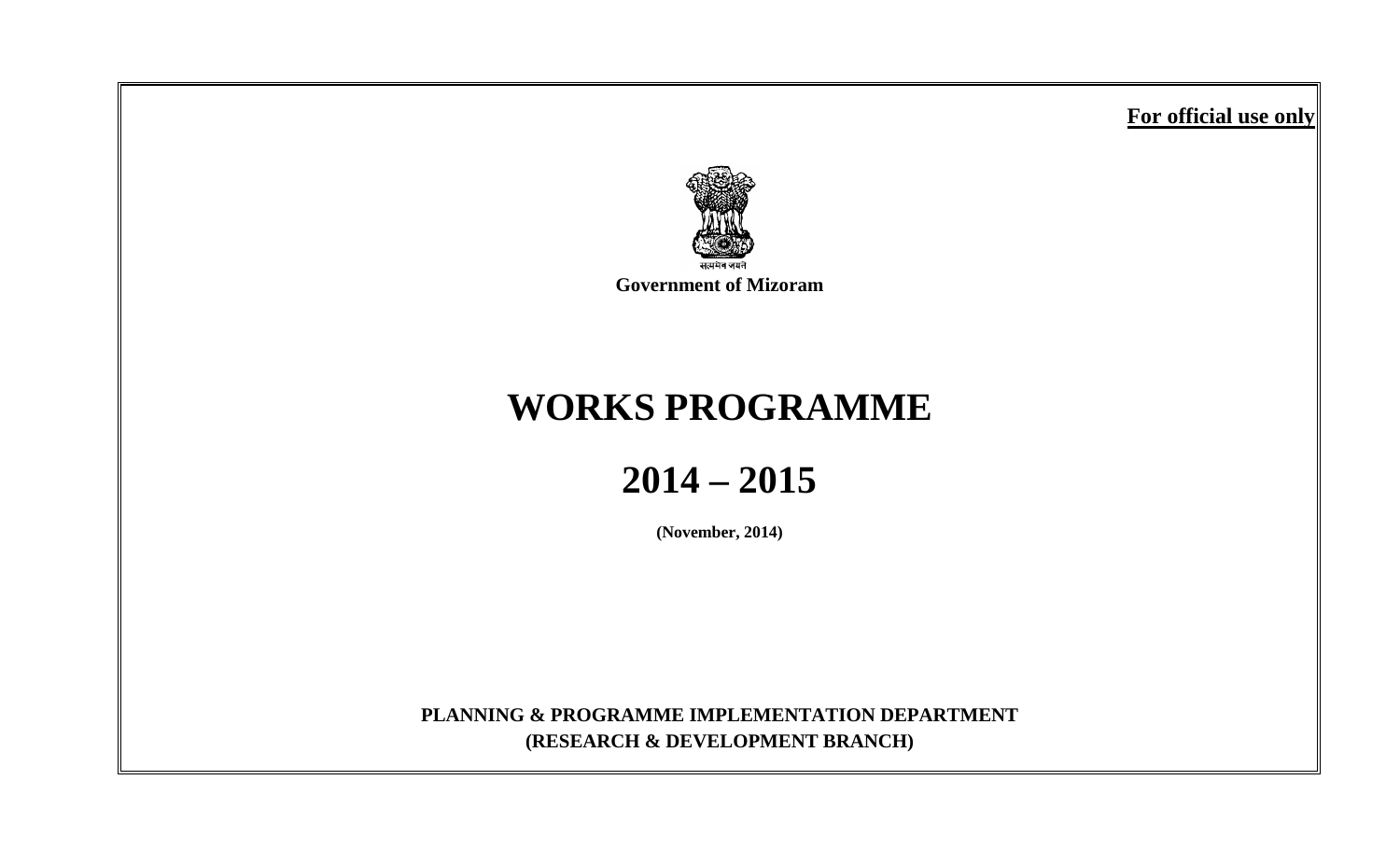# **WORKS PROGRAMMME 2014 - 2015**

# **Sl. No. Name of Department Page No.**

| $\mathbf{1}$   | AGRICULTURE (CROP HUSBANDRY)            | 1              |
|----------------|-----------------------------------------|----------------|
| $\overline{2}$ | AGRICULTURE (RESEARCH & EDUCATION)      | $\overline{2}$ |
| 3              | <b>HORTICULTURE</b>                     | $\overline{3}$ |
| 4              | <b>SOIL &amp; WATER CONSERVATION</b>    | $\overline{4}$ |
| 5              | ANIMAL HUSBANDRY & VETERINARY           | 5              |
| 6              | <b>FISHERIES</b>                        | 5              |
| 7              | <b>COOPERATION</b>                      | 6              |
| 8              | <b>TRADE &amp; COMMERCE</b>             | 6              |
| 9              | <b>RURAL DEVELOPMENT</b>                | $\overline{7}$ |
| 10             | LAND REVENUE & SETTLEMENT               | 9              |
| 11             | SINLUNG HILLS DEVELOPMENT COUNCIL       | 9              |
| 12             | <b>MINOR IRRIGATION</b>                 | Defaulter      |
| 13             | <b>POWER &amp; ELECTRICITY</b>          | 9              |
| 14             | <b>INDUSTRIES</b>                       | 14             |
| 15             | <b>SERICULTURE</b>                      | 15             |
| 16             | <b>GEOLOGY &amp; MINERAL RESOURCES</b>  | 15             |
| 17             | GENERAL ADMINISTRATION (AVIATION WING)  | 17             |
| 18             | <b>PUBLIC WORKS</b>                     | 18             |
| 19             | <b>TRANSPORT</b>                        | 21             |
| 20             | INFORMATION & COMMUNICATION TECHNOLOGY  | 22             |
| 21             | <b>ENVIRONMENT &amp; FOREST</b>         | 22             |
| 22             | <b>PLANNING</b>                         | 22             |
| 23             | <b>TOURISM</b>                          | Defaulter      |
| 24             | <b>ECONOMICS &amp; STATISTICS</b>       | 23             |
| 25             | FOOD, CIVIL SUPPLIES & CONSUMER AFFAIRS | Defaulter      |
| 26             | <b>LEGAL METROLOGY</b>                  | 23             |
| 27             | <b>LAW &amp; JUDICIAL</b>               | 23             |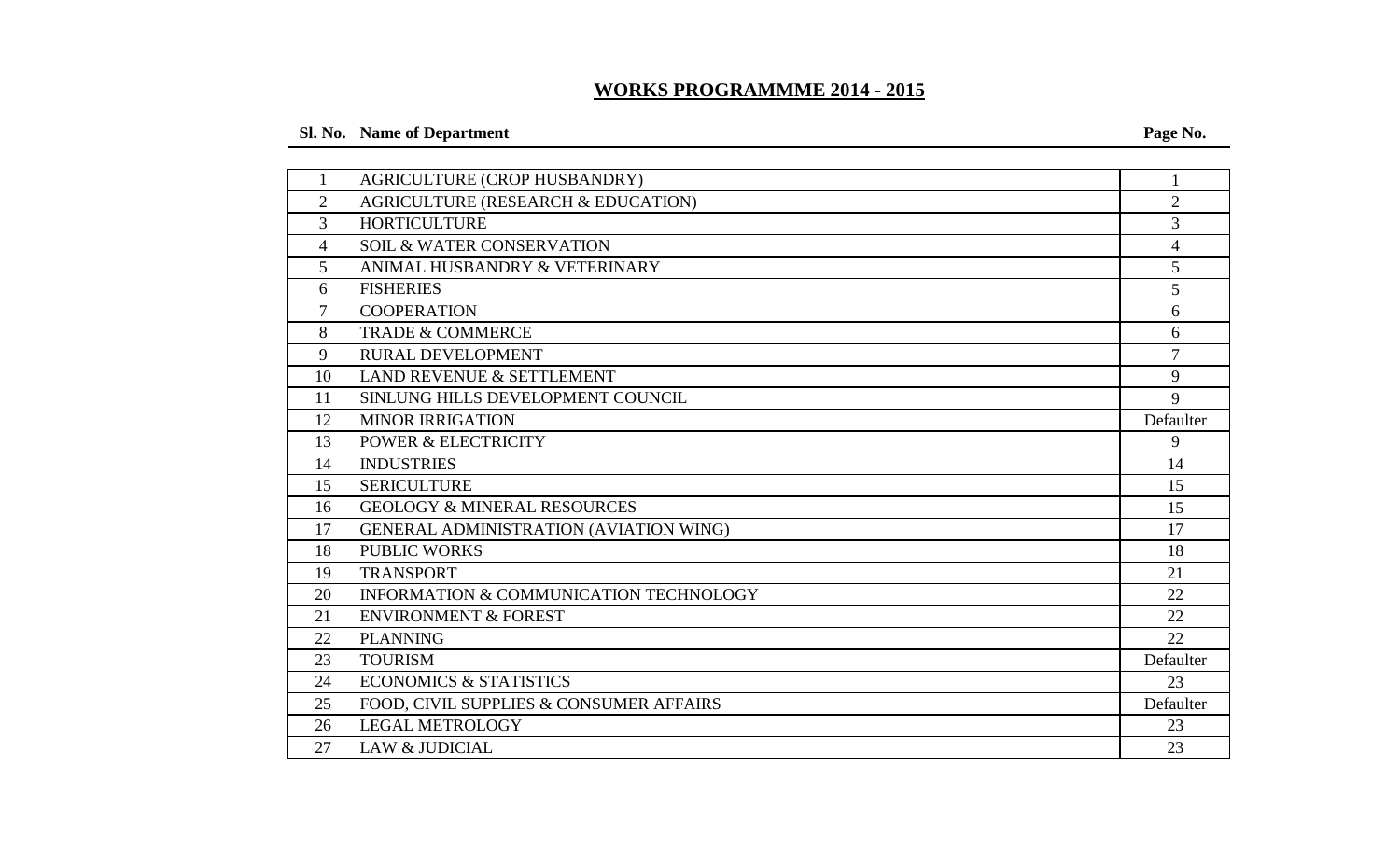# **WORKS PROGRAMMME 2014 - 2015**

# **Sl. No. Name of Department Page No.**

| 28 | LAI AUTONOMOUS DISTRICT COUNCIL                  | Defaulter |
|----|--------------------------------------------------|-----------|
| 29 | MARA AUTONOMOUS DISTRICT COUNCIL                 | Defaulter |
| 30 | CHAKMA AUTONOMOUS DISTRICT COUNCIL               | 24        |
| 31 | <b>SCHOOL EDUCATION</b>                          | 29        |
| 32 | STATE COUNCIL OF EDUCATIONAL RESEARCH & TRAINING | 29        |
| 33 | <b>HIGHER &amp; TECHNICAL EDUCATION</b>          | 29        |
| 34 | MIZORAM SCHOLARSHIP BOARD                        | 29        |
| 35 | <b>SPORTS &amp; YOUTH SERVICES</b>               | Defaulter |
| 36 | <b>ART &amp; CULTURE</b>                         | 30        |
| 37 | <b>HEALTH SERVICES</b>                           | 30        |
| 38 | <b>HOSPITAL &amp; MEDICAL EDUCATION</b>          | 31        |
| 39 | PUBLIC HEALTH ENGINEERING                        | 32        |
| 40 | <b>LOCAL ADMINISTRATION</b>                      | Defaulter |
| 41 | <b>POLICE</b>                                    | 35        |
| 42 | URBAN DEVELOPMENT & POVERTY ALLEVIATION          | 37        |
| 43 | TOWN & COUNTRY PLANNING                          | 44        |
| 44 | <b>INFORMATION &amp; PUBLIC RELATIONS</b>        | 44        |
| 45 | LABOUR, EMPLOYMENT & INDUSTRIAL TRAINING         | 44        |
| 46 | <b>SOCIAL WELFARE</b>                            | 44        |
| 47 | <b>PRISONS</b>                                   | 45        |
| 48 | PRINTING & STATIONERY                            | 46        |
| 49 | ADMINISTRATIVE TRAINING INSTITUTE                | 46        |
| 50 | GENERAL ADMINISTRATION DEPARTMENT                | 47        |
| 51 | <b>FORENSIC SCIENCE LABORATORY</b>               | 47        |
| 52 | <b>FIRE &amp; EMERGENCY SERVICES</b>             | 48        |
| 53 | DISASTER MANAGEMENT & RESETTLEMENT               | 49        |
| 54 | SAINIK WELFARE & RESETTLEMENT                    | 49        |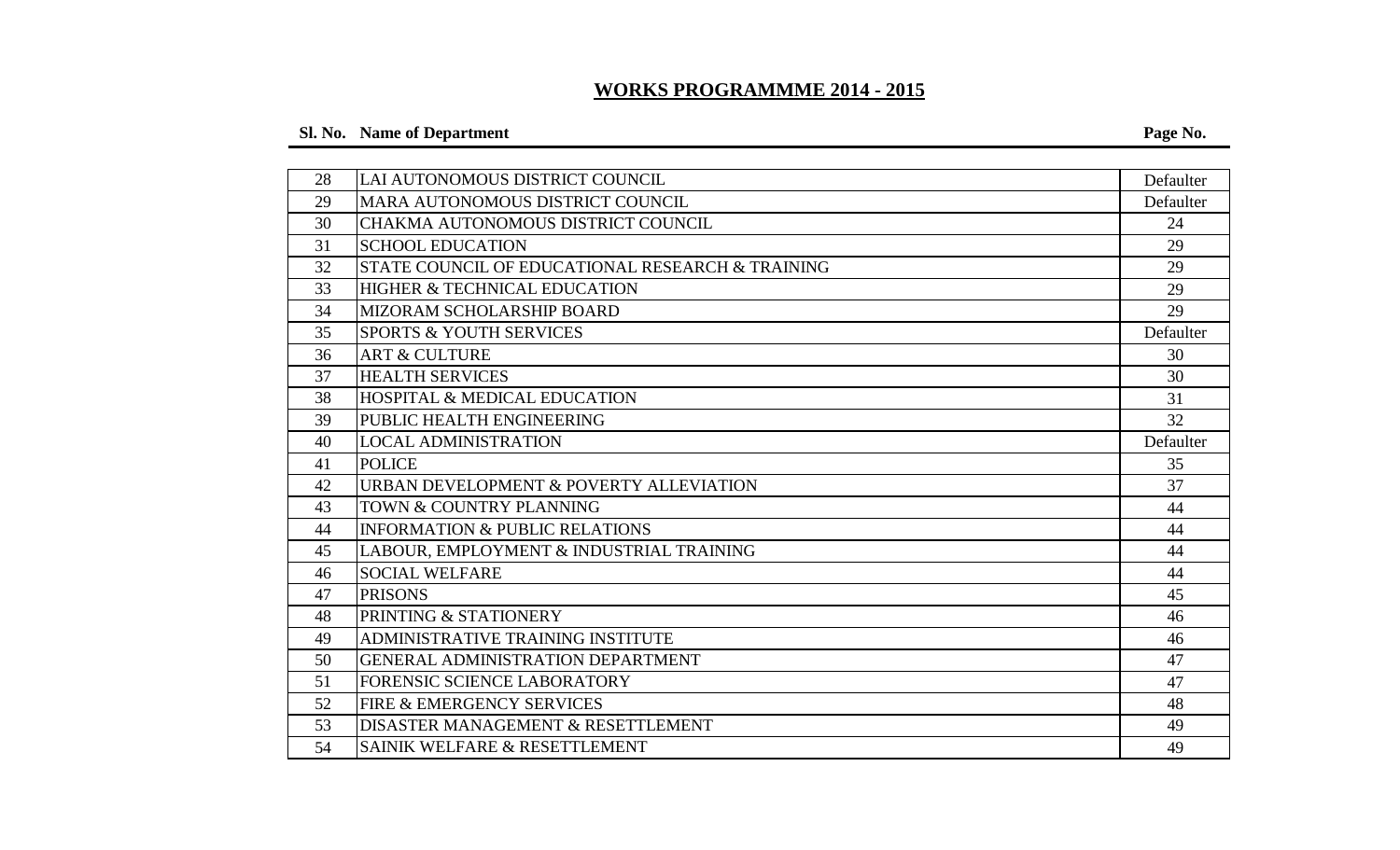#### **WORKS PROGRAMME 2014-15**

|                |                                                                               |                                                                                                  |                  |              |               |                | (Rs. in lakh) |
|----------------|-------------------------------------------------------------------------------|--------------------------------------------------------------------------------------------------|------------------|--------------|---------------|----------------|---------------|
| Sl.            | <b>Head of Account</b>                                                        | Name of Scheme/Works, Unit/Target                                                                | <b>Estimated</b> | $A/A$ amount | <b>BE</b> for | <b>Targets</b> |               |
| No.            |                                                                               |                                                                                                  | amount           | if accorded  | 2014-15       | Physical       | Financial     |
| $\mathbf{1}$   | $\overline{2}$                                                                | 3 <sup>1</sup>                                                                                   | 4                | 5            | 6             | $\overline{7}$ | 8             |
|                | <b>AGRICULTURE (CROP HUSBANDRY)</b>                                           |                                                                                                  |                  |              |               |                |               |
|                | Sub-Major Head: 00 -<br><b>Minor Head</b><br>: 001<br>: 01<br>Sub-Head        | Direction & Administration<br>Direction (P)                                                      | 11.85            |              | 11.85         |                | 11.85         |
| $\overline{2}$ | $: 001 -$<br>Minor Head<br>$: 02 -$<br>Sub-Head<br>Detail Head<br>$\colon 00$ | Direction & Administration<br>Administration (P)                                                 | 171.80           |              | 171.8         |                | 171.80        |
| $\mathfrak{Z}$ | $: 102 -$<br>Minor Head<br>$: 01 -$<br>Sub-Head                               | Food Grain Crops<br>Food Grain Development (P)                                                   | 28.95            |              | 28.95         |                | 28.95         |
| $\overline{4}$ | $: 109 -$<br>Minor Head<br>Sub-Head<br>$: 01 -$<br>$\colon 00$<br>Detail Head | Extension & Farmers Training<br>Agriculture Information (P)                                      | 2.60             |              | 2.60          |                | 2.60          |
| $\overline{5}$ | $: 800 -$<br>Minor Head<br>$: 01 -$<br>Sub-Head<br>Total of 800(01)           | Other Expenditure<br>State Soil Survey Organisation (P)                                          | 34.80            |              | 34.8          |                | 34.80         |
| 6              | $: 800 -$<br>Minor Head<br>Sub-Head<br>$: 77 -$<br>$: 01 -$<br>Detail Head    | Other Expenditure<br>Rashtriya Krishi Vikas Yojana (ACA) (P)<br>Agriculture (CH)                 |                  |              |               |                |               |
|                | Object Head<br>$\therefore$ (32) - Grants-in-Aid Gen(N-Salary)                |                                                                                                  | 4500.00          | <b>NA</b>    | 4,500.00      | L.S            | 4500.00       |
|                | Total of 800(77)(01)                                                          |                                                                                                  | 4500.00          |              | 4,500.00      |                | 4500.00       |
|                | Minor Head<br>$: 800 -$<br>$: 88 -$<br>Sub-Head<br>$: 01 -$<br>Detail Head    | Other Expenditure<br>New Land Use Policy (P)<br>Assistance to Crop Production of Agriculture (P) |                  |              |               |                |               |
| 7              | : (31) - Grants-in-Aid Gen(Salary)<br>Object Head                             |                                                                                                  | 200.00           | <b>NA</b>    | 200.00        | 86 Nos.        | 200.00        |
|                | (32) - Grants-in-Aid Gen (N/Salary)                                           |                                                                                                  | 1825.00          | <b>NA</b>    | 1,825.00      | L.S            | 1825.00       |
|                | (35) - Grants for Creation of Capital Assets                                  |                                                                                                  | 4750.00          | <b>NA</b>    | 4,750.00      | L.S            | 4750.00       |
|                | Total of 800(88)(01)                                                          |                                                                                                  | 6775.00          |              | 6,775.00      |                | 6775.00       |
| 8              | Minor Head<br>$: 102 -$<br>$: 06 -$<br>Sub-Head<br>Total of 102(06)           | Food Grain Crops<br>National Food Security Mission (CSS)                                         | 708.00           |              | 708.00        |                | 708.00        |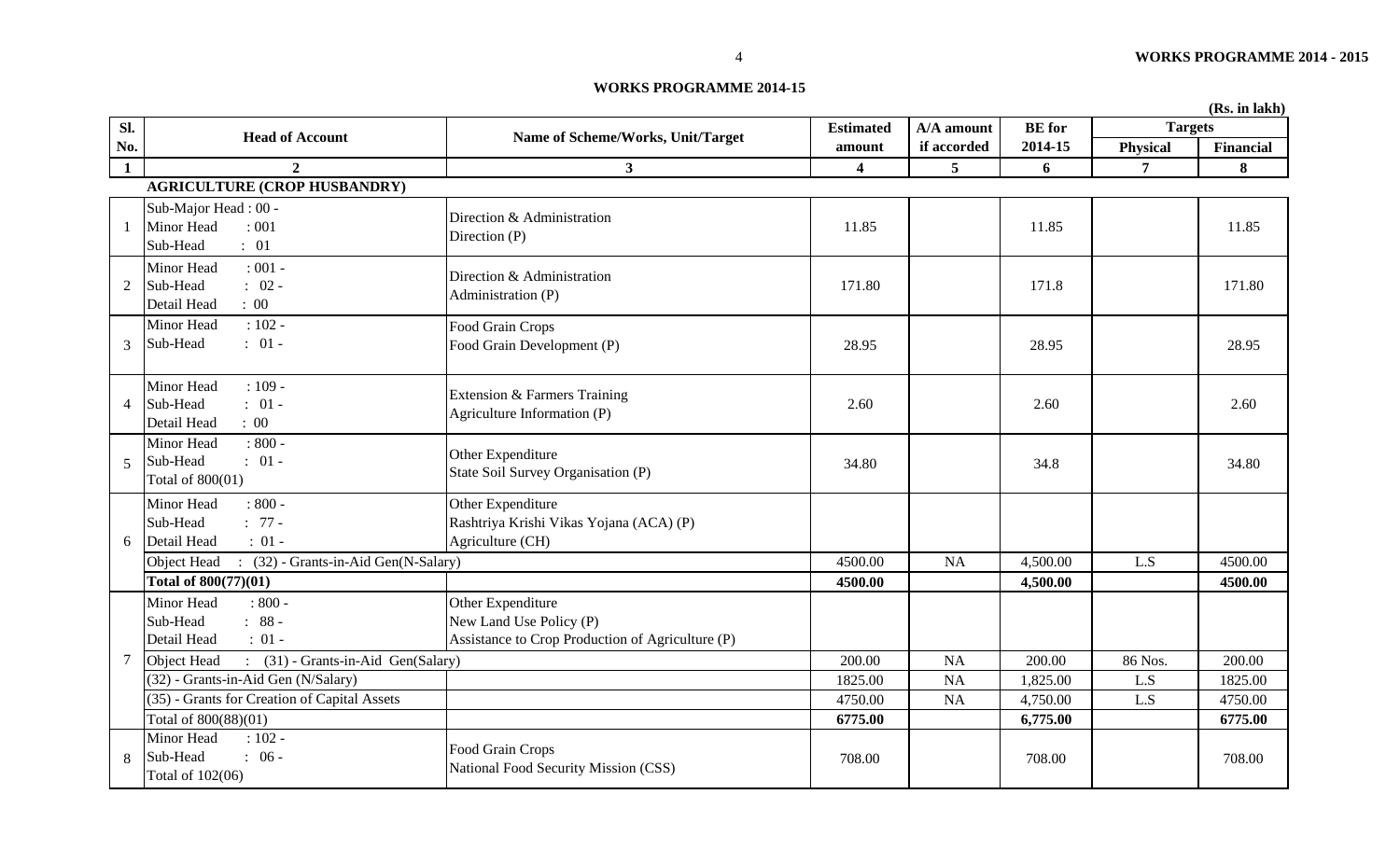**(Rs. in lakh)**

| SI. | <b>Head of Account</b>                                                            | Name of Scheme/Works, Unit/Target                                                               | <b>Estimated</b> | A/A amount  | <b>BE</b> for | <b>Targets</b>  | ANS. III IANII |
|-----|-----------------------------------------------------------------------------------|-------------------------------------------------------------------------------------------------|------------------|-------------|---------------|-----------------|----------------|
| No. |                                                                                   |                                                                                                 | amount           | if accorded | 2014-15       | <b>Physical</b> | Financial      |
|     | $\overline{2}$                                                                    | 3 <sup>1</sup>                                                                                  | $\boldsymbol{4}$ | 5           | 6             |                 | 8              |
|     | Minor Head: 102<br>: 07<br>Sub-Head                                               | Food Grain Crops<br>National Mission for Sustainable Agriculture (NMSA) (CSS)                   |                  |             |               |                 |                |
| 9   | Object Head                                                                       | (32) - Grants-in-aid Gen (Non  (a) Rainfed Area Development (RAD)                               | 500.00           |             | 500.00        | L.S             | 500.00         |
|     | Salary)                                                                           | (b) On Farm Water Management (OFWM)                                                             | 900.00           |             | 900.00        | L.S             | 900.00         |
|     | Total of 102 (07)                                                                 |                                                                                                 | 1400.00          |             | 1,400.00      |                 | 1400.00        |
| 10  | Minor Head<br>$: 108 -$<br>$: 02 -$<br>Sub-Head<br><b>Total of 108(02)</b>        | <b>Commercial Crops</b><br>National Mission on Oilseeds & Oil Palm (NMOOP) (CSS)                | 653.00           |             | 653.00        |                 | 653.00         |
|     | Minor Head<br>$: 109 -$<br>Sub-Head<br>$: 04 -$<br>Detail Head<br>$\therefore 00$ | Extension & Farmers Training<br>National Mission on Agriculture Extension & Technology<br>(CSS) |                  |             |               |                 |                |
| 11  | Object Head<br>$\colon$ (31) – Grants-in-aid - Gen<br>(Salary)                    | (a) Sub-Mission on Agriculture Extension                                                        | 193.55           | <b>NA</b>   | 193.55        | L.S             | 193.55         |
|     | (32) - Grants-in-aid - Gen (Non Salary)                                           | (a) Sub-Mission on Agriculture Extension                                                        | 884.45           | <b>NA</b>   | 884.445       | L.S             | 884.45         |
|     |                                                                                   | (b) Sub-Mission on Agriculture Mechanization (SMAM)                                             | 56.01            |             | 56.005        |                 | 56.01          |
|     | <b>Total of 109(04)</b>                                                           |                                                                                                 | 1134.00          |             | 1,134.00      |                 | 1134.00        |
|     | <b>TOTAL</b>                                                                      |                                                                                                 | 15420.00         |             | 15,420.00     |                 | 15420.00       |

#### **AGRICULTURE RESEARCH & EDUCATION**

| Major Head: 2415 - Agril. Research & Education<br>Sub Major Head: 01 - Crop Husbandry<br>Minor Head: 001 - Direction & Administration<br>$\text{Sub Head}: 01 - \text{Direction}(P)$ | Maintenance of office building | 0.50       | 0.50       | 0.50       | 1 No.      | 0.50 |
|--------------------------------------------------------------------------------------------------------------------------------------------------------------------------------------|--------------------------------|------------|------------|------------|------------|------|
| Major Head : 2415 - Agril. Research & Education<br>2 Sub Major Head : 01 - Crop Husbandry<br>Minor Head: 004 - Research<br>Sub Head : 01 - Agril. Research (P)                       | <b>NIL</b>                     | <b>NIL</b> | <b>NIL</b> | <b>NIL</b> | <b>NIL</b> | NIL  |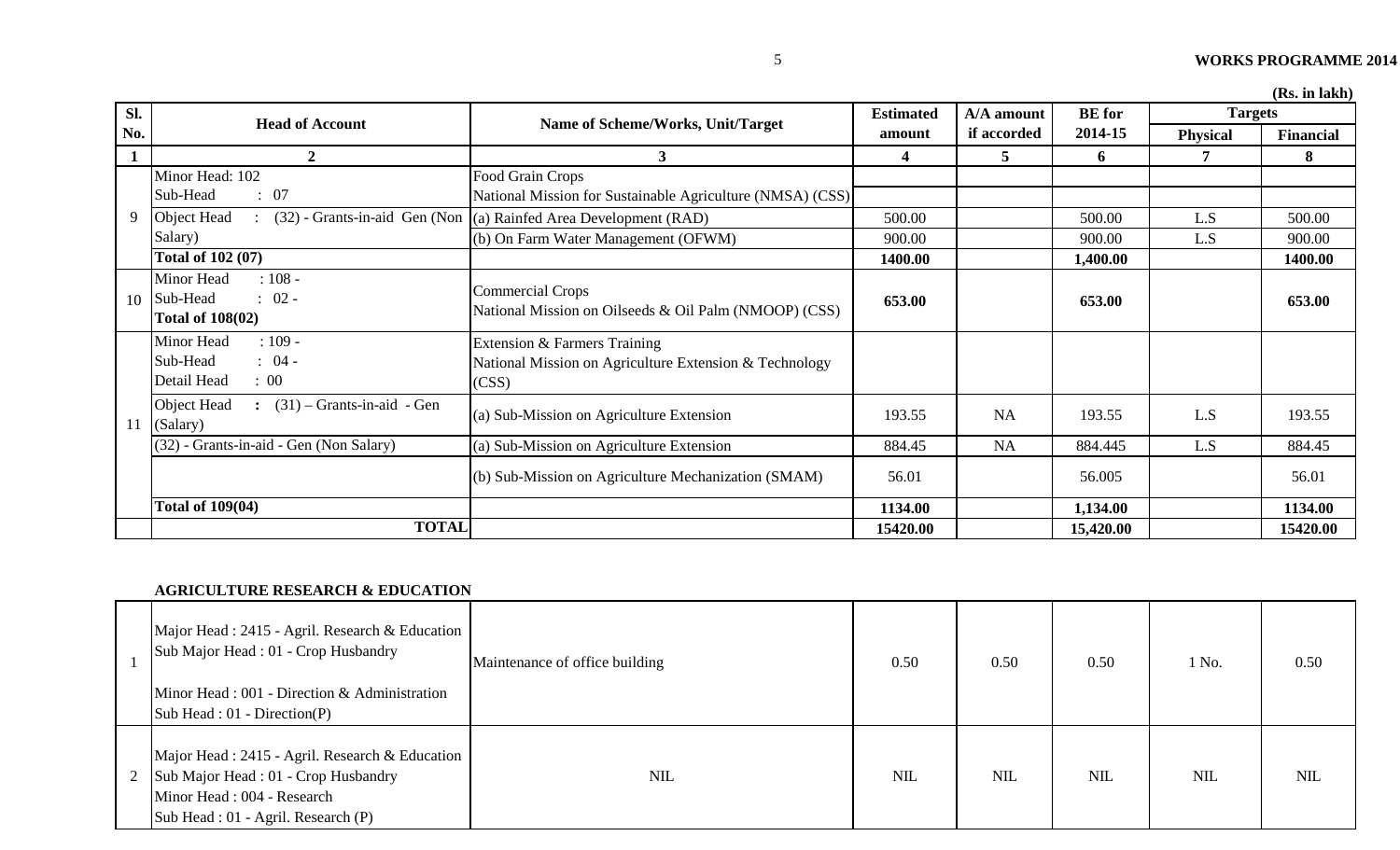| Sl.            |                                                                                                                                                          |                                       | <b>Estimated</b> | A/A amount  | <b>BE</b> for | <b>Targets</b>  | (100, 111 IANII) |
|----------------|----------------------------------------------------------------------------------------------------------------------------------------------------------|---------------------------------------|------------------|-------------|---------------|-----------------|------------------|
| No.            | <b>Head of Account</b>                                                                                                                                   | Name of Scheme/Works, Unit/Target     | amount           | if accorded | 2014-15       | Physical        | Financial        |
|                | $\boldsymbol{2}$                                                                                                                                         | 3                                     | 4                | 5           | 6             |                 | 8                |
| 3              | Major Head: 2415 - Agril. Research & Education<br>Sub Major Head: 01 - Crop Husbandry<br>Minor Head: 277 - Education<br>Sub Head : 01 - Agril. Education | <b>NIL</b>                            | <b>NIL</b>       | NIL         | <b>NIL</b>    | <b>NIL</b>      | NIL              |
| $\overline{4}$ | Major Head: 2415 - Agril. Research & Education<br>Sub Major Head: 01 - Crop Husbandry<br>Minor Head: 277 - Education                                     | <b>Construction of Retaining Wall</b> | 3.00             | Proposed    | 3.00          | $3 \text{ sqm}$ | 3.00             |
|                | Sub Head : 01 - Agril. Education                                                                                                                         | Maintenance of Staff Quarter          | 4.00             | Proposed    | 4.00          | 14 Nos.         | 4.00             |
|                | Detail Head : 02 - Integrated Training Centre (P)                                                                                                        | Renovation of old Girl Hostel         | 2.00             | Proposed    | 2.00          | 1 No.           | 2.00             |
|                | <b>TOTAL</b>                                                                                                                                             |                                       | 9.50             |             | 9.50          |                 | 9.50             |

### **HORTICULTURE**

|                | 2401 - Crop Husbandry                       |                                                    |          |         |           |         |          |
|----------------|---------------------------------------------|----------------------------------------------------|----------|---------|-----------|---------|----------|
|                | $00 -$                                      |                                                    |          |         |           |         |          |
|                | 119 - Hort & Veg, Crops                     |                                                    |          |         |           |         |          |
|                | $01 - \Box$<br>$02 -$                       | Direction and Administration                       | 224.20   |         | 224.20    | 233.00  | 224.20   |
| 2              | $03 -$                                      | Horticulture Farm & Seed Production                | 0.60     |         | 0.60      | 3.00    | 0.60     |
| 3 <sup>1</sup> | $06 -$                                      | Extension & Farmers training                       | 2.20     |         | 2.20      | 4510.00 | 2.20     |
| 4              | $08 -$                                      | Veg. & Fruit Development                           | 13.00    |         | 13.00     | 133.00  | 13.00    |
|                | $09 -$                                      | Mission for Integrated Development of Horticulture | 5638.28  | 5200.00 | 5638.28   | L.S     | 5638.28  |
| 6              | $10 -$                                      | On Farm water management                           | 900.00   |         | 900.00    | L.S     | 900.00   |
| $\tau$         | $12 -$                                      | <b>National Mission on Medicinal Plants</b>        | 57.72    |         | 57.72     | L.S     | 57.72    |
| 8              | $77 -$                                      | <b>RKVY</b>                                        | 1425.00  |         | 1425.00   | L.S     | 1425.00  |
| 9              | 800 - other expenditure<br>$00 -$<br>$88 -$ | <b>NLUP</b>                                        | 2840.00  |         | 2840.00   | 2840.00 | 2840.00  |
|                | <b>TOTAL</b>                                |                                                    | 11101.00 |         | 11,101.00 |         | 11101.00 |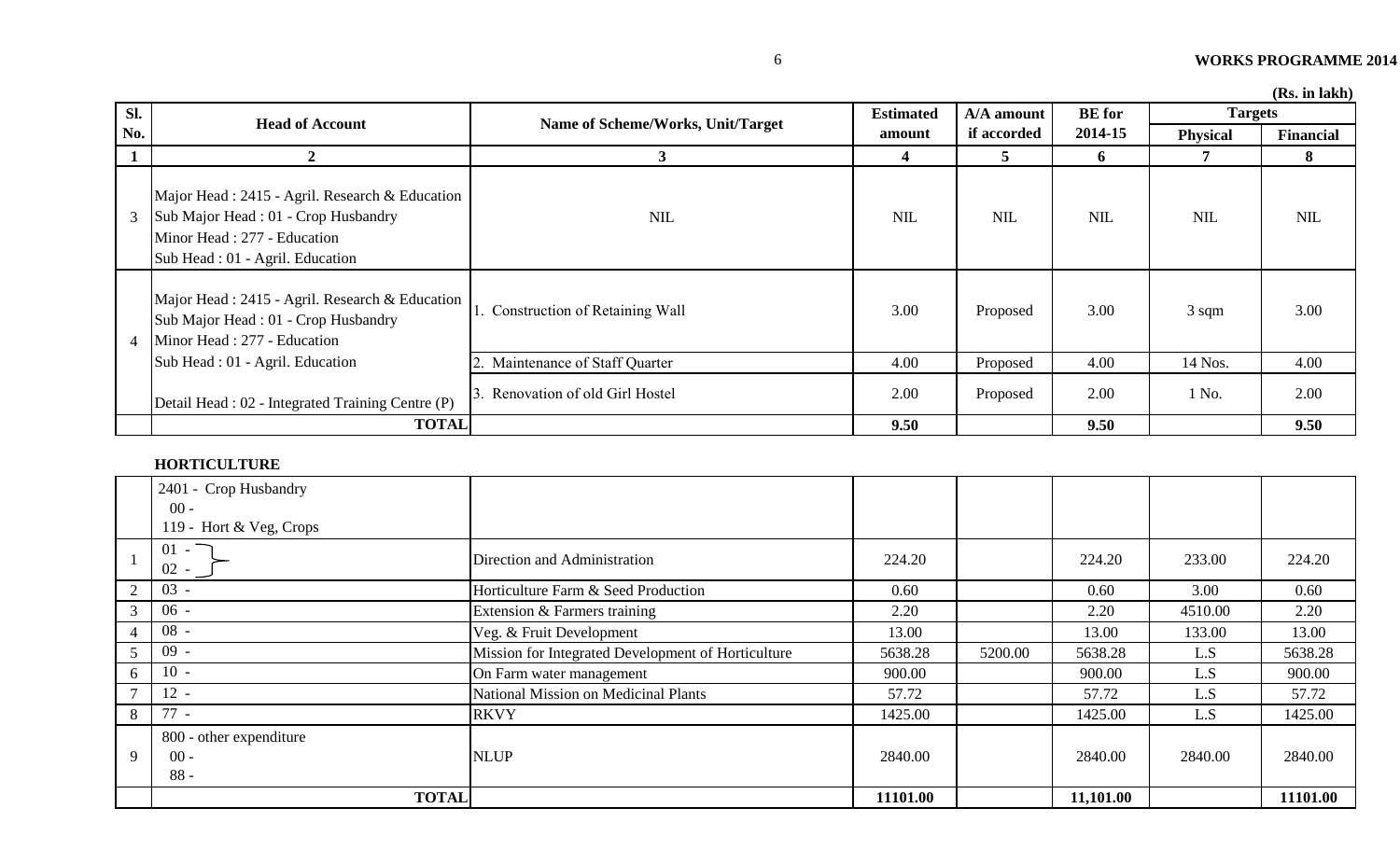|              |                                      | $(Ks.$ In $lalkh)$                                                                                  |                  |             |               |                                                 |           |
|--------------|--------------------------------------|-----------------------------------------------------------------------------------------------------|------------------|-------------|---------------|-------------------------------------------------|-----------|
| Sl.          |                                      |                                                                                                     | <b>Estimated</b> | A/A amount  | <b>BE</b> for | <b>Targets</b>                                  |           |
| No.          | <b>Head of Account</b>               | Name of Scheme/Works, Unit/Target                                                                   | amount           | if accorded | 2014-15       | Physical                                        | Financial |
| $\mathbf{1}$ | $\overline{2}$                       | 3 <sup>1</sup>                                                                                      | 4                | 5           | 6             | 7                                               | 8         |
|              | <b>SOIL &amp; WATER CONSERVATION</b> |                                                                                                     |                  |             |               |                                                 |           |
| 1.           | $001(01),(02)$ & $(03)$              | Direction, Admn. & Pub. & Adv. Salary, Contg. Expdr.<br>Advt. 4(four) nos. of staff                 |                  |             | 35.20         | 4 nos. Staff<br>Salaries, Office<br>maint. etc. | 35.20     |
| 2.           | 102(01)                              | Cashcrop & Spices Development, maintenance of Deptl.<br>Plantation                                  |                  |             | 3.30          | 33 Ha                                           | 3.30      |
|              |                                      | (a) NABARD RIDF-XVII – Rubber Plantation (on-going)                                                 |                  |             | 110.91        | 1000 Has.                                       | 110.91    |
| 3.           | 102(02)                              | (b) NABARD RIDF-XIX-Rubber Plantation (on going)                                                    |                  |             | 45.55         | 10 Nos.                                         | 45.55     |
|              |                                      | (c) NABARD RIDF-XX-Coffee Processing Houses,<br>Godown, Drying yard etc. at Hriphaw (new proposasl) |                  |             | 92.54         | 3 Nos.                                          | 92.54     |
| 4.           | 800(01)                              | Building expenditure, Pastty repair of Staff quarters in the<br>District/Ranges                     |                  |             | 1.50          | L.S.                                            | 1.50      |
| 5.           | 800(77)                              | RKVY: Enhancement of Production & Productivity Project<br>in all the Districts                      |                  | Not yet     | 811.00        | 13 Projects                                     | 811.00    |
|              | 800(88)                              | NLUP:<br>Rubber, Coffee, Broom Plantation in all District                                           |                  |             |               |                                                 |           |
| 6.           |                                      | (a) 3rd & 4th Phase                                                                                 |                  |             |               |                                                 |           |
|              |                                      | Rubber                                                                                              |                  |             |               | 352 Ha.                                         |           |
|              |                                      | Coffee                                                                                              | 2427.30          | Not yet     | 2427.30       | 321 Ha                                          | 2427.30   |
|              |                                      | <b>Broom</b>                                                                                        |                  |             |               | 2247 Ha                                         |           |
|              | <b>TOTAL</b>                         |                                                                                                     |                  |             | 3527.30       |                                                 | 3527.30   |

 $(\mathbf{D}_\alpha, \mathbf{L}_\alpha | \mathbf{L}_\alpha)$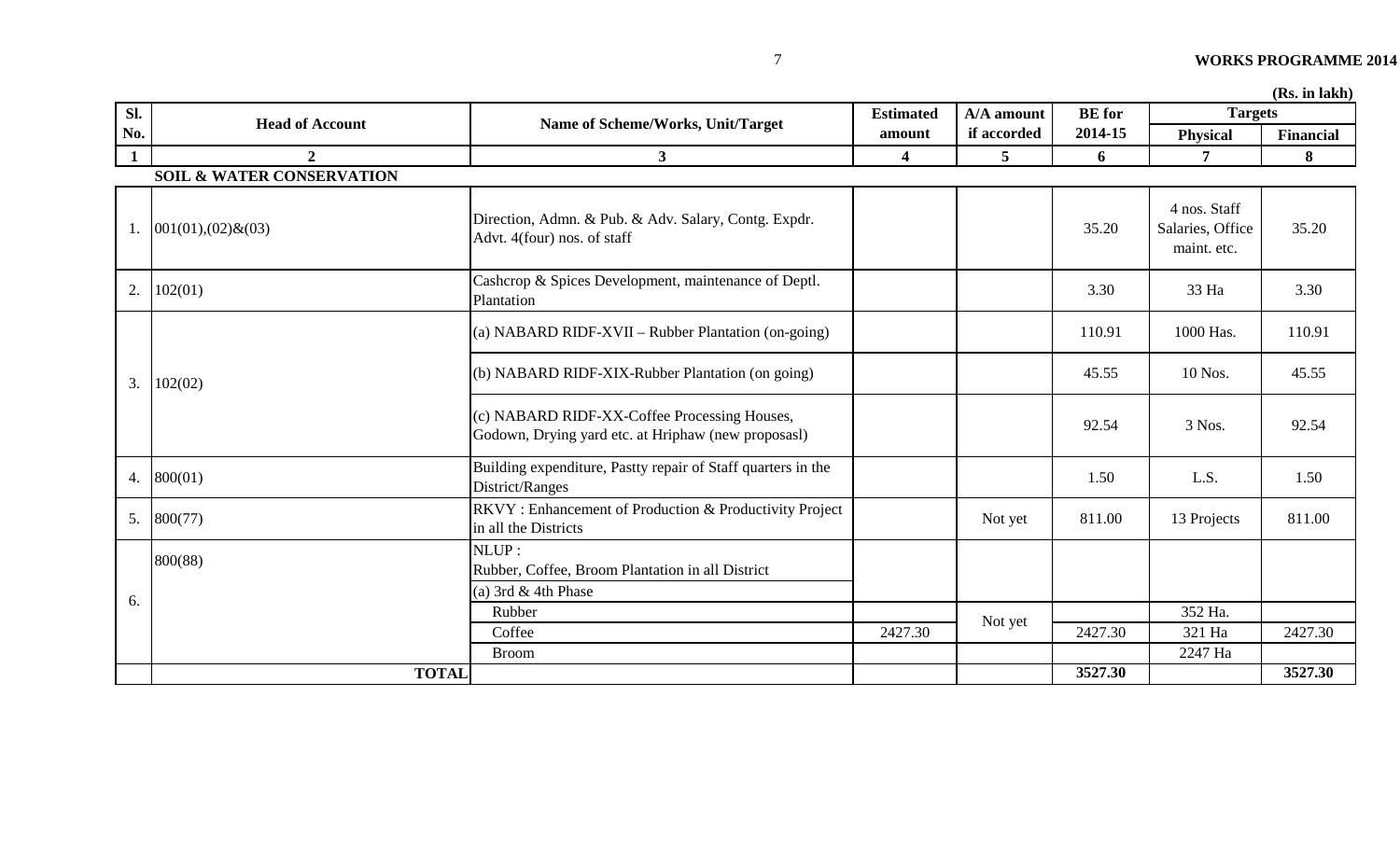|              |                                                    |                                                                      |                         |                        |               |                 | (RS. In lakh) |
|--------------|----------------------------------------------------|----------------------------------------------------------------------|-------------------------|------------------------|---------------|-----------------|---------------|
| Sl.          |                                                    |                                                                      | <b>Estimated</b>        | A/A amount             | <b>BE</b> for | <b>Targets</b>  |               |
| No.          | <b>Head of Account</b>                             | Name of Scheme/Works, Unit/Target                                    | amount                  | if accorded            | 2014-15       | <b>Physical</b> | Financial     |
| $\mathbf{1}$ | $\overline{2}$                                     | 3 <sup>1</sup>                                                       | $\overline{\mathbf{4}}$ | 5                      | 6             | 7               | 8             |
|              | ANIMAL HUSBANDRY & VETERINARY                      |                                                                      |                         |                        |               |                 |               |
|              | 2403 - A.H.                                        |                                                                      | 420.00                  | For Dairy<br>Section   |               | 269 Nos.        | 420.00        |
|              | $00 -$<br>800 - Other Expenditure<br>$(88)$ - NLUP | <b>NLUP</b>                                                          | 5453.00                 | For Piggery<br>Section | 11097.00      | 6103 Nos.       | 6103.00       |
|              | $00 -$<br>$(32)$ - GIA(Non-Salary)                 |                                                                      | 3226.00                 | For Poultry<br>Section |               | 3826 Nos.       | 3826.00       |
|              |                                                    |                                                                      | 6030.00                 | For Mithun             |               | 748 Nos.        | 748.00        |
|              | Sub-total                                          |                                                                      | 15129.00                |                        | 11097.00      |                 | 11097.00      |
|              | 2403 - A.H.                                        | <b>RKVY</b>                                                          |                         |                        |               |                 |               |
|              | $00 -$                                             | ) Production Growth                                                  | 500.00                  |                        |               | 10              | 500.00        |
| 2            | 800 - Other Expenditure                            | 2) Infrastructure & Assets                                           | 500.00                  |                        | 1625.00       | 19              | 500.00        |
|              | $(77)$ - RKVY(ACA)                                 | 3) Flexi fund                                                        | 125.00                  |                        |               | $\overline{2}$  | 125.00        |
|              | $00 -$                                             | 4) NMPS (RKVY)                                                       | 500.00                  |                        |               | $\overline{4}$  | 500.00        |
|              | Sub-total                                          |                                                                      | 1625.00                 |                        | 1625.00       |                 | 1625.00       |
|              | 4403 - C.O. on A.H.                                | <b>NABARD</b>                                                        |                         |                        |               |                 |               |
| 3            | $00 -$<br>800 - Other Expenditure                  | 1) Ongoing Project of Rural Slaughter House, Brigade Veng,<br>Aizawl | 258.00                  |                        |               |                 | 258.00        |
|              | (02) - Animal Slaughter House (NABARD)             | 2) Internal road of Selesih Farm Complex, Aizawl                     | 82.54                   |                        | 508.00        |                 | 82.54         |
|              | $00 -$<br>(53) - Major Works                       | 3) Establishment of 8 MT/hr Feed Plant, Ramrikawn, Tanhril           | 167.46                  |                        |               |                 | 167.46        |
|              | Sub-total                                          |                                                                      | 508.00                  |                        | 508.00        |                 | 508.00        |
|              | <b>TOTAL</b>                                       |                                                                      | 17262.00                |                        | 13230.00      |                 | 13230.00      |

 $(\mathbf{D}_\mathbf{S} \text{ in } \text{labh})$ 

# **FISHERIES**

| 2405-Fisheries                 | Direction & Administration               | 100.00 | 100.00   | L.S. | 100.00 |
|--------------------------------|------------------------------------------|--------|----------|------|--------|
| $2\quad 2405$ -Fisheries       | <b>Fish Seed Production-cum- Farming</b> | 5.00   | 5.00     |      | 5.00   |
| $3$ 2405-Fisheries             | <b>Freshwater Aquaculture</b>            | 3.00   | 3.00     |      | 3.00   |
| $4 \overline{2405}$ -Fisheries | Development of Riverine Fisheries        | 1.00   | $1.00\,$ |      | 350.00 |
| $5$ 2405-Fisheries             | <b>Coldwater Fisheries</b>               | 2.00   | 2.00     |      | 2.00   |
| $6\quad 2405$ -Fisheries       | Development of Inland Fishery statistics | 1.00   | 1.00     |      | 1.00   |
| 2405-Fisheries                 | Processing, Marketing & Marketing        | 3.00   | 3.00     |      | 3.00   |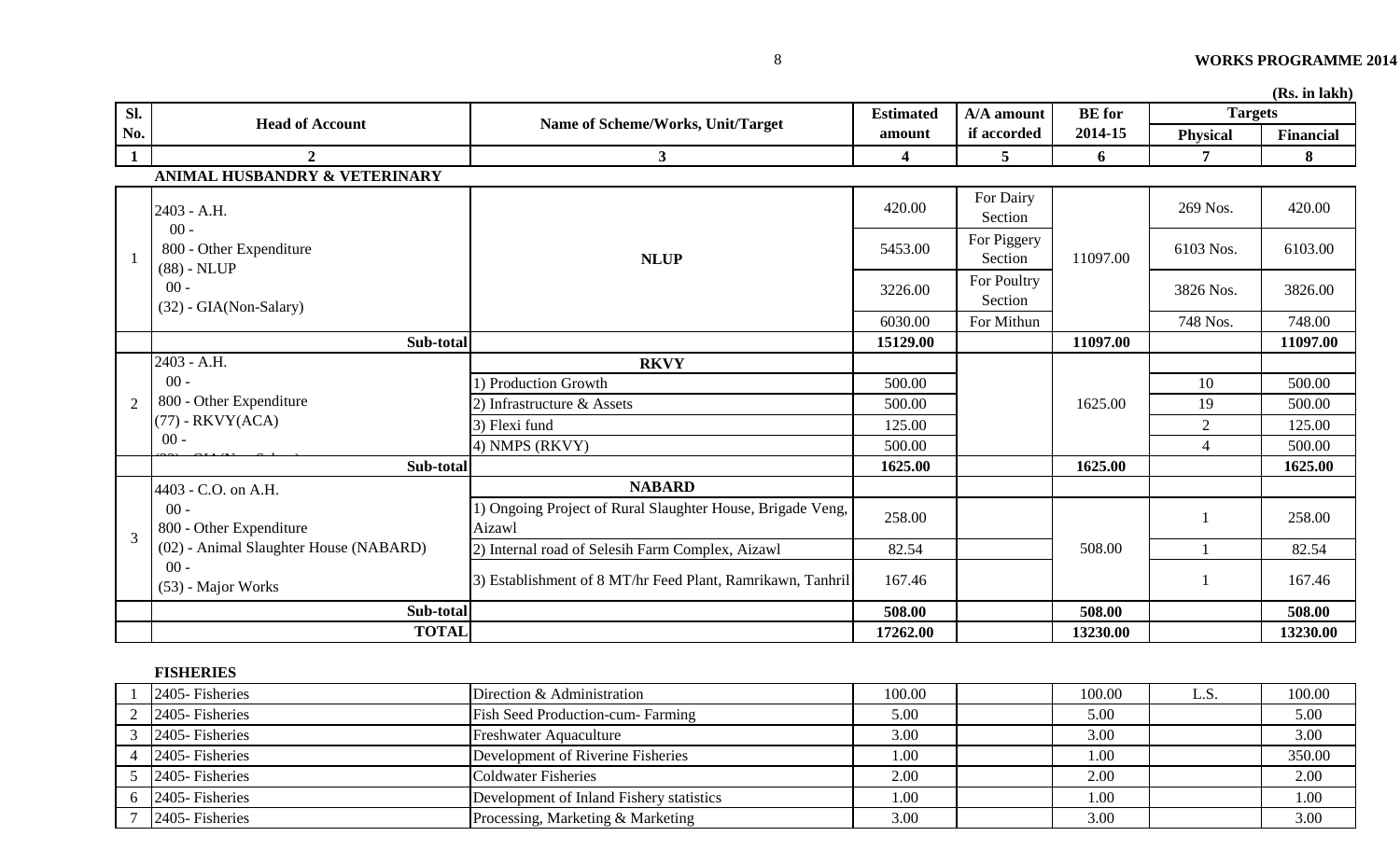| Sl. | <b>Head of Account</b>                               | Name of Scheme/Works, Unit/Target   | <b>Estimated</b> | $A/A$ amount | <b>BE</b> for | <b>Targets</b>  |                  |
|-----|------------------------------------------------------|-------------------------------------|------------------|--------------|---------------|-----------------|------------------|
| No. |                                                      |                                     | amount           | if accorded  | 2014-15       | <b>Physical</b> | <b>Financial</b> |
|     |                                                      |                                     |                  |              |               |                 |                  |
|     | 8 2405-Fisheries                                     | Information, Extension and Training | 5.00             |              | 5.00          |                 | 5.00             |
|     | Special Plan Assistance (SPA) for NLUP               | <b>NLUP</b>                         |                  |              | 875.00        |                 | 875.00           |
|     | 10 Rashtrya Kisan Vikas Yojana (RKVY)<br><b>RKVY</b> |                                     | 1263.00          |              | 1263.00       |                 | 300.00           |
|     | <b>TOTAL</b>                                         |                                     | 2258.00          |              | 2258.00       |                 | 1644.00          |

# **COOPERATION**

| $2425 - Cooperation$<br>$\log 1001(01) -$ Direction<br>$(27)$ – Minor Works | Repair & renovation of RCS office       |                          |                          | 5.00 | 100% | 5.00 |
|-----------------------------------------------------------------------------|-----------------------------------------|--------------------------|--------------------------|------|------|------|
| - do -                                                                      | Maintenance of office building/quarters | $\overline{\phantom{0}}$ | $\overline{\phantom{0}}$ | 0.50 | 100% | 0.50 |
| <b>TOTAL</b>                                                                |                                         |                          |                          | 5.50 |      | 5.50 |

# **TRADE & COMMERCE**

| Major Head: 2435-Other Agriculture Programme | 1) Const. of Roadside Market at Vaihmun, Champhai                                | 4.78 |                          | 30.00 | 18 | 30.00 |
|----------------------------------------------|----------------------------------------------------------------------------------|------|--------------------------|-------|----|-------|
|                                              | 2) Const. of Retaining Wall at Vaivakawn Market                                  | 4.51 | 4.76                     |       |    |       |
| Sub-Major Head: 01-Marketing-quality Control | 3) Repair of Vaivakawn Market 4th floor brick wall at<br>Vaivakawn               |      | $\overline{\phantom{a}}$ |       |    |       |
| Minor Head : 101 - Marketing Facilities      | 4) Repair of Conference Room, Ceiling, floor, painting                           |      |                          |       |    |       |
| Sub Head : 01- Agriculture Marketing (P)     | 5) Repairing charge of Generator at New Market                                   |      | $\sim$                   |       |    |       |
| Detail Head: 00                              | 6) Sanitation Pipe for water connection at Luangmual Bazar                       | 0.20 | $\overline{\phantom{0}}$ |       |    |       |
| Object Head: (27) - M.W 2014 -15             | 7) Repair of Kolasib Venglai Market                                              |      | $\overline{\phantom{a}}$ |       |    |       |
|                                              | 8) Repair & Renovation of wholesale market at Bairabi                            | 1.02 |                          |       |    |       |
|                                              | 9) Repair & Renovation of market at Tlabung                                      | 1.61 | $\overline{\phantom{a}}$ |       |    |       |
|                                              | 10) Repair & Renovation of market at Bethel Champhai                             | 1.46 | $\overline{\phantom{0}}$ |       |    |       |
|                                              | 11) Shifting charge of Deptt.'s Chest from Director room to<br>Dy. Director room | 0.09 |                          |       |    |       |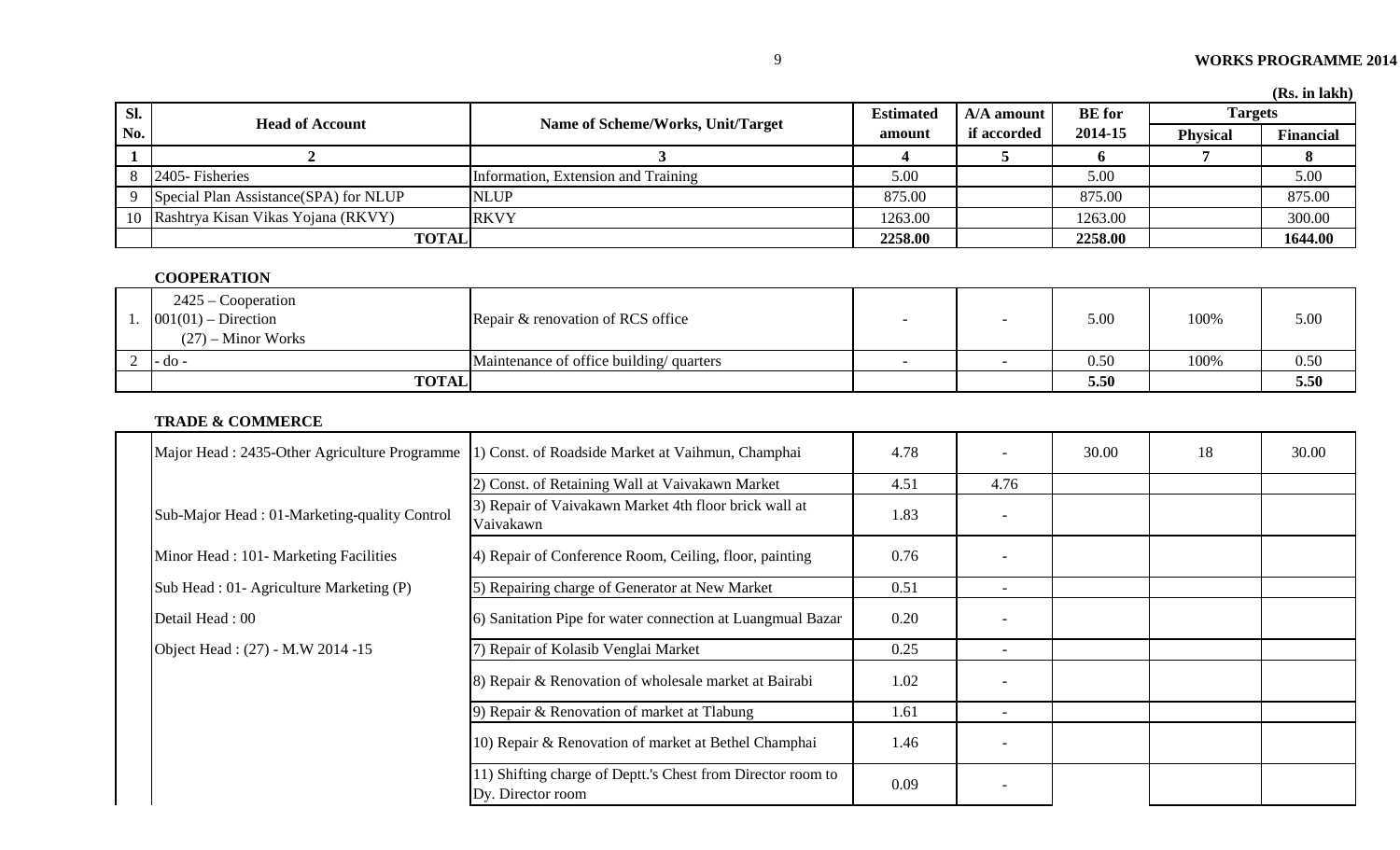|  | (Rs. in lakh) |  |
|--|---------------|--|
|  |               |  |

| Sl. |                          |                                                                                   | <b>Estimated</b> | A/A amount               | <b>BE</b> for | <b>Targets</b>  | (RS, III IARII)  |
|-----|--------------------------|-----------------------------------------------------------------------------------|------------------|--------------------------|---------------|-----------------|------------------|
| No. | <b>Head of Account</b>   | Name of Scheme/Works, Unit/Target                                                 | amount           | if accorded              | 2014-15       | <b>Physical</b> | <b>Financial</b> |
|     | $\mathbf{2}$             | 3                                                                                 |                  | $\mathbf{c}$             | 6             |                 | 8                |
|     |                          | 12) Repair of Septic Tank (Soak Pit) at Vaivakawn Market                          | 0.06             |                          |               |                 |                  |
|     |                          | 13) Consent Certificate bill for Market Wastes processing<br>facilities at Lengte | 0.04             | $\overline{\phantom{0}}$ |               |                 |                  |
|     |                          | 14) Re-wiring of Dte. of Trade & Commerce building                                |                  | $\overline{\phantom{a}}$ |               |                 |                  |
|     |                          | 15) Market Office Vertical Extension (Vaihlo & Tuibur<br>zawrhna)                 | 1.20             | $\overline{\phantom{a}}$ |               |                 |                  |
|     |                          | 16) Const. of Market Shed at Kawlbem                                              | 5.00             | $\overline{\phantom{a}}$ |               |                 |                  |
|     |                          | 17) Extension of Market Shed Puilo                                                | 2.80             | $\overline{\phantom{a}}$ |               |                 |                  |
|     | 18) Repair of New Market |                                                                                   | 1.20             | $\overline{\phantom{a}}$ |               |                 |                  |
|     |                          | 19) Repair of other Markets                                                       | 2.60             |                          |               |                 |                  |
|     | <b>TOTAL</b>             |                                                                                   | 30.00            |                          | 30.00         |                 | 30.00            |

#### **RURAL DEVELOPMENT**

|                | 2501-SPRD<br>05-Wasteland Development Programme<br>101-National Wasteland Dev. Prog.<br>$(02)$ -IWMP<br>$2501 - 06 - 800(06) -$ IWDP              | Integrated Wasteland Management Programme (90:10) | 14,515/283 | 13820.18 | 3835.00 | 89 project      | 15227.78 |
|----------------|---------------------------------------------------------------------------------------------------------------------------------------------------|---------------------------------------------------|------------|----------|---------|-----------------|----------|
| $\overline{2}$ | 2501-SPRD<br>06- Self Employment Programme<br>800-Other Expenditure<br>$(01)$ -SGSY/NRLM<br>$00 -$<br>$(32)$ -GIA Gen. (Non-Salary)               | National Rural Livelihood Mission (90:10)         | 483.26     | 32.00    | 32.00   | <b>250 SHGs</b> | 35.55    |
| $\overline{3}$ | 2501-SPRD<br>$01$ -IRDP<br>101-Subsidy to Dist. RD Agency<br>$(01)$ - Admn. of DRDA<br>$(31)$ -GIA Gen. (salary)<br>$(32)$ -GIA Gen. (Non-Salary) | DRDA (Admn.)(90:10)                               | 1277.64    | 236.16   | 39.00   | 192 Staff       | 43.34    |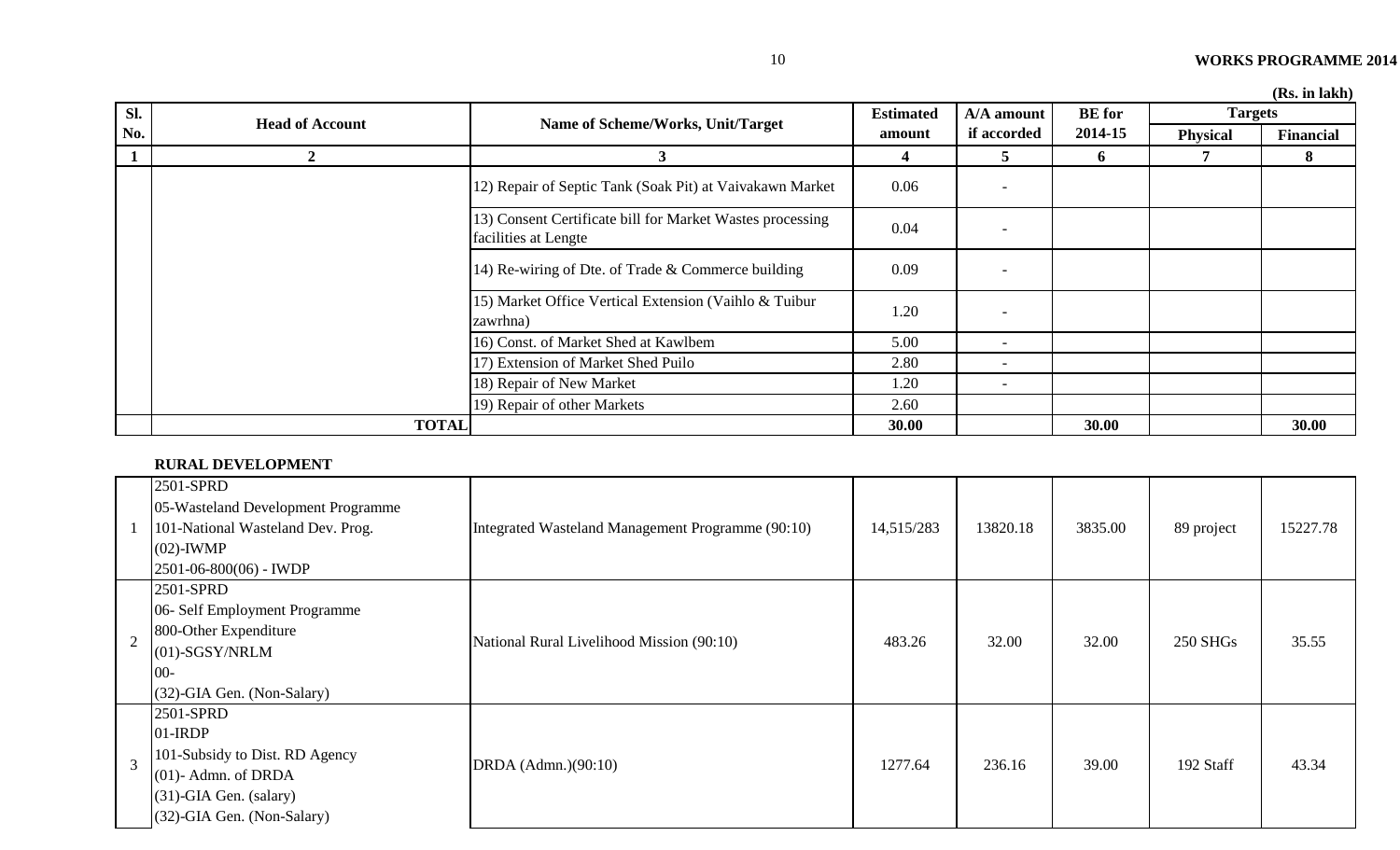| Sl.            | <b>Head of Account</b>                                                                                                                                                            | Name of Scheme/Works, Unit/Target                             | <b>Estimated</b>        | A/A amount      | <b>BE</b> for | <b>Targets</b>          |           |
|----------------|-----------------------------------------------------------------------------------------------------------------------------------------------------------------------------------|---------------------------------------------------------------|-------------------------|-----------------|---------------|-------------------------|-----------|
| No.            |                                                                                                                                                                                   |                                                               | amount                  | if accorded     | 2014-15       | <b>Physical</b>         | Financial |
| $\mathbf{1}$   | $\boldsymbol{2}$                                                                                                                                                                  | 3 <sup>1</sup>                                                | $\overline{\mathbf{4}}$ | $5\overline{)}$ | 6             | $\overline{7}$          | 8         |
| $\overline{4}$ | 2501-SPRD<br>102-National Rural Housing<br>(01)-Indira Awaas Yojona<br>$00 -$<br>(32)-Grant-in-Aid General (Non-Salary)                                                           | National Rural Employment Guarantee Schemes<br>(89.58:10.417) | 1009.09                 | 908.18          | 908.000       | 1293 houses             | 1009.09   |
| 5              | 2505-Rural Employment<br>01- National Programme<br>017-National Rural Employment Prog.<br>(01)-NREGS(SMS) Scheme<br>$00 -$<br>(32)-Grant-in-Aid General (Non-Salary)              | National Rural Employment Guarantee Schemes<br>(89.58:10.417) | 43440.54                | 22687.02        | 22,684.482    | 87.531akh<br>persondays | 24801.36  |
| 6              | 2575-Other Special Area Programme<br>02- Backward Areas<br>101-Backward Region Grant Fund<br>(01)-Backward District/Area Fund<br>$00 -$<br>(32)-Grant-in-Aid General (Non-Salary) | Backward Region Grant Fund (100% Central Funded)              | 3456.00                 | 2812.00         | 2,812.000     | 720 works               | 2812.00   |
| $\overline{7}$ | 4575-C.O. on Other Special Area Prog.<br>06-Border Area Development<br>101-Border Area Dev. Programme<br>01-BADP under Rural Dev. Deptt (Plan)<br>$00 -$<br>(53)-Major Works      | Border Area Development Programme (100% Central<br>Funded)    | 4275.00                 | 4017.00         | 4017.00       | 579 works               | 3977.00   |
| 8              | 4515-Capital Outlay on ORDP<br>$00 -$<br>102-Community Development<br>01-Social Education<br>$00 -$<br>(53)-Major Works                                                           | Social Education (100% State Plan Fund)                       | 315.00                  | 0.00            | 0.00          | 0.00                    | 0.00      |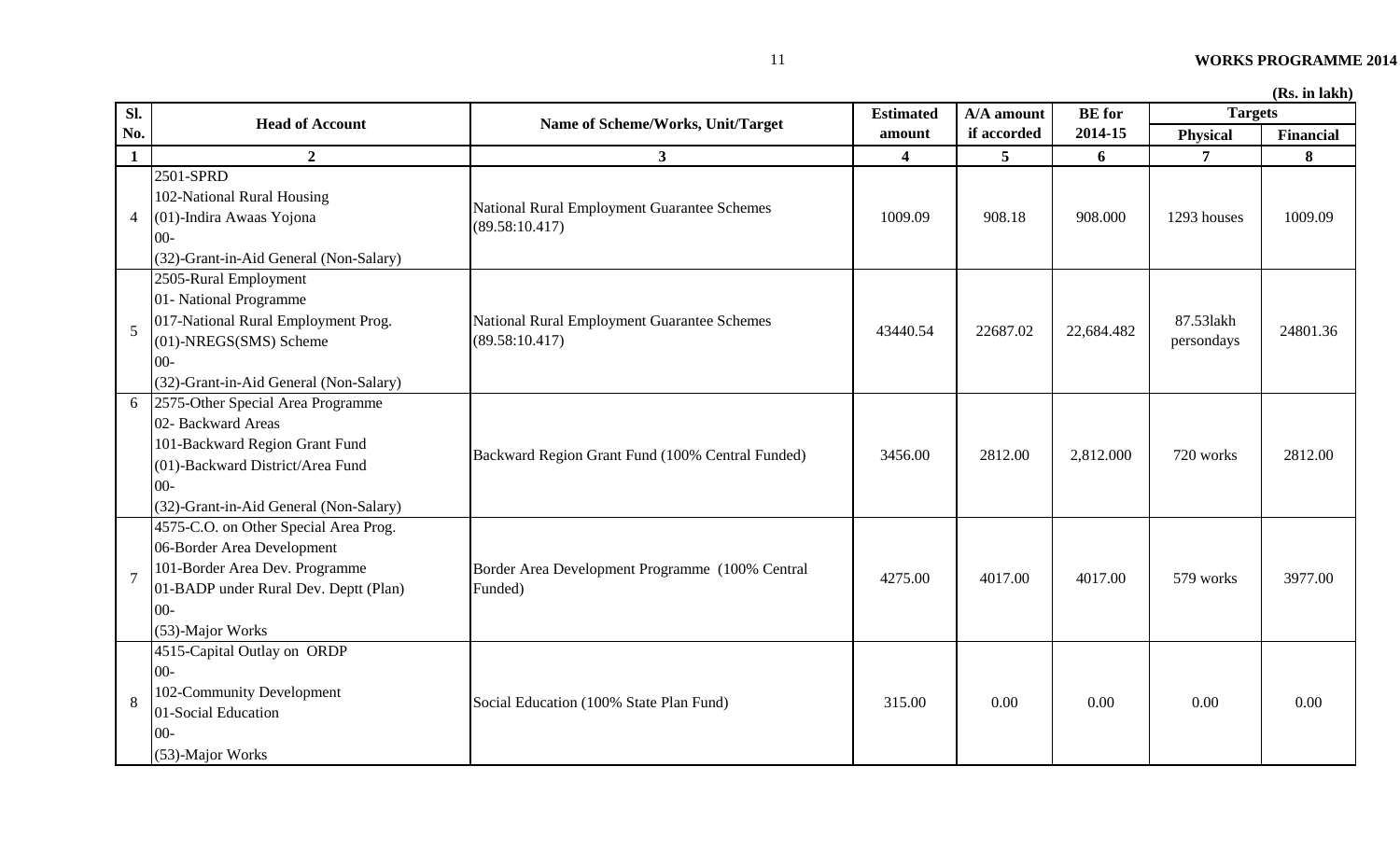|  |  | (Rs. in lakh) |
|--|--|---------------|
|--|--|---------------|

| Sl.          |                                        |                                                                      | <b>Estimated</b><br>A/A amount | <b>BE</b> for | <b>Targets</b> | Тар, ні іапп    |           |
|--------------|----------------------------------------|----------------------------------------------------------------------|--------------------------------|---------------|----------------|-----------------|-----------|
| No.          | <b>Head of Account</b>                 | Name of Scheme/Works, Unit/Target                                    | amount                         | if accorded   | 2014-15        | <b>Physical</b> | Financial |
|              |                                        |                                                                      | 4                              | 5             | 6              |                 | 8         |
|              | 4515-Capital Outlay on ORDP            |                                                                      | 200.00                         |               |                |                 |           |
|              | $00-$                                  |                                                                      |                                | 0.00          |                | 0.00            |           |
| $\mathbf{Q}$ | 102-Community Development              | Housing for Project Staff (100% State Plan Fund)                     |                                |               | 0.00           |                 | 0.00      |
|              | 03-Housing for Project Staff           |                                                                      |                                |               |                |                 |           |
|              | $00 -$                                 |                                                                      |                                |               |                |                 |           |
|              | (53)-Major Works                       |                                                                      |                                |               |                |                 |           |
|              | 4515-Capital Outlay on ORDP            |                                                                      |                                |               |                |                 |           |
|              | 800-Other Expenditure                  |                                                                      |                                |               |                |                 |           |
|              | 10 $(01)$ -Assistance to Rural Housing | Rural Housing - Distribution of GCI Sheet (100% State Plan)<br>Fund) | 200.00                         | 0.00          | 0.000          | 0.000           | 0.00      |
|              | $00 -$                                 |                                                                      |                                |               |                |                 |           |
|              | $(21)$ -Supplies and Materials         |                                                                      |                                |               |                |                 |           |
|              | <b>TOTAL</b>                           |                                                                      | 54656.53                       | 30692.37      | 34327.48       |                 | 47906.12  |

**LAND REVENUE & SETTLEMENT**

**NIL** 

#### **SINLUNG HILLS DEVELOPMENT COUNCIL**

|   | 2053 - Dist. Admn.   | $(Unit-Rm)$<br>Retaining Wall. | 15.64 | 15.64 | 15.64 | 134  | 15.64 |
|---|----------------------|--------------------------------|-------|-------|-------|------|-------|
|   | $00 -$               | RCC Slab Culvert. (Unit-Nos.)  | 17.64 | 17.64 | 17.64 |      | 17.64 |
|   | 094 - Other Estt.    | (Unit-Nos.)<br>Pavillion.      | 5.00  | 5.00  | 5.00  |      | 5.00  |
|   | $(18)$ - SHDC/PLAN   | Waiting Shed.<br>(Unit-Nos.)   | 11.55 | 11.55 | 11.55 |      | 11.55 |
|   | 00 - SHDC/PLAN       | $(Unit-Rm)$<br>Pavement.       | 8.34  | 8.34  | 8.34  | 330  | 8.34  |
|   | $(27)$ - Minor Works | Urinal Shed.<br>(Unit-Nos.)    | 1.32  | 1.32  | 1.32  |      | 1.32  |
|   |                      | (Unit-Rm)<br>Steps.            | 1.10  | 1.10  | 1.10  | 100  | 1.10  |
| 8 |                      | (Unit-Rm)<br>Approach road     | 6.00  | 6.00  | 6.00  | 1220 | 6.00  |
|   | <b>TOTAL</b>         |                                | 66.59 | 66.59 | 66.59 |      | 66.59 |

#### **POWER & ELECTRICITY**

|    | <b>Maintenance D&amp;A</b> |                                          |        |      |        |      |        |
|----|----------------------------|------------------------------------------|--------|------|--------|------|--------|
| a) | 2801<br>$- (01)$           | Salaries                                 | 210.90 | 0.00 | 210.90 | 100% | 210.90 |
| b) | 2801<br>$- (06)$           | $\mathbf{r}$<br><b>Medical Treatment</b> | 5.00   | 0.00 | 15.00  | 100% | 15.00  |
| ◡  | 2801<br>(11)<br>$-111$     | Domestic Travelling Expenses             | 14.00  | 0.00 | 14.00  | 100% | 14.00  |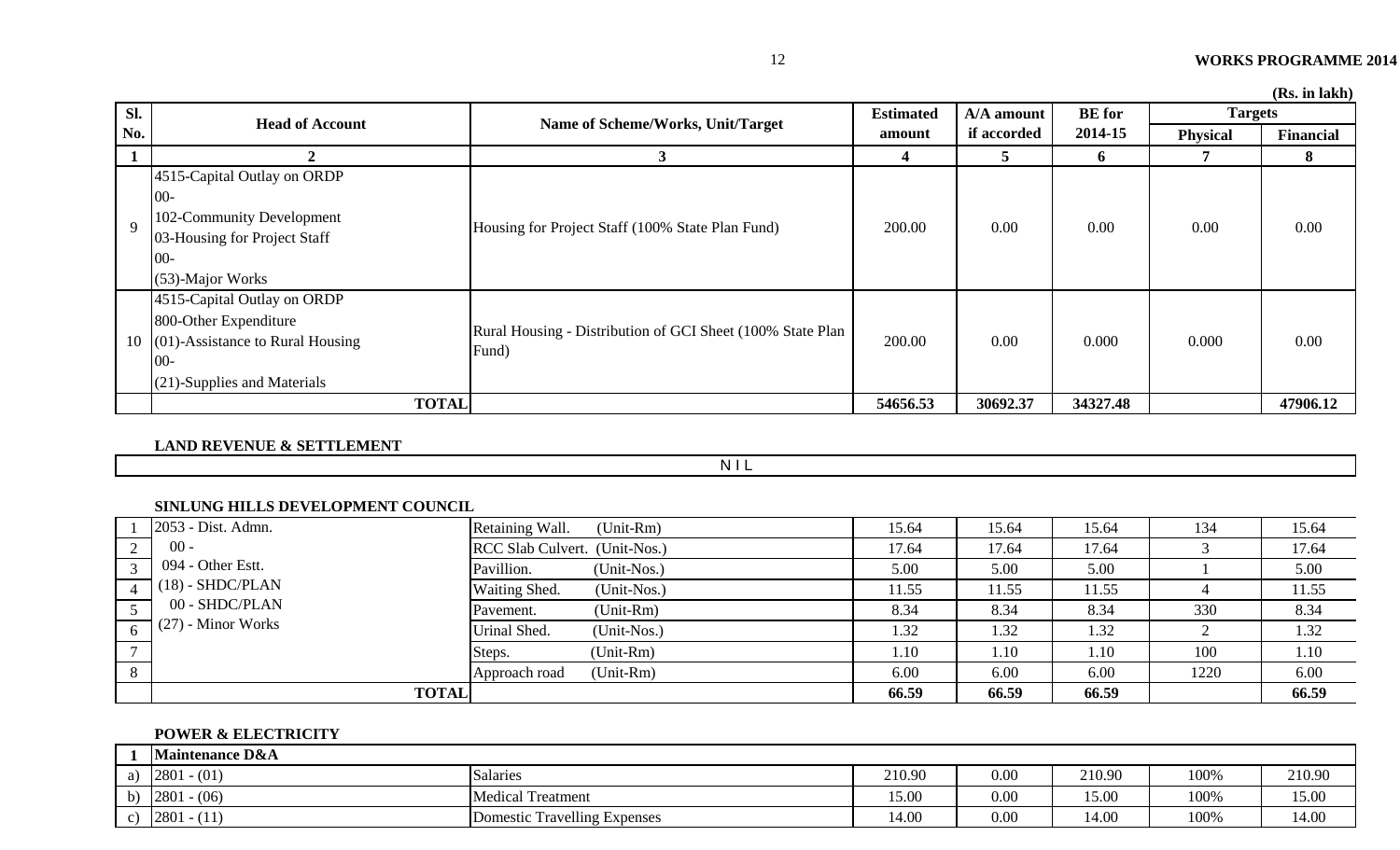|  |  | (Rs. in lakh) |
|--|--|---------------|
|--|--|---------------|

| Sl.          | <b>Head of Account</b>                                                                                                                                                                                                                                                    | Name of Scheme/Works, Unit/Target              | <b>Estimated</b>        | A/A amount  | <b>BE</b> for | <b>Targets</b>  | (ISS. III IARII) |
|--------------|---------------------------------------------------------------------------------------------------------------------------------------------------------------------------------------------------------------------------------------------------------------------------|------------------------------------------------|-------------------------|-------------|---------------|-----------------|------------------|
| No.          |                                                                                                                                                                                                                                                                           |                                                | amount                  | if accorded | 2014-15       | <b>Physical</b> | <b>Financial</b> |
| $\mathbf{1}$ | $\overline{2}$                                                                                                                                                                                                                                                            | $\mathbf{3}$                                   | $\overline{\mathbf{4}}$ | 5           | 6             | $\overline{7}$  | 8                |
| $\mathbf{d}$ | $2801 - (13)$                                                                                                                                                                                                                                                             | <b>Office Expenses</b>                         | 5.00                    | 0.00        | 5.00          | 100%            | 5.00             |
| e)           | $2801 - (14)$                                                                                                                                                                                                                                                             | Rent, Rates & Taxes                            | 11.25                   | 0.00        | 11.25         | 100%            | 11.25            |
| f)           | $2801 - (16)$                                                                                                                                                                                                                                                             | Publication                                    | 0.00                    | 0.00        | 0.00          |                 | 0.00             |
| g)           | $2801 - (26)$                                                                                                                                                                                                                                                             | Advertising & Publicity                        | 5.00                    | 0.00        | 5.00          | 100%            | 5.00             |
| h)           | $2801 - 04/800/(01)(00)(27)$                                                                                                                                                                                                                                              | Minor Works (Maintenance of Power House)       | 284.34                  | 0.00        | 284.34        | 100%            | 284.34           |
| i)           | $2801 - 05/800/(01)(00)(27)$                                                                                                                                                                                                                                              | Minor Works (Maintenance of lines & buildings) | 2922.00                 | 0.00        | 2,922.00      | 100%            | 2922.00          |
|              | $2801 - 05/001/(01)(02)(31)$                                                                                                                                                                                                                                              | Grants - in - Aid (ZEDA)                       | 51.03                   | 0.00        | 51.03         | 100%            | 51.03            |
| $\bf k$ )    | $2801 - 05/001/(01)(03)(31)$                                                                                                                                                                                                                                              | Grants - in - Aid (Salary JERC)                | 37.90                   | 0.00        | 37.90         | 100%            | 37.90            |
|              | $2801 - 05/001/(01)(03)(32)$                                                                                                                                                                                                                                              | Grants - in - Aid General (Non Salary)/        | 16.68                   | 0.00        | 16.68         | 100%            | 16.68            |
| m)           | $2801 - (34)$                                                                                                                                                                                                                                                             | Scholarship/Stipend                            |                         | 0.00        |               |                 |                  |
| n)           | $2801 - (50)$                                                                                                                                                                                                                                                             | <b>Other Charges</b>                           | 2.00                    | 0.00        | 2.00          | 100%            | 2.00             |
| $\circ$ )    | $2801 - (51)$                                                                                                                                                                                                                                                             | <b>Motor Vehicles</b>                          | 10.00                   | 0.00        | 10.00         | 100%            | 10.00            |
|              | <b>TOTAL Maintenance D&amp;A</b>                                                                                                                                                                                                                                          |                                                | 3585.10                 |             | 3,585.10      |                 | 3585.10          |
|              | 2 Hydel Generation                                                                                                                                                                                                                                                        |                                                |                         |             |               |                 |                  |
|              | Major Head: 4801 - Capital Outlay on Power<br>Project<br>Sub-Major Head: 01 - Hydel Generation<br>a) Minor Head : 800 - Other Expenditure<br>Sub Head: (01) - Constn. of Serlui 'B' SHP<br>Detail Head: (01) - Serlui 'B' SHP (NABARD)<br>Object Head: (53) - Major Works | Serlui 'B' SHP (NABARD)                        | 1550.00                 | 0.00        | 1550.00       | 100%            | 1550.00          |
|              | <b>TOTAL GENERATION</b>                                                                                                                                                                                                                                                   |                                                | 1550.00                 |             | 1550.00       |                 | 1550.00          |
|              | <b>TOTAL UN-EARMARKED</b>                                                                                                                                                                                                                                                 |                                                | 5135.10                 |             | 5135.10       |                 | 5135.10          |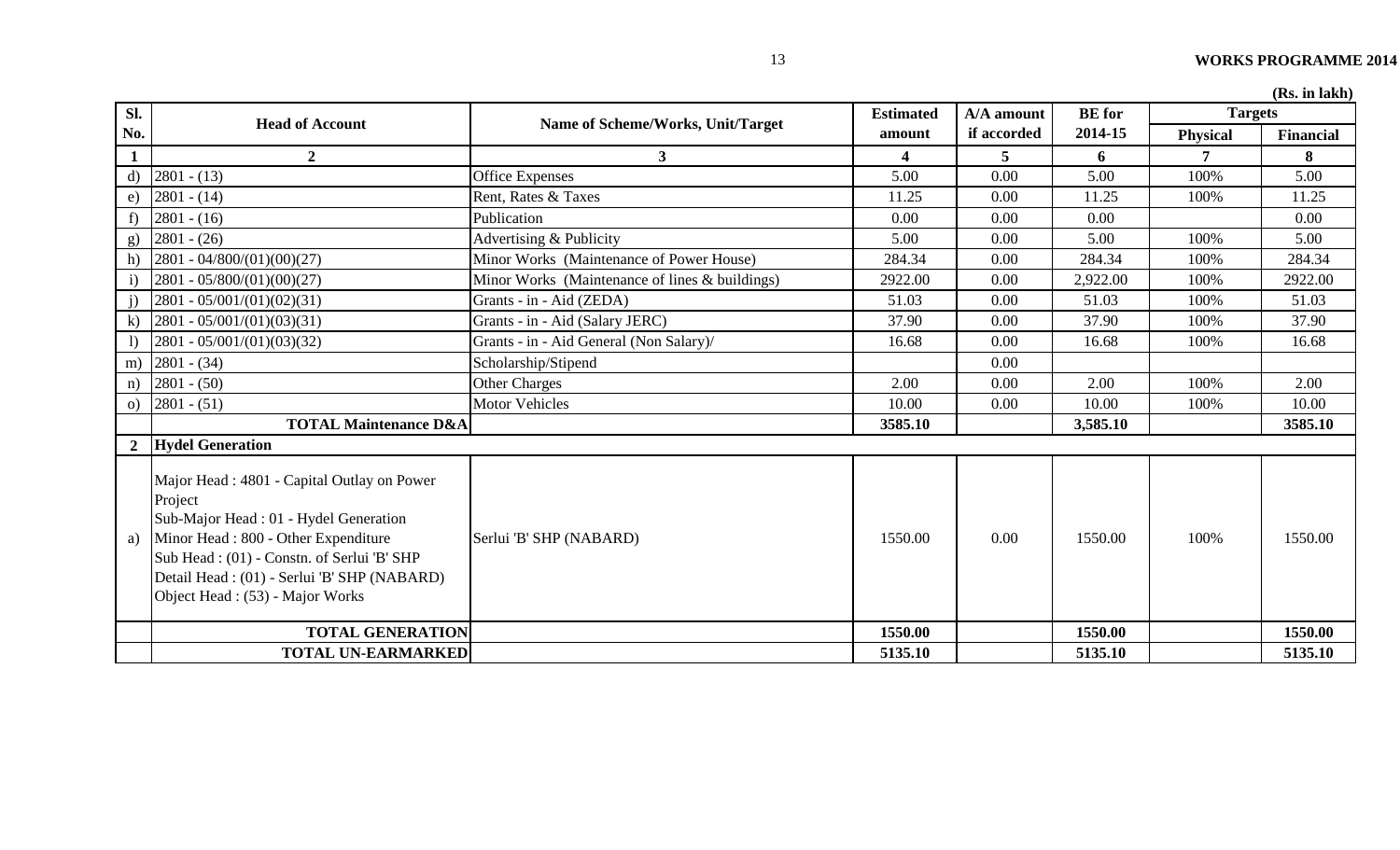| Sl.          | <b>Head of Account</b>                                                                                                                                                                                                                                                                                              | Name of Scheme/Works, Unit/Target                                                                                             | <b>Estimated</b>        | A/A amount      | <b>BE</b> for | <b>Targets</b>  |           |
|--------------|---------------------------------------------------------------------------------------------------------------------------------------------------------------------------------------------------------------------------------------------------------------------------------------------------------------------|-------------------------------------------------------------------------------------------------------------------------------|-------------------------|-----------------|---------------|-----------------|-----------|
| No.          |                                                                                                                                                                                                                                                                                                                     |                                                                                                                               | amount                  | if accorded     | 2014-15       | <b>Physical</b> | Financial |
| $\mathbf{1}$ | $\overline{2}$                                                                                                                                                                                                                                                                                                      | $\mathbf{3}$                                                                                                                  | $\overline{\mathbf{4}}$ | $5\overline{)}$ | 6             | $\overline{7}$  | 8         |
| $\mathbf{3}$ | <b>SPA</b>                                                                                                                                                                                                                                                                                                          |                                                                                                                               |                         |                 |               |                 |           |
| a)           | : 4801 - Capital Outlay on<br>Major Head<br><b>Power Project</b><br>Sub-Major Head: 05 - Transmission &<br>Distribution<br>Minor Head: 800 - Other Expenditure<br>Sub Head: (06) - Constn. of Transmission Line<br>Detail Head: (09) - 132kV line Luangmual to<br>Sihhmui (SPA)<br>Object Head : (53) - Major Works | Construction of 16KM of 132kV (D/C) Transmission line<br>between Sihhmui 132kV Sub-Station and Luangmual 132kV<br>Sub-Station | 1235.36                 | 1235.36         | 863.33        | 100%            | 863.33    |
| b)           | Major Head: 4801 - Capital Outlay on Power<br>Project<br>Sub-Major Head: 05 - Transmission &<br>Distribution<br>Minor Head: 800 - Other Expenditure<br>Sub Head: (05) - Distribution<br>Detail Head : (10) - Installation of new DTs at<br>Aizawl (SPA)<br>Object Head : (53) - Major Works                         | Installation of new distribution transformer with associated<br>lines at Aizawl for reduction of distribution loss            | 524.08                  | 0.00            | 524.08        | 100%            | 524.08    |
| c)           | Major Head : 4801 - Capital Outlay on Power<br>Project<br>Sub-Major Head: 05 - Transmission &<br>Distribution<br>Minor Head: 800 - Other Expenditure<br>Sub Head: (04) - Transformation<br>Detail Head : (06) - Modernization of Protection<br>system in EHV S/S (SPA)<br>Object Head : (53) - Major Works          | Modernization of protection system in EHV Sub-Stations                                                                        | 350.00                  | 0.00            | 350.00        | 100%            | 350.00    |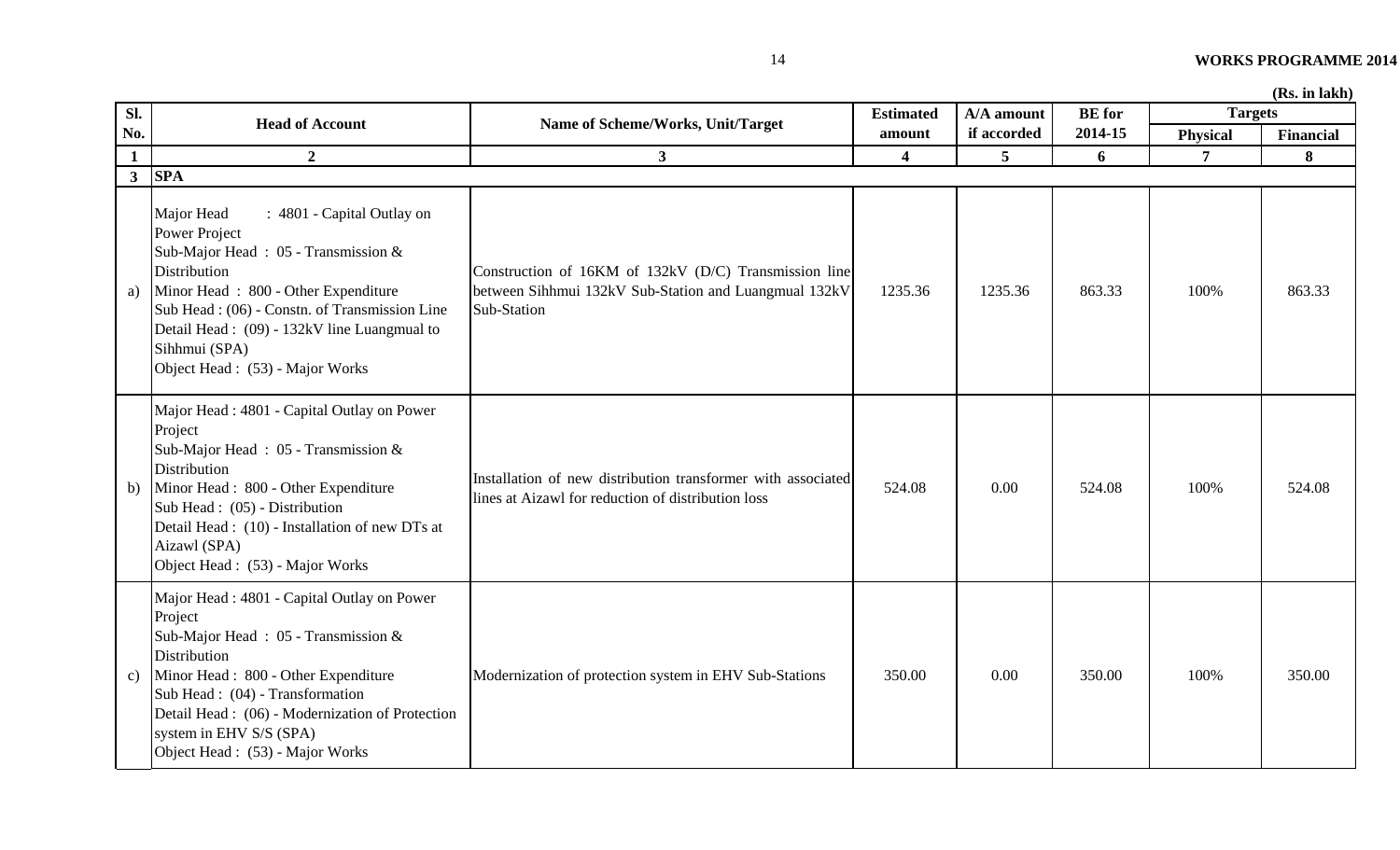| Sl.          | <b>Head of Account</b>                                                                                                                                                                                                                                                                                      | Name of Scheme/Works, Unit/Target                                                                                             | <b>Estimated</b> | A/A amount  | <b>BE</b> for | <b>Targets</b> |                  |
|--------------|-------------------------------------------------------------------------------------------------------------------------------------------------------------------------------------------------------------------------------------------------------------------------------------------------------------|-------------------------------------------------------------------------------------------------------------------------------|------------------|-------------|---------------|----------------|------------------|
| No.          |                                                                                                                                                                                                                                                                                                             |                                                                                                                               | amount           | if accorded | 2014-15       | Physical       | <b>Financial</b> |
| $\mathbf{1}$ | $\overline{2}$                                                                                                                                                                                                                                                                                              | 3 <sup>1</sup>                                                                                                                | $\boldsymbol{4}$ | 5           | 6             | $\overline{7}$ | 8                |
| d)           | Major Head: 4801 - Capital Outlay on Power<br>Project<br>Sub-Major Head: 05 - Transmission &<br>Distribution<br>Minor Head: 800 - Other Expenditure<br>Sub Head: (04) - Transformation<br>Detail Head: (07) - Addl. bus bar ar Sihhmui for<br>Tuirial evecuation (SPA)<br>Object Head: (53) - Major Works   | Construction of additional 132kV Sub-Station and bus bar at<br>Sihhmui for evacuation of power from 60MW Tuirial HEP.         | 645.92           | 0.00        | 645.92        | 100%           | 645.92           |
| e)           | Major Head: 4801 - Capital Outlay on Power<br>Project<br>Sub-Major Head: 05 - Transmission &<br>Distribution<br>Minor Head: 800 - Other Expenditure<br>Sub Head: (05) - Distribution<br>Detail Head: (11) - 33kV S/S at Kawmzawl with<br>132kV future prospect (SPA)<br>$(53)$ - Major Works<br>Object Head | Construction of 2.5MVA, 33/11kV with future prospect of<br>132/33kV Sub-Station at Kawmzawl, Lunglei with<br>associated lines | 380.00           | 0.00        | 380.00        | 100%           | 380.00           |
| f            | Major Head: 4801 - Capital Outlay on Power<br>Project<br>Sub-Major Head: 05 - Transmission &<br>Distribution<br>Minor Head: 800 - Other Expenditure<br>Sub Head: (05) - Distribution<br>Detail Head: (12) - Re-alignment of 11kV line in<br>rural areas (SPA)<br>Object Head: (53) - Major Works            | Re-alignment of 11kV distribution lines in Rural Areas                                                                        | 400.00           | 0.00        | 400.00        | 100%           | 400.00           |
|              | <b>TOTAL - SPA</b>                                                                                                                                                                                                                                                                                          |                                                                                                                               | 3535.36          |             | 3163.33       |                | 3163.33          |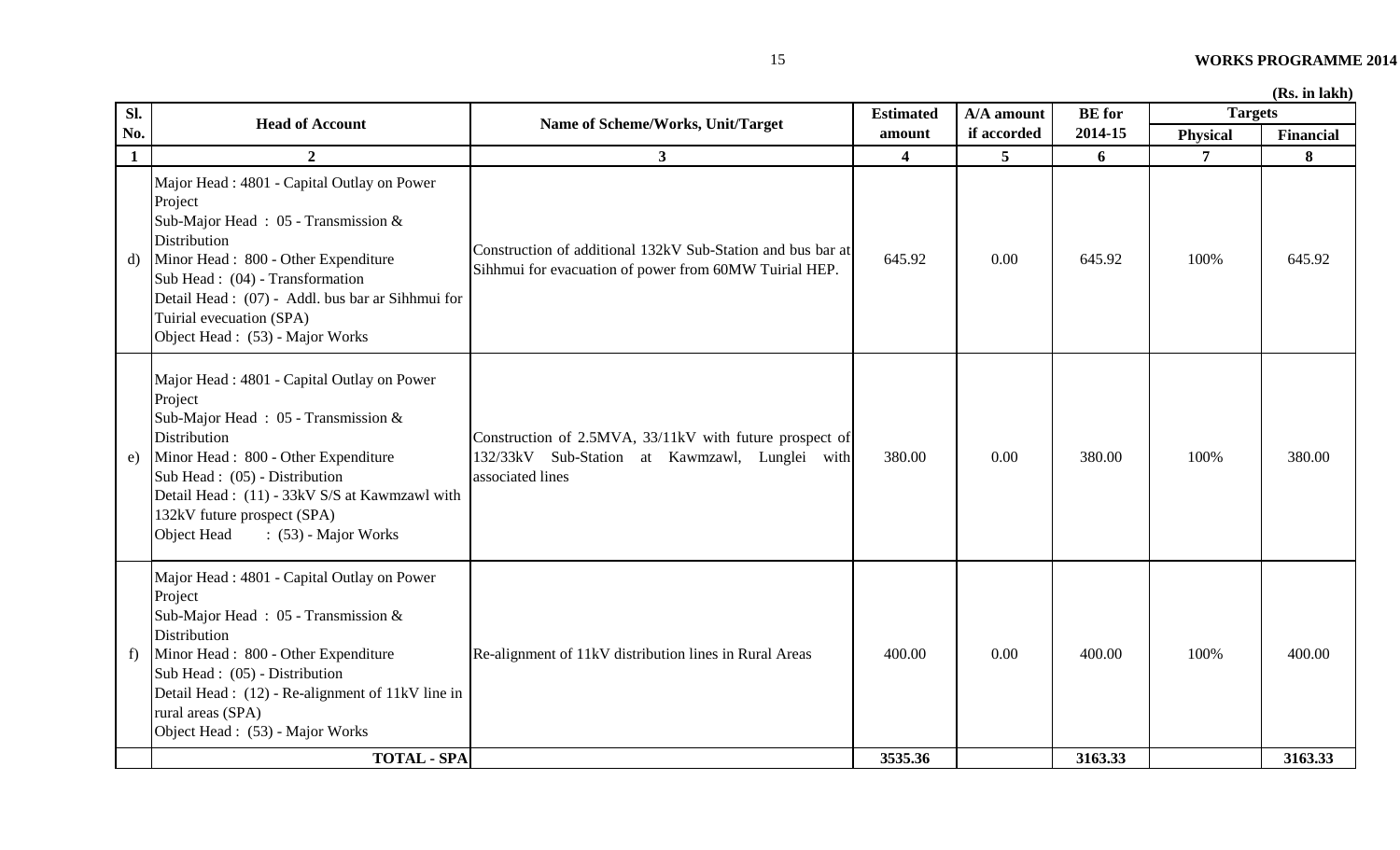| Sl.                     | <b>Head of Account</b>                                                                                                                                                                                                                                                                                  | Name of Scheme/Works, Unit/Target                                         | <b>Estimated</b>        | A/A amount  | <b>BE</b> for | <b>Targets</b> |                  |
|-------------------------|---------------------------------------------------------------------------------------------------------------------------------------------------------------------------------------------------------------------------------------------------------------------------------------------------------|---------------------------------------------------------------------------|-------------------------|-------------|---------------|----------------|------------------|
| No.                     |                                                                                                                                                                                                                                                                                                         |                                                                           | amount                  | if accorded | 2014-15       | Physical       | <b>Financial</b> |
| $\mathbf{1}$            | $\overline{2}$                                                                                                                                                                                                                                                                                          | 3 <sup>1</sup>                                                            | $\overline{\mathbf{4}}$ | 5           | 6             | $\overline{7}$ | 8                |
| $\overline{\mathbf{4}}$ | <b>SCA</b>                                                                                                                                                                                                                                                                                              |                                                                           |                         |             |               |                |                  |
| a)                      | Major Head : 4801 - Capital Outlay on Power<br>Project<br>Sub-Major Head: 05 - Transmission &<br><b>Distribution</b><br>Minor Head: 800 - Other Expenditure<br>Sub Head: (02) - R-APDRP (SCA)<br>Detail Head: (00) -<br>Object Head : (53) - Major Works                                                | Payment of consultancy fee for preparation of DPR of R-<br>APDRP part 'B' | 104.79                  | 104.79      | 104.79        | 100%           | 104.79           |
|                         | <b>TOTAL - SCA</b>                                                                                                                                                                                                                                                                                      |                                                                           | 104.79                  |             | 104.79        |                | 104.79           |
| 5                       | Major Head: 2501- Special Prog. For Rural<br>Development<br>Sub-Major Head: 04 - Integrated Rural Energy<br><b>Planning Programme</b><br>Minor Head: 105 - Project Implementation<br>Sub Head : (01) - Project Implementation<br>Detail Head: (00) -<br>Object Head: (32) - Grants-in-Aids (Non-Salary) | <b>IREP</b>                                                               | 12.00                   | 0.00        | 12.00         | 100%           | 12.00            |
| 6                       | Major Head: 2810 - Non-Conventional Sources of<br>Energy<br>Sub-Major Head: 02 - Solar<br>Minor Head: 800 - Other Expenditure<br>Sub Head: (01) - Non-Conventional Sources of<br>Energy<br>Detail Head: (00) -<br>Object Head : (50) - Other Charges                                                    | <b>NCSE</b>                                                               | 42.00                   | 0.00        | 42.00         | 100%           | 42.00            |
|                         | <b>TOTAL EARMARKED</b>                                                                                                                                                                                                                                                                                  |                                                                           | 3694.15                 |             | 3,322.12      |                | 3322.12          |
|                         | <b>GRAND TOTAL FOR PLAN OUTLAY</b>                                                                                                                                                                                                                                                                      |                                                                           | 8829.25                 |             | 8,457.22      |                | 8457.22          |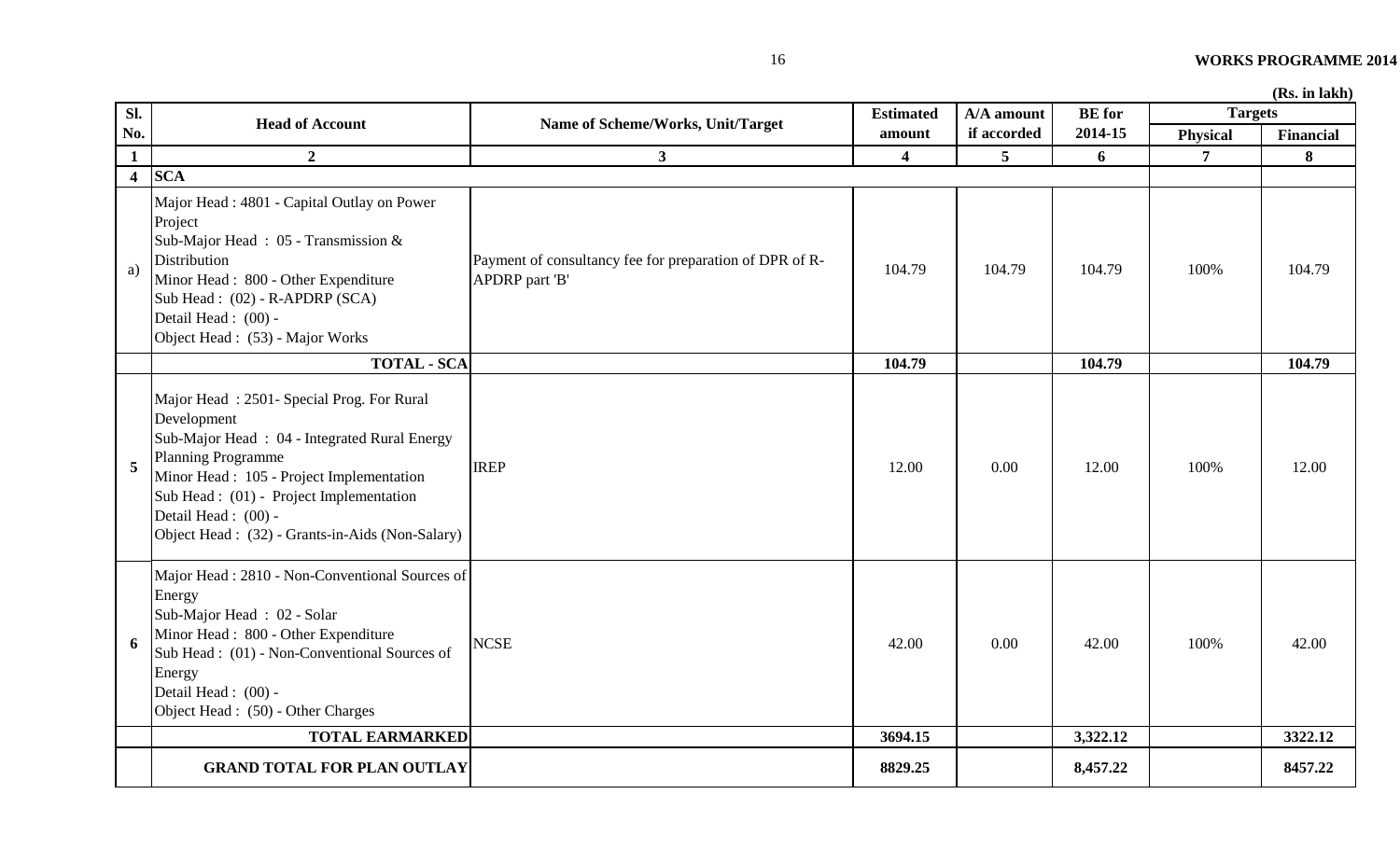| Sl.             | <b>Head of Account</b> |                                                                               | <b>Estimated</b>         | A/A amount               | <b>BE</b> for | <b>Targets</b>         |                  |
|-----------------|------------------------|-------------------------------------------------------------------------------|--------------------------|--------------------------|---------------|------------------------|------------------|
| No.             |                        | Name of Scheme/Works, Unit/Target                                             | amount                   | if accorded              | 2014-15       | <b>Physical</b>        | <b>Financial</b> |
| $\mathbf{1}$    | $\overline{2}$         | $\mathbf{3}$                                                                  | $\overline{\mathbf{4}}$  | 5                        | 6             | 7                      | 8                |
|                 | <b>INDUSTRIES</b>      |                                                                               |                          |                          |               |                        |                  |
|                 | 2851-101(01)           | Dev. of Industrial Infrastructure                                             |                          |                          |               |                        |                  |
|                 |                        | Industrial area maintained                                                    | $\overline{\phantom{a}}$ | $\overline{\phantom{a}}$ | 16.00         | 17                     | 16.00            |
|                 | 2851-800(02)           | Dev. of Food Processing (NMFP)                                                |                          |                          |               |                        |                  |
|                 |                        | 1) Assistance to Food Processing industries under NMFP                        |                          |                          |               |                        |                  |
| $\overline{2}$  |                        | 2) Vision Document for Food Processing                                        |                          |                          | 229.00        | LS                     | 229.00           |
|                 |                        | 3) Skill Training/Study tour (No.)                                            |                          |                          |               |                        |                  |
|                 |                        | 4) Awareness creation (seminar/workshop etc.)                                 |                          |                          |               |                        |                  |
|                 | 2851-103(01)(03)       | Dev.of Textile, Handloom & Handicraft                                         |                          |                          |               |                        |                  |
|                 |                        | 1) Persons trained under Handloom                                             |                          |                          |               |                        |                  |
| 3               | 2851-104(01)           | 2) Persons trained under Handicraft                                           |                          |                          | 54.91         | 2689                   | 54.91            |
|                 |                        | 3) Handloom societies assisted under RRR                                      |                          |                          |               |                        |                  |
|                 |                        | 4) Development of cluster under NERTPS                                        |                          |                          |               |                        |                  |
|                 |                        | 5) Handicraft                                                                 |                          |                          |               |                        |                  |
|                 | 2851-102(01)           | <b>Skill Dev. Entrepreneur building</b>                                       | $\overline{\phantom{a}}$ | $\overline{\phantom{a}}$ | 0.25          | LS                     | 0.25             |
| $\overline{4}$  | 2851-102(05)           | 1) Generation of skill manpower and<br>RIDC, GRITC& AC&EC                     |                          |                          | 1.50          | 33                     | 1.50             |
|                 | 2851-102(06)           | 2) Entrepreneur training/study tour mainteneance & upkeep<br>of IT equipments |                          |                          | 2.00          | LS                     | 2.00             |
| $5\overline{)}$ | 2851-102(02)           | State Incentive Subsidy to Industrial unit                                    |                          |                          | 17.25         | LS                     | 17.25            |
| 6               | 2851-102(01)           | Publication of Industry Meichher Quarterly Bullettin                          |                          |                          | 1.30          | 3                      | 1.30             |
|                 | 2851-105(01)           | MKVIB, Establishment Grant                                                    | $\overline{\phantom{a}}$ |                          | 391.71        | $\mathbf{L}\mathbf{S}$ | 391.71           |
|                 | 2851-102(01)           | 1) Public Sector Enterprise                                                   | $\overline{\phantom{a}}$ | $\overline{\phantom{a}}$ |               |                        |                  |
|                 |                        | 2) Salary grant to ZIDCO                                                      |                          |                          | 54.66         | LS                     | 54.66            |
| 8               |                        | 3) Salary grant to MIFCO                                                      |                          |                          | 146.33        | LS                     | 146.33           |
|                 |                        | 4) Salary grant to ZOHANDCO                                                   |                          |                          | 38.00         | LS                     | 38.00            |
|                 |                        | 5) RKVY for captive passion fruit plantation of MIFCO                         |                          |                          | 131.00        | LS                     | 131.00           |
| 9               | 2851-800(88)           | <b>NLUP</b>                                                                   |                          |                          |               |                        |                  |
|                 |                        | Assistance to NLUP beneficiaries                                              |                          |                          |               | 8505 families          |                  |
|                 | <b>TOTAL</b>           |                                                                               |                          |                          | 6133.00       |                        | 6133.00          |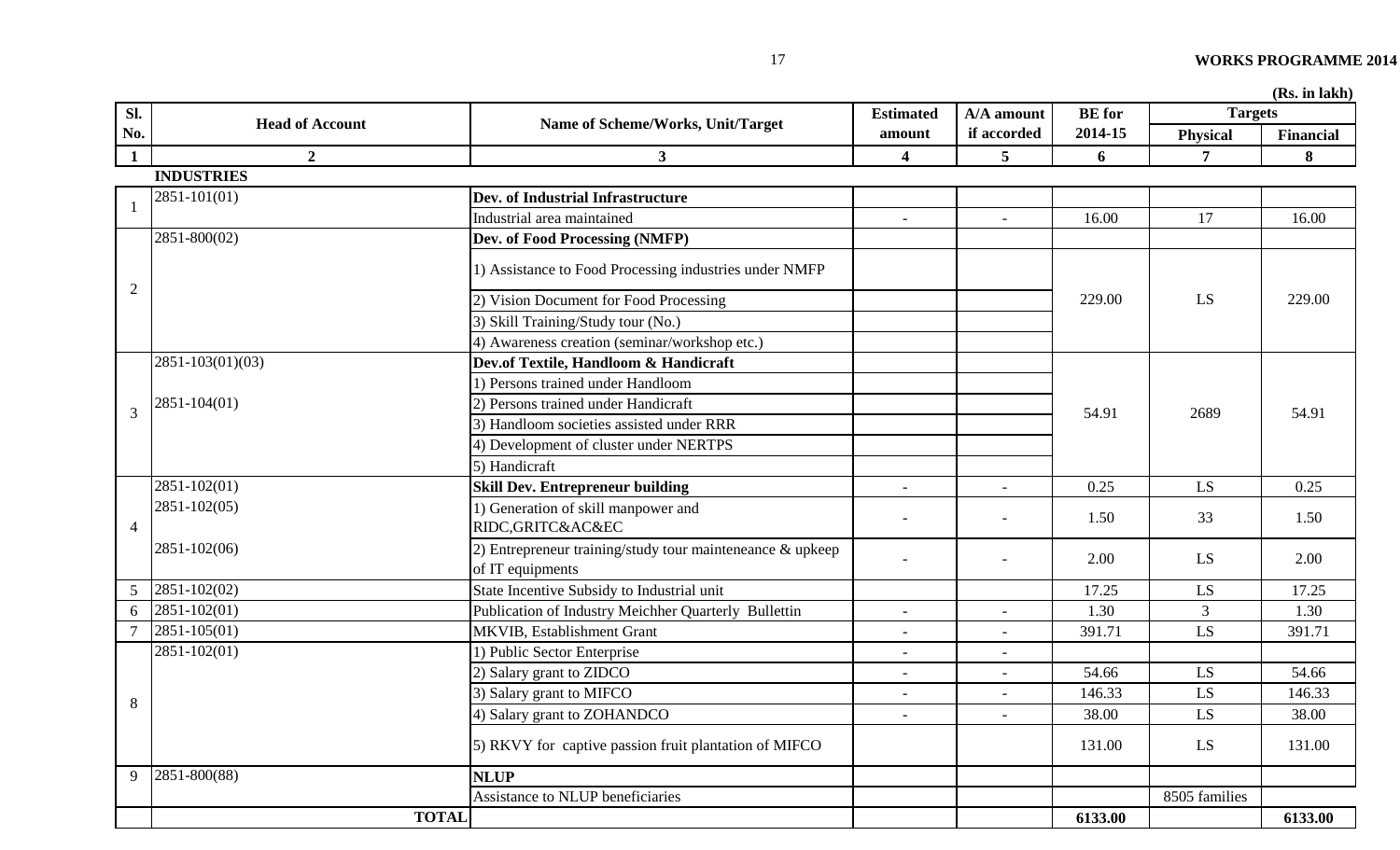|                |                               |                                                |                  |             |               |                 | (Rs. in lakh) |
|----------------|-------------------------------|------------------------------------------------|------------------|-------------|---------------|-----------------|---------------|
| Sl.            | <b>Head of Account</b>        |                                                | <b>Estimated</b> | A/A amount  | <b>BE</b> for | <b>Targets</b>  |               |
| No.            |                               | Name of Scheme/Works, Unit/Target              | amount           | if accorded | 2014-15       | <b>Physical</b> | Financial     |
| 1              | $\mathbf{2}$                  | $\mathbf{3}$                                   | 4                | 5           | 6             |                 | 8             |
|                | <b>SERICULTURE DEPARTMENT</b> |                                                |                  |             |               |                 |               |
|                |                               | Normal Plan fund                               |                  |             |               |                 |               |
|                |                               | <b>RKVY</b>                                    |                  |             |               |                 |               |
|                |                               | 1) Development of Muga Sericulture             | 260.00           |             |               | 208.00          | 260.00        |
|                |                               | 2) Development of Eri Sericulture              | 100.60           |             |               | 100.00          | 100.60        |
| $\overline{2}$ |                               | 3) Development of Mulberry Sericulture         | 188.40           |             |               | 157.00          | 188.40        |
|                |                               | 4) Continuation of 2013-14 Scheme              | 51.00            |             |               | 100.00          | 51.00         |
|                |                               | 5) Infrastructures                             | 492.00           |             |               |                 | 492.00        |
|                |                               | 6) Flexi Fund                                  | 100.00           |             |               | 400.00          | 100.00        |
|                |                               | <b>Total</b>                                   | 1192.00          |             |               | 965.00          | 1192.00       |
|                |                               | CDP                                            |                  |             |               |                 |               |
| 3              |                               | 1) Assistance toward Fencing B.V (Cluster)     | 24.00            |             |               | 309.00          | 24.00         |
|                |                               | 2) Construction of Mounting Hall (B.V Cluster) | 15.72            |             |               | 65.00           | 15.72         |
|                |                               | 3) Assistance of C.R.C (B.V Cluster)           | 9.60             |             |               | 2.00            | 9.60          |
|                | <b>TOTAL</b>                  |                                                | 1241.32          |             |               | 1341.00         | 1241.32       |

# **GEOLOGY & MINERAL RESOURCES**

| Major Head : 2853- Non-Ferrous Mining $&$<br><b>Metallurgical Industries</b><br>Sub-major Head : 02 - Regulation and<br>Development of Mines<br>Minor Head : 101 - Survey & mapping<br>Sub-Head : 01 - Ground Water Investigation<br>Object Head : 27 - Minor works | Ground Water mapping of AMC ward XVIII & XIX                                                                | 2.00 |      | 2.00 | Ground Water<br>mapping of<br>AMC ward<br>XVIII & XIX | 2.00 |
|---------------------------------------------------------------------------------------------------------------------------------------------------------------------------------------------------------------------------------------------------------------------|-------------------------------------------------------------------------------------------------------------|------|------|------|-------------------------------------------------------|------|
| $-do-$                                                                                                                                                                                                                                                              | Water samples collection and analyses of surface & sub-<br>surface water including<br>purchase of reagents. | 0.90 | 0.90 |      |                                                       |      |
| $-do-$                                                                                                                                                                                                                                                              | Construction of 2 Nos.of Dug<br>well/water tanks including in-<br>vestigation for site selection            | 1.60 |      | 1.60 | Construction of<br>2 Nos. of dug<br>wells.            | 1.60 |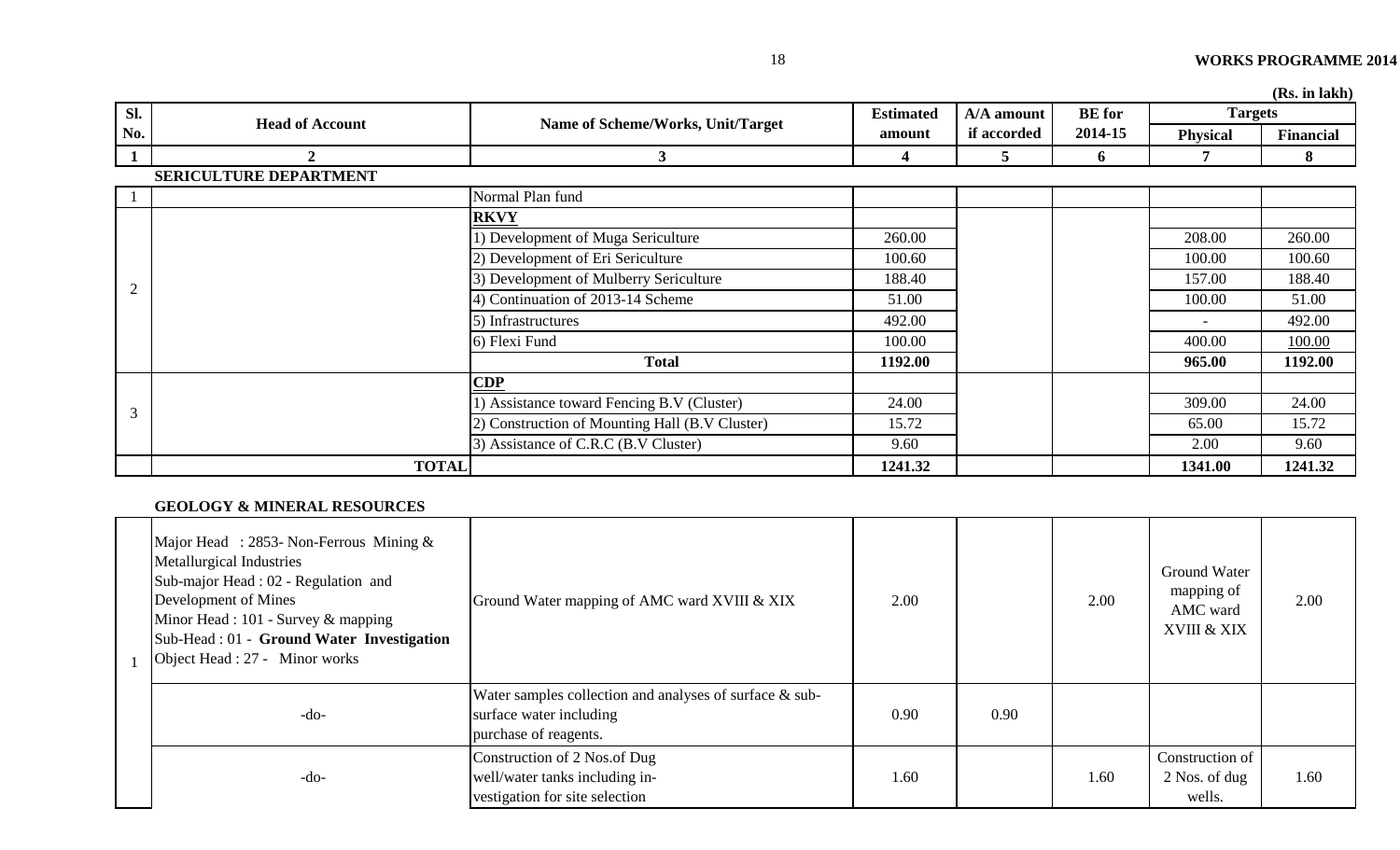| Sl.                      | <b>Head of Account</b>                                                                                                                                                                                                                                                | Name of Scheme/Works, Unit/Target                                                                                                                     | <b>Estimated</b>        | A/A amount  | <b>BE</b> for | <b>Targets</b>                                   |                  |
|--------------------------|-----------------------------------------------------------------------------------------------------------------------------------------------------------------------------------------------------------------------------------------------------------------------|-------------------------------------------------------------------------------------------------------------------------------------------------------|-------------------------|-------------|---------------|--------------------------------------------------|------------------|
| No.                      |                                                                                                                                                                                                                                                                       |                                                                                                                                                       | amount                  | if accorded | 2014-15       | Physical                                         | <b>Financial</b> |
| $\mathbf{1}$             | $\overline{2}$                                                                                                                                                                                                                                                        | 3 <sup>1</sup>                                                                                                                                        | $\overline{\mathbf{4}}$ | 5           | 6             | $\overline{7}$                                   | 8                |
| $\overline{2}$           | 2853 - Non Ferrous Mining & Metallurgical Inds.<br>02 - Regulation & Development of Mines<br>101 - Survey & Mapping                                                                                                                                                   | 1. Delineation of stability and risk zone in Kolasib town,<br>Kolasib district in the scale of $1:5,000$ or $1,10,000$ , covering<br>about 8 sq. kms. | 3.50                    |             | 3.50          | about 8 sq.km                                    | 3.50             |
|                          | 02 - Geotechnical Investigation<br>27 - Minor Works (Plan)                                                                                                                                                                                                            | 2. Geotechnical Investigation and assessment of house site<br>within Aizawl Municipal Council areas                                                   | 27.20                   | 14.54       | 28.20         | $60$ nos.                                        |                  |
|                          | 2853 - Non Ferrous Mining & Metallurgical Inds.<br>02 - Regulation & Development of Mines<br>101 - Survey & Mapping                                                                                                                                                   | 1) Monitoring of Check Gates : engagement of labours to<br>assist regular staff in 23 check gates                                                     | 27.20                   | 14.54       | 28.20         | 36 nos of<br>C/labors for 12<br>months           | 28.20            |
| 3                        | 101(03)- Minor Mineral Investigations & Dev                                                                                                                                                                                                                           | 2) District wise quarterly monitroing of Minor Minerals in<br>Mizoram                                                                                 | 0.60                    |             | 2.25          | Monitoring<br>quaries in 5<br>districts          | 2.25             |
|                          | 27-Minor Works (Plan)                                                                                                                                                                                                                                                 | 3) Enforcement for monitoring illegal mining and transit                                                                                              | 1.55                    |             | 1.55          | illegal acti-vities<br>moni-toring in 5<br>distr | 1.55             |
| $\overline{\mathcal{A}}$ | 2853 - Non Ferrous Mining & Metallurgical Inds.<br>02 - Regulation & Development of Mines<br>101 - Survey & Mapping<br>04 - Landslide Engineering & Disaster<br>27 - Minor Works (Plan)                                                                               | Investigation of landslides and landslide prone areas,<br>suggestions for remedial measures and reduction of disasters                                | 1.00                    |             | 1.00          |                                                  | 1.00             |
| 5                        | Major Head : 2853- Non-Ferrous Mining &<br>Metallurgical Industries<br>Sub-major Head : 02 - Regulation and<br>Development of Mines<br>Minor Head : 101 - Survey & mapping<br>Sub-Head: 05 - Seismology & Earthquake<br>Engineering<br>Object Head : 27 - Minor works | Seismic vulnerability assesment and Risk evaluation of<br>AMC ward V & IX using Rapid visual screening method.                                        | 2.00                    | 2.00        |               |                                                  |                  |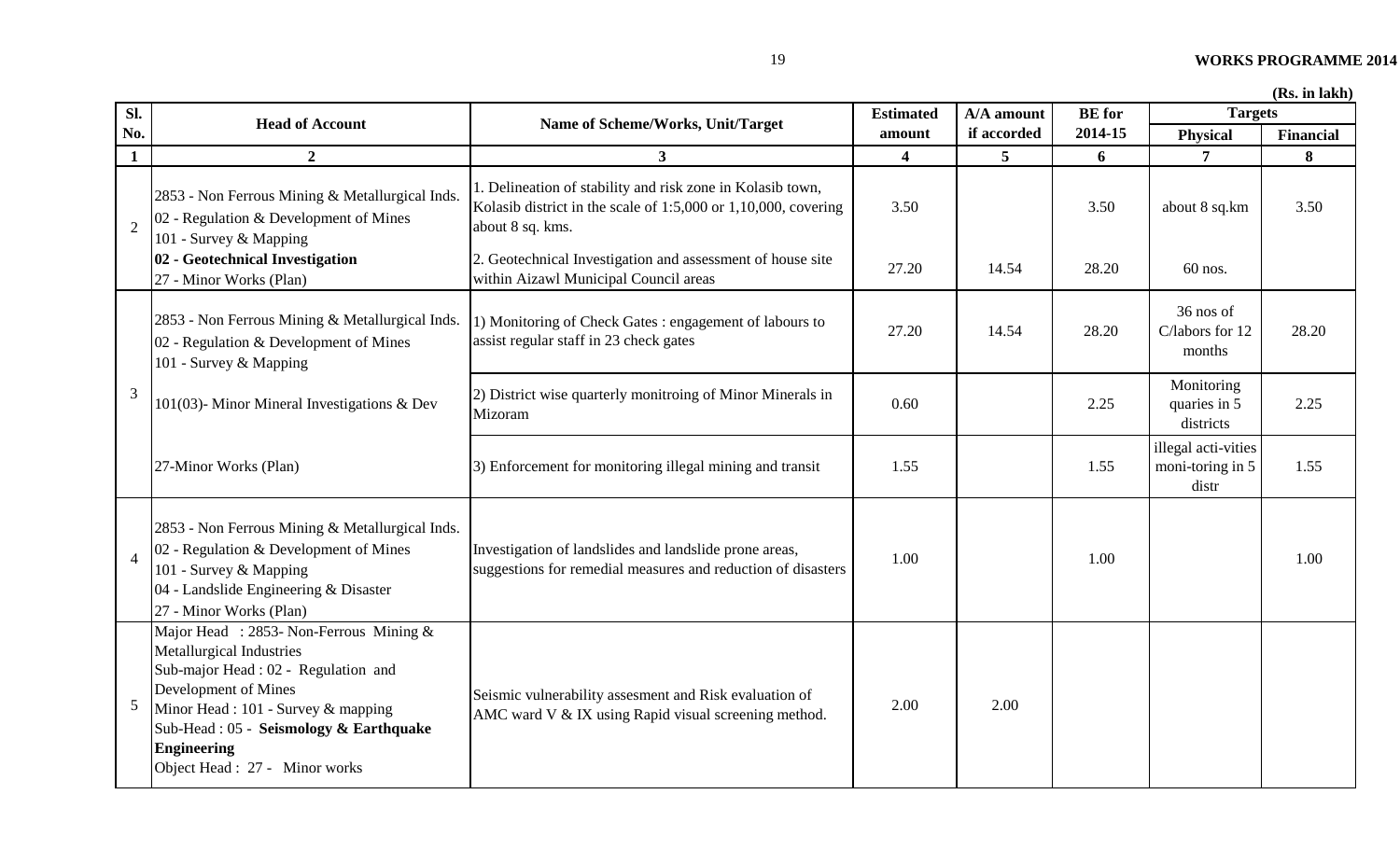|  | (Rs. in lakh) |  |
|--|---------------|--|
|  |               |  |

| Sl. | <b>Head of Account</b>                                                                                                                                                                                                                                          |                                                                                     | <b>Estimated</b> | A/A amount  | <b>BE</b> for | <b>Targets</b>  | <b>Tro: III RUMI</b> |
|-----|-----------------------------------------------------------------------------------------------------------------------------------------------------------------------------------------------------------------------------------------------------------------|-------------------------------------------------------------------------------------|------------------|-------------|---------------|-----------------|----------------------|
| No. |                                                                                                                                                                                                                                                                 | Name of Scheme/Works, Unit/Target                                                   | amount           | if accorded | 2014-15       | <b>Physical</b> | Financial            |
|     |                                                                                                                                                                                                                                                                 |                                                                                     |                  |             | O.            |                 |                      |
| 6   | Major Head : 2853- Non-Ferrous Mining $&$<br>Metallurgical Industries<br>Sub-major Head : 02 - Regulation and<br>Development of Mines<br>Minor Head : 101 - Survey & mapping<br>Sub-Head : 06 - Mineral Exploration & Mapping<br>Object Head : 27 - Minor works | Mapping & zonation of mineral resources in SOI T/S<br>$85A/15$ , SE & SW-180 sq kms | 1.10             |             | 1.10          | $180$ sq km     | 1.10                 |
|     | <b>TOTAL</b>                                                                                                                                                                                                                                                    |                                                                                     | 68.65            | 31.98       | 69.40         |                 | 41.20                |

# **GENERAL ADMINISTRATION (AVIATION WING)**

|   |                                                                                                                              | . Grass Cutting/Deweeding of Runway Shoulder & other<br>vital installations at Lengpui Airport              | 9.00  | 9.00  | $0.20$ sq.km | 9.00  |
|---|------------------------------------------------------------------------------------------------------------------------------|-------------------------------------------------------------------------------------------------------------|-------|-------|--------------|-------|
|   | 3053 - Civil Aviation                                                                                                        | 2. Repir of residential Quarters at Lengpui Airport.                                                        | 5.00  | 5.00  | $12$ nos     | 5.00  |
|   | 60 - Other Aeronautical Services<br>101 - Communications (Plan)<br>$(01)$ - Communications<br>$00 -$<br>$(27)$ - Minor Works | 3. Maintenance of Terminal Building ATC, DVOR etc.<br>including Painting & Minor repairs at Lengpui Airport | 3.00  | 3.00  | 9800 sq.m    | 3.00  |
|   |                                                                                                                              | 4. Beautification.                                                                                          | 5.00  | 5.00  | $13500$ sq.m | 5.00  |
|   |                                                                                                                              | 5. Repir and recarpeting of services vehicle roads wihtin<br>airport premises.                              | 4.00  | 4.00  | $3000$ sq.m  | 4.00  |
|   | Sub-total                                                                                                                    |                                                                                                             | 26.00 | 26.00 |              | 26.00 |
| 2 | 3053 - Civil Aviation<br>60 - Other Aeronautical Services                                                                    | 1. Purchase and Repair of A/C System at Lengpui Airport.                                                    | 2.00  | 2.00  | 8 nos        | 2.00  |
|   | 101 - Communications (Plan)                                                                                                  | 2. Repair/Maintenance of Fire Extinguisher.                                                                 | 2.00  | 2.00  | $7$ nos      | 2.00  |
|   | Sub-total                                                                                                                    |                                                                                                             | 4.00  | 4.00  |              | 4.00  |
|   | <b>TOTAL</b>                                                                                                                 |                                                                                                             | 30.00 | 30.00 |              | 30.00 |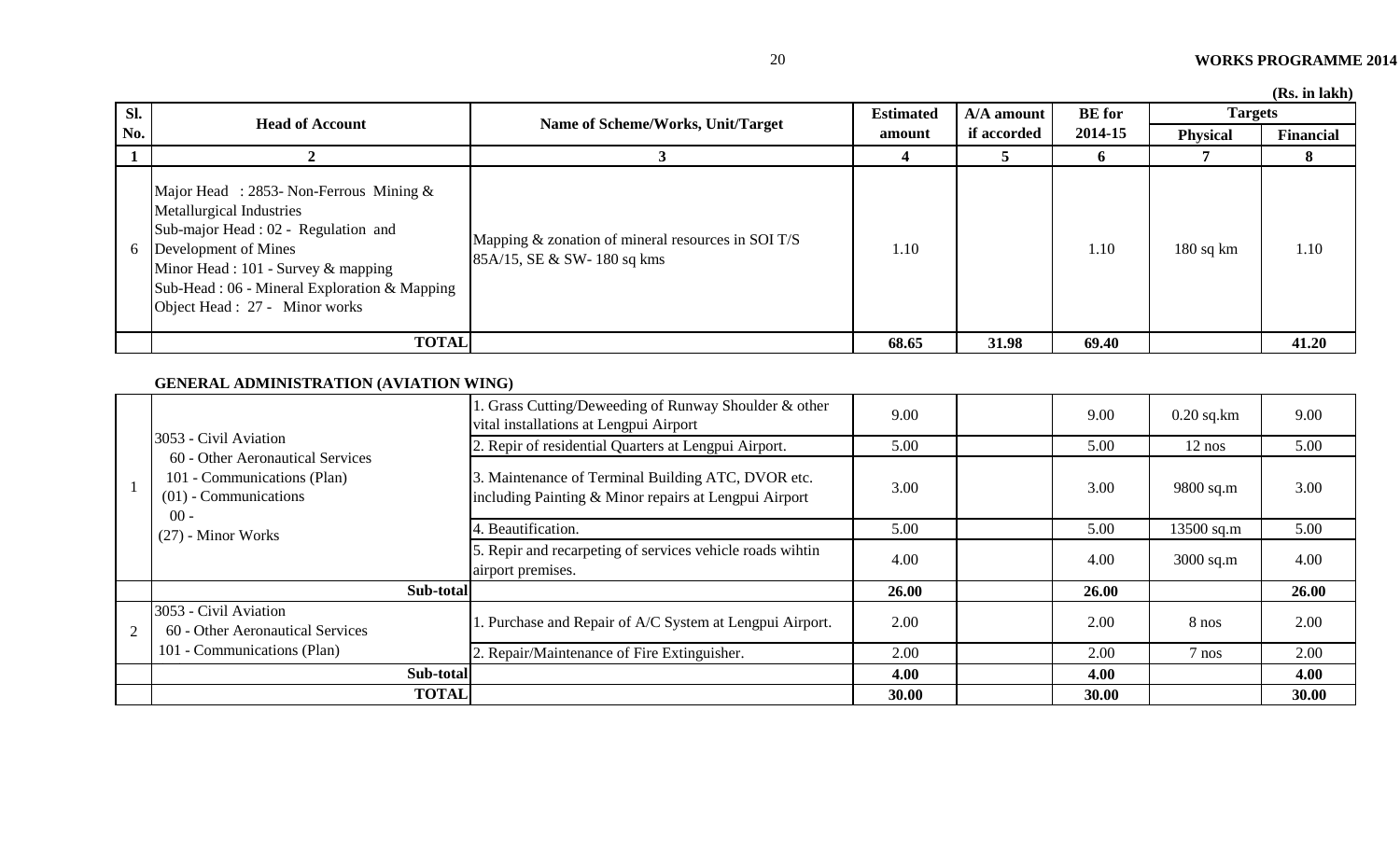| Sl.          | <b>Head of Account</b> | Name of Scheme/Works, Unit/Target                                              | <b>Estimated</b>        | A/A amount      | <b>BE</b> for | <b>Targets</b>  |                  |
|--------------|------------------------|--------------------------------------------------------------------------------|-------------------------|-----------------|---------------|-----------------|------------------|
| No.          |                        |                                                                                | amount                  | if accorded     | 2014-15       | <b>Physical</b> | <b>Financial</b> |
| $\mathbf{1}$ | $\boldsymbol{2}$       | $\mathbf{3}$                                                                   | $\overline{\mathbf{4}}$ | $5\overline{)}$ | 6             | $7\overline{ }$ | 8                |
|              | <b>PUBLIC WORKS</b>    |                                                                                |                         |                 |               |                 |                  |
|              | 5054 - Roads & Bridges | <b>I. SPA of State Priority Project</b>                                        |                         |                 |               |                 |                  |
|              |                        | i) Improvement of Roads within Aizawl City                                     | 1000.00                 | N <sub>o</sub>  | 1000.00       | 100%            | 1000.00          |
|              |                        | ii) Improvement of Roads within District Capital                               | 400.00                  | No              | 400.00        | 100%            | 400.00           |
|              |                        | iii) Improvement of Roads within Towns & Villages                              | 300.00                  | $\rm No$        | 300.00        | 100%            | 300.00           |
|              |                        | iv) Imrpovement & Rehabilitation of District Roads                             | 300.00                  | No              | 300.00        | 100%            | 300.00           |
|              |                        | Sub Total of $SPA =$                                                           | 2000.00                 |                 | 2000.00       |                 | 2000.00          |
|              |                        | <b>II. NABARD</b>                                                              |                         |                 |               |                 |                  |
|              |                        | i) Strengthening & Rehabilitation of W.Phaileng - Marpara<br>Road (Ongoing)    | 4314.00                 | Yes             | 377.00        | 100%            | 377.00           |
|              |                        | ii)Pavement of Muallungthu - Khumtung Road (remaining<br>portion)              | 1971.06                 | Yes             | 523.00        | 27%             | 523.00           |
|              |                        | $Sub Total of NABARD =$                                                        | 6285.06                 |                 | 900.00        |                 | 900.00           |
|              |                        | <b>III. Central Road Fund (CRF)</b>                                            |                         |                 |               |                 |                  |
|              |                        | i) Strengthening of R.Tuipui-Biate Road                                        | 880.00                  | Yes             | 600.00        | 68%             | 600.00           |
|              |                        | ii) Strengthening of Aizawl - Reiek-W.Lungdar Road                             | 1155.83                 | Yes             | 650.00        | 56%             | 650.00           |
|              |                        | iii) Improvement of New Vervek - Sakawrdai Road<br>(Ongoing)                   | 256.00                  | Yes             | 18.00         | 100%            | 18.00            |
|              |                        | Sub Total of $CRF =$                                                           | 2291.83                 |                 | 1268.00       |                 | 1268.00          |
|              |                        | IV. Externally Aided Project (EAP)                                             |                         |                 |               |                 |                  |
|              |                        | A. Mizoram State Road Project II                                               |                         |                 |               |                 |                  |
|              |                        | i) Improvement & Upgradation of Chhumkhum - Chawngte<br>Road                   | 22040.00                | Yes             | 5600.00       | 25%             | 5600.00          |
|              |                        | ii) Improvement & Upgradation of Champhai - Zokhawthar<br>Road                 | 15310.00                | Yes             | 2800.00       | 18%             | 2800.00          |
|              |                        | Improvement & Upgradation of Tlabung<br>$\overline{iii}$<br>Kawrpuichhuah Road | 7400.00                 | Yes             | 1270.00       | 17%             | 1270.00          |
|              |                        | <b>B. ADB Project</b>                                                          |                         |                 |               |                 |                  |
|              |                        | i) Serchhip - Buarpui Road                                                     | 25920.00                | Yes             | 1800.00       | 7%              | 1800.00          |
|              |                        | Sub Total of $EAP =$                                                           | 70670.00                |                 | 11470.00      |                 | 11470.00         |
|              |                        |                                                                                |                         |                 |               |                 |                  |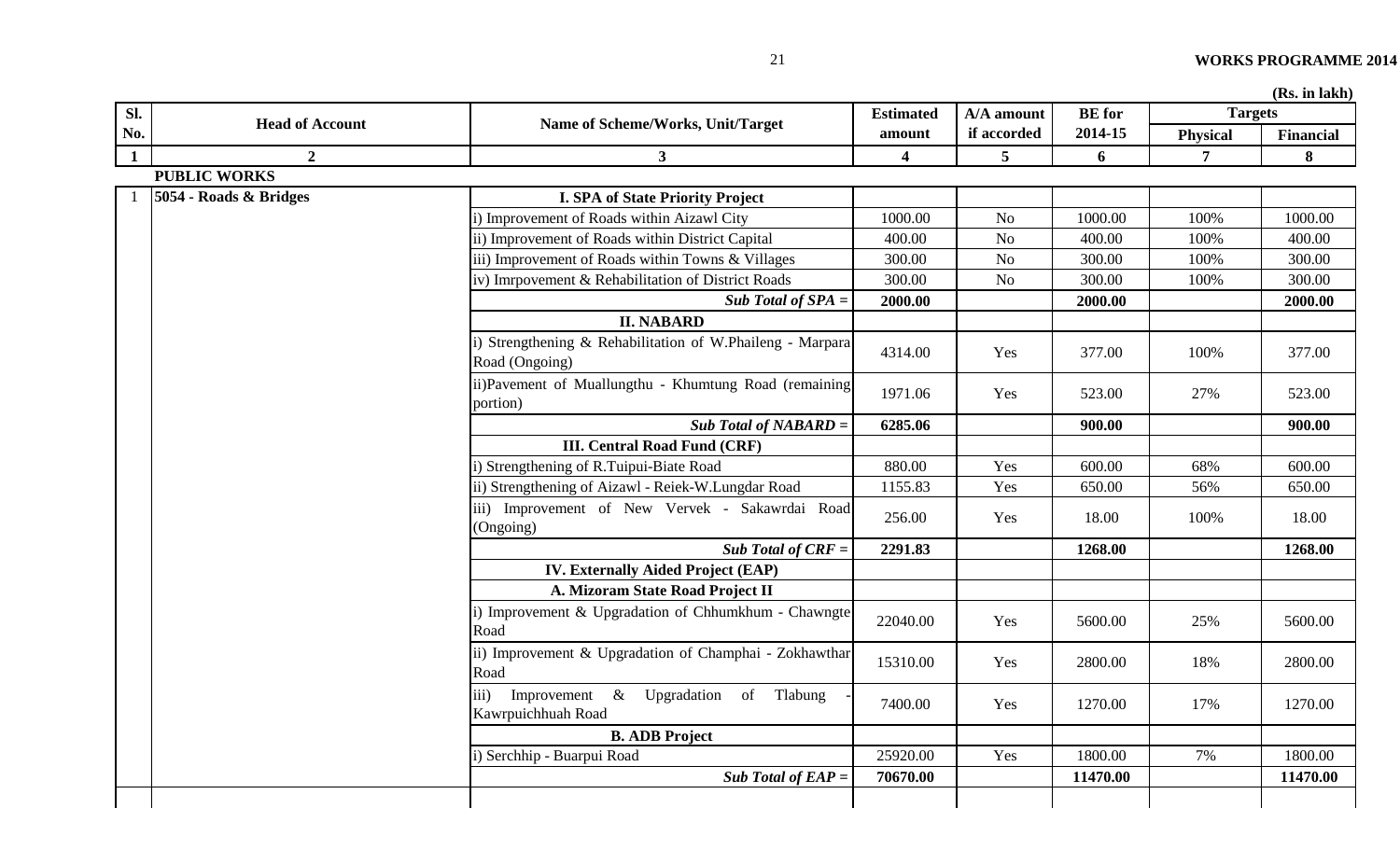| SI.            |                        |                                        | <b>Estimated</b> | A/A amount  | <b>BE</b> for | <b>Targets</b> | (15.1)           |
|----------------|------------------------|----------------------------------------|------------------|-------------|---------------|----------------|------------------|
| No.            | <b>Head of Account</b> | Name of Scheme/Works, Unit/Target      | amount           | if accorded | 2014-15       | Physical       | <b>Financial</b> |
| $\mathbf{1}$   | $\mathbf{2}$           | 3                                      | 4                | 5           | 6             | 7              | 8                |
| $\overline{2}$ | 5054 - Roads & Bridges | V. CSS for PMGSY                       |                  |             |               |                |                  |
|                |                        | i) Chhingchhip - Hualtu Road           | 1293.44          | Yes         |               |                |                  |
|                |                        | ii) Phullen - Phuaibuang Road          | 3547.06          | Yes         |               |                |                  |
|                |                        | iii) Phuaibuang - Khawlian Road        | 1353.65          | Yes         |               |                |                  |
|                |                        | iv) Zohmun - Tinghmun Road             | 537.90           | Yes         |               |                |                  |
|                |                        | v) Khamrang - Mualkhang Road           | 464.40           | Yes         |               |                |                  |
|                |                        | vi) Chawngte P - Hmunlai Road          | 790.85           | Yes         |               |                |                  |
|                |                        | vii) Ngengpuitlang - kawrthindeng Road | 393.82           | Yes         |               |                |                  |
|                |                        | viii) Chawngtelui - Mualbu L Road      | 810.91           | Yes         |               |                |                  |
|                |                        | ix) Diltlang - Chawngtelui Road        | 700.34           | Yes         |               |                |                  |
|                |                        | x) Tlabung - Diblibagh Road            | 412.63           | Yes         |               |                |                  |
|                |                        | xi) S. Vanlaiphai-Muallianpui Road     | 908.35           | Yes         |               |                |                  |
|                |                        | xii) Thenzawl - Zote Road              | 1204.25          | Yes         |               |                |                  |
|                |                        | xiii) Mauzam - Puankhai Road           | 750.68           | Yes         |               |                |                  |
|                |                        | xiv) Tawipui N - S.Mualcheng Road      | 719.35           | Yes         |               |                |                  |
|                |                        | xv) Thingfal - Mamte Road              | 626.25           | Yes         | 5600.00       | 19.70%         | 5600.00          |
|                |                        | xvi) W.Phaileng - Damparengpui Road    | 158.59           | Yes         |               |                |                  |
|                |                        | xvii) Zqawlnuam - Zawlpui Road         | 587.27           | Yes         |               |                |                  |
|                |                        | xviii) Lengpui - Hmunpui Road          | 759.41           | Yes         |               |                |                  |
|                |                        | xix) Niawhtlang-Chakhang Road          | 1576.52          | Yes         |               |                |                  |
|                |                        | xx) Serkawr - Tuipang Road             | 1042.32          | Yes         |               |                |                  |
|                |                        | xxi) Rawlbuk-Lungtian Road             | 955.94           | Yes         |               |                |                  |
|                |                        | xxii) Theiri - Tuisih Road             | 567.96           | Yes         |               |                |                  |
|                |                        | xxiii) Chhingchip-Hmuntha Road         | 1477.13          | Yes         |               |                |                  |
|                |                        | xxiv) Chhingchhip-Thentlang Road       | 688.96           | Yes         |               |                |                  |
|                |                        | xxv) E.Lungdar-Sailulak Road           | 1256.63          | Yes         |               |                |                  |
|                |                        | xxvi) Hmuntha-Khawbel Road             | 1278.00          | Yes         |               |                |                  |
|                |                        | xxvii) Rullam-Lungpho Road             | 1083.36          | Yes         |               |                |                  |
|                |                        | xxviii) Lungpho-Hmunzawl Road          | 2182.36          | Yes         |               |                |                  |
|                |                        | xxix) Chhawrtui-Vanchengpui Road       | 328.32           | Yes         |               |                |                  |
|                |                        | Sub Total of $PMGSY =$                 | 28456.65         |             | 5600.00       |                | 5600.00          |
|                |                        | <b>TOTAL OF 5054 =</b>                 | 109703.54        |             | 21238.00      |                | 21238.00         |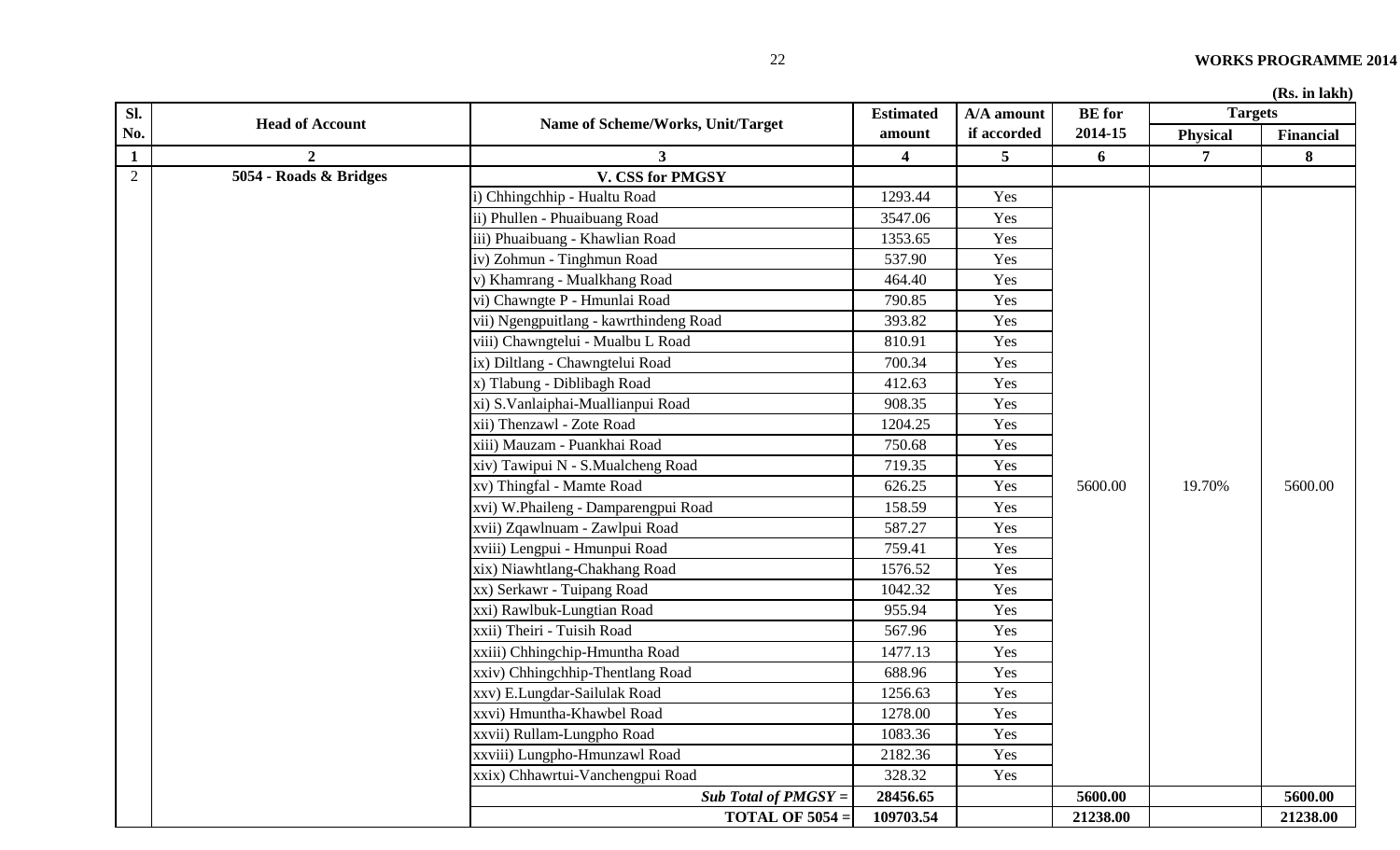| Sl.             | <b>Head of Account</b>           | Name of Scheme/Works, Unit/Target                                                          | <b>Estimated</b>        | A/A amount     | <b>BE</b> for | <b>Targets</b>  |           |
|-----------------|----------------------------------|--------------------------------------------------------------------------------------------|-------------------------|----------------|---------------|-----------------|-----------|
| No.             |                                  |                                                                                            | amount                  | if accorded    | 2014-15       | <b>Physical</b> | Financial |
| $\mathbf{1}$    |                                  | $\mathbf{3}$                                                                               | $\overline{\mathbf{4}}$ | 5              | 6             | $\overline{7}$  | 8         |
| $\overline{3}$  | 4059 - Public Works Building     | <b>I. SPA of State Priority Project</b>                                                    |                         |                |               |                 |           |
|                 |                                  | i) Constn of Office Buildings at Aizawl (10 nos)                                           | 3223.02                 | Yes            | 1252.31       | 100%            | 1252.31   |
|                 |                                  | i) Construction of Government Office Building at District<br>Headquarters (5 nos)          | 733.33                  | No             | 733.33        | 100%            | 733.33    |
|                 |                                  | ii) Construction of State Government Office Buildings at<br>Saiha & Lawngtlai (5 nos)      | 233.32                  | N <sub>o</sub> | 233.32        | 100%            | 233.32    |
|                 |                                  | iv) Construction of Auditorium at Thenzawl.                                                | 499.99                  | N <sub>o</sub> | 499.99        | 100%            | 499.99    |
|                 |                                  | v) Construction of Mizoram House at various places                                         | 425.36                  | $\rm No$       | 425.36        | 100%            | 425.36    |
|                 |                                  | vi) Construction of DRC Quarters & Dormitory at Shillong                                   | 108.00                  | No             | 108.00        | 100%            | 108.00    |
|                 |                                  | Sub Total of $SPA =$                                                                       | 5223.02                 |                | 3252.31       |                 | 3252.31   |
|                 |                                  | <b>II. TFC Grant</b>                                                                       |                         |                |               |                 |           |
|                 |                                  | i) Public Works Building under TFC.                                                        | 500.00                  | No             | 500.00        | 100%            | 500.00    |
|                 |                                  | Sub Total of $TFC =$                                                                       | 500.00                  |                | 500.00        |                 | 500.00    |
|                 |                                  | <b>TOTAL OF 4059 =</b>                                                                     | 5723.02                 |                | 3752.31       |                 | 3752.31   |
| $\overline{4}$  | 4216 - Government Housing        | <b>I. SPA of State Priority Project</b>                                                    |                         |                |               |                 |           |
|                 |                                  | i) Construction of Quarters for Government Employees at<br><b>District Headquarters</b>    | 571.50                  | N <sub>o</sub> | 571.50        | 100%            | 571.50    |
|                 |                                  | ii) Construction of Government Quarters at Serchhip,<br>Thenzawl & Mamit $(5 \text{ nos})$ | 315.00                  | N <sub>o</sub> | 315.00        | 100%            | 315.00    |
|                 |                                  | iii) Construction of Judges Quarters at Aizawl.                                            | 113.50                  | $\rm No$       | 113.50        | 100%            | 113.50    |
|                 |                                  | Sub Total of $SPA =$                                                                       | 1000.00                 |                | 1000.00       |                 | 1000.00   |
|                 |                                  | <b>II. TFC Grant</b>                                                                       |                         |                |               |                 |           |
|                 |                                  | i) Construction of New Raj Bhawan.                                                         | 3000.00                 | Yes            | 300.00        | 35%             | 300.00    |
|                 |                                  | ii) Construction of Addl. Building for Civil Secretariat.                                  | 2000.00                 | Yes            | 450.00        | 47.50%          | 450.00    |
|                 |                                  | Sub Total of $TFC =$                                                                       | 5000.00                 |                | 750.00        |                 |           |
|                 |                                  | <b>TOTAL OF 4216 =</b>                                                                     |                         |                | 1750.00       |                 |           |
| $5\overline{)}$ | 2701 - Major & Medium Irrigation | i) Bank Protection of R.Tlawng at Bairabi                                                  | 0.50                    | No             | 0.50          | 100%            | 0.50      |
|                 |                                  | <b>TOTAL OF 2701 :</b>                                                                     | 0.50                    |                | 0.50          |                 |           |
|                 |                                  | $G. Total =$                                                                               | 115427.06               |                | 26740.81      |                 | 24990.31  |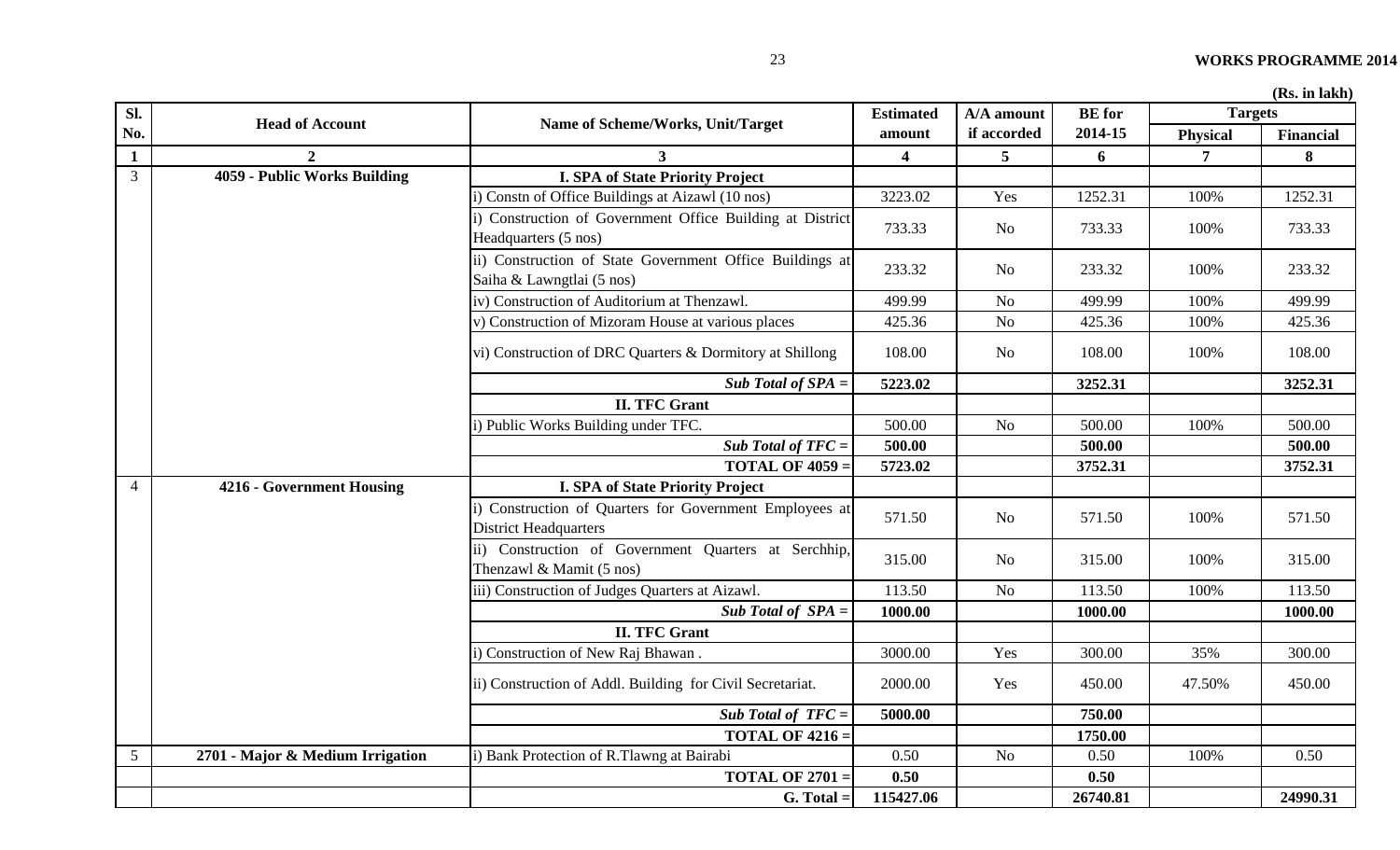**(Rs. in lakh)**

| Sl.          |                             |                                                  | A/A amount<br><b>Estimated</b><br>Name of Scheme/Works, Unit/Target | <b>BE</b> for | <b>Targets</b> | (M <sub>o</sub> , III IdAll)     |                  |
|--------------|-----------------------------|--------------------------------------------------|---------------------------------------------------------------------|---------------|----------------|----------------------------------|------------------|
| No.          | <b>Head of Account</b>      |                                                  | amount                                                              | if accorded   | 2014-15        | <b>Physical</b>                  | <b>Financial</b> |
| $\mathbf{1}$ | $\overline{2}$              | 3 <sup>1</sup>                                   | 4                                                                   | 5             | 6              | $\tau$                           | 8                |
|              | <b>TRANSPORT</b>            |                                                  |                                                                     |               |                |                                  |                  |
|              |                             | Direction and Administration                     |                                                                     |               |                |                                  |                  |
|              |                             | a) Salary                                        | 14.93                                                               | -nil-         | 14.93          | 3                                | 14.93            |
|              |                             | b) Wages                                         | 4.51                                                                | -nil-         | 4.51           | $5\overline{)}$                  | 4.51             |
|              |                             | c) other establishment cost(TE,OE,MT,Rent)       | 3.96                                                                | -nil-         | 3.96           | LS                               | 3.96             |
|              | 3055-C.O. on Road Transport | 2. Publication                                   | 4.00                                                                | -nil-         | 4.00           | LS.                              | 4.00             |
|              |                             | 3. Purchase of POL                               | 120.00                                                              | -nil-         | 120.00         | Diesel 200 kl<br>plus lubricants | 120.00           |
|              |                             | 4. Other Charges                                 | 35.00                                                               | -nil-         | 35.00          | LS                               | 35.00            |
|              |                             | 5. Maintenance of vehicles                       | 110.00                                                              | -nil-         | 110.00         | 60                               | 110.00           |
|              |                             | 6. Maintenance of Booking Stations               | 5.00                                                                | -nil-         | 5.00           | 3                                | 5.00             |
|              |                             | 7. Maintenance of Central Workshop               | 2.00                                                                | -nil-         | 2.00           | LS.                              | 2.00             |
|              | 5055- Capital Section       | 8. Acquisition of fleet (Urban bus)              | 0.50                                                                | -nil-         | 0.50           | LS                               | 0.50             |
|              |                             | 9. Construction of Directorate building          | 393.30                                                              | -nil-         | 0.10           |                                  | 0.10             |
|              |                             | <b>SUB TOTAL (R.T):</b>                          | 693.20                                                              |               | 300.00         |                                  | 300.00           |
|              |                             | Direction and Administration                     |                                                                     |               |                |                                  |                  |
|              |                             | a) Salary                                        | 40.55                                                               | -nil-         | 40.55          | 5                                | 40.55            |
|              |                             | b) Wages                                         | 22.91                                                               | -nil-         | 22.91          | 25                               | 22.91            |
| 2            | 2041 - TAXES ON VEHICLE     | c) other establishment cost(TE,OE,MT,Rent)       | 12.47                                                               | -nil-         | 12.47          | LS                               | 12.47            |
|              |                             | 2. Publication                                   | 5.00                                                                | -nil-         | 5.00           | $\mathbf{L}\mathbf{S}$           | 5.00             |
|              |                             | 3. Other charges                                 | 2.67                                                                | -nil-         | 2.67           | LS                               | 2.67             |
|              |                             | 4. Maintenance of motor vehicles                 | 0.70                                                                | -nil-         | 0.70           | LS                               | 0.70             |
|              |                             | 5. Maintenance of existing machinery & equipment | 0.70                                                                | -nil-         | 0.70           | LS                               | 0.70             |
|              |                             | <b>SUB TOTAL (MV):</b>                           | 85.00                                                               |               | 85.00          |                                  | 85.00            |
| 3            | 5056 - IWT                  | 1. Maintenance of existing IWT at Tlawng river   | 5.00                                                                | -nil-         | 5.00           | LS.                              | 5.00             |
|              | <b>TOTAL</b>                |                                                  | 783.20                                                              |               | 390.00         |                                  | 390.00           |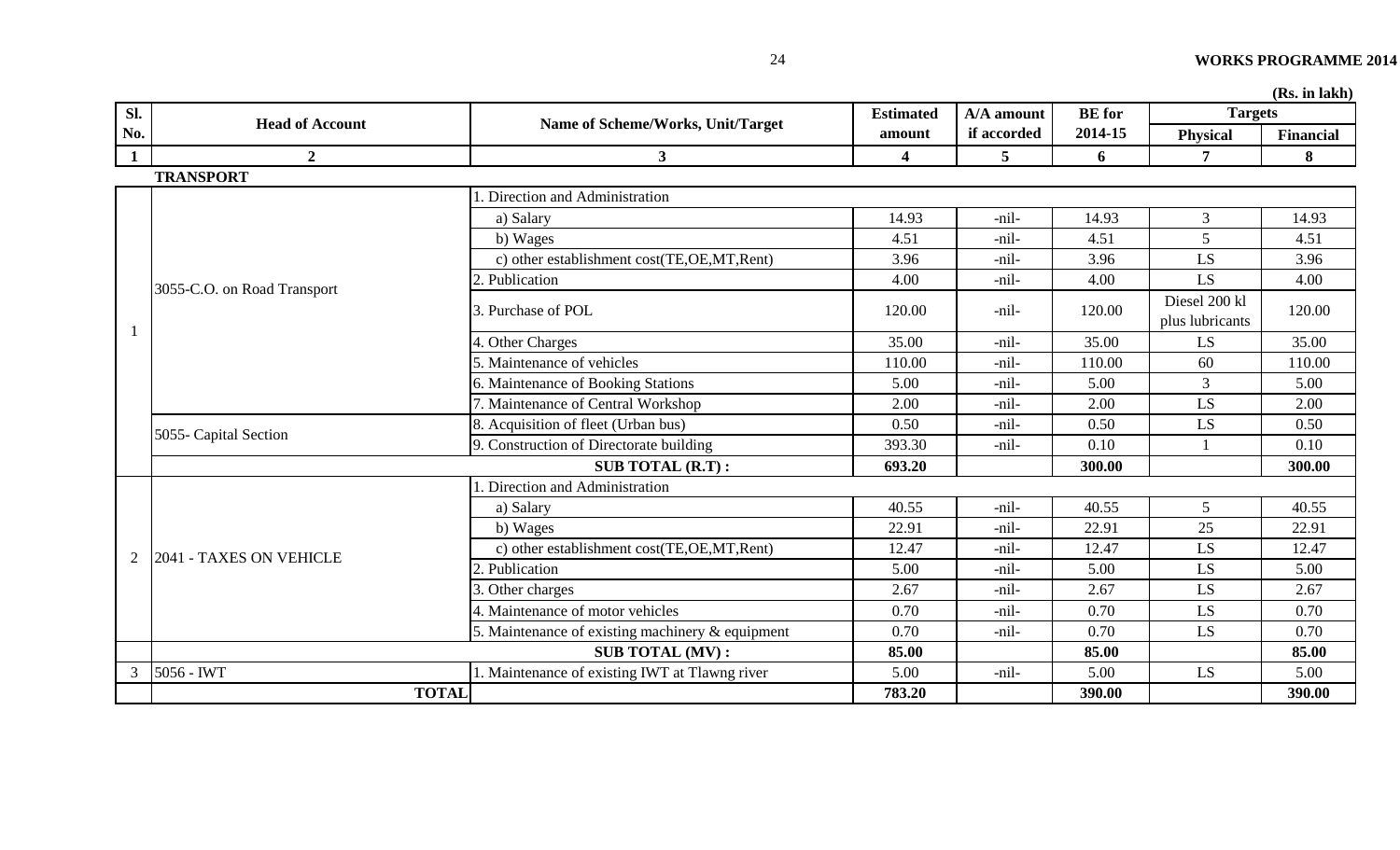|              |                                                   |                                   |                  |             |               |                 | (Rs. in lakh)    |
|--------------|---------------------------------------------------|-----------------------------------|------------------|-------------|---------------|-----------------|------------------|
| Sl.          | <b>Head of Account</b>                            | Name of Scheme/Works, Unit/Target | <b>Estimated</b> | A/A amount  | <b>BE</b> for | <b>Targets</b>  |                  |
| No.          |                                                   |                                   | amount           | if accorded | 2014-15       | <b>Physical</b> | <b>Financial</b> |
| $\mathbf{1}$ |                                                   | $\mathbf{3}$                      | 4                | 5           | 6             | 7               | 8                |
|              | <b>INFORMATION &amp; COMMUNICATION TECHNOLOGY</b> |                                   |                  |             |               |                 |                  |
|              | <b>Other Communication Services</b><br>3275       |                                   |                  |             |               |                 |                  |
|              | - General<br>180                                  |                                   |                  |             |               |                 |                  |
|              | <b>Other Expenditure</b><br> 800<br>$\sim$        |                                   |                  |             |               |                 |                  |
|              | 01 - Information & Com. Technology                | <b>ICT</b>                        | 171.00           | 75.23       | 122.20        | 98              | 122.20           |
|              | 02 - Capacity Bldg. under e-Governance            | <b>NeGAP</b>                      | 514.00           | 171.00      | 1216.00       | 5               | 1216.00          |
|              | 04 - Spl Manpower Dev.                            | Spl. Manpower Dev.                | 30.00            | <b>Nil</b>  | 0.10          | 2900            | 0.10             |
|              | 05 - IT Promotional Dev.                          | IT Promotional Dev.               | 35.00            | 5.00        | 5.00          | 20              | 5.00             |
|              | 07 - IT Infrastructure Dev.                       | IT Infrastructure Dev.            | 35.00            | <b>Nil</b>  | 0.10          | 300             | 0.10             |
|              | 09 - Electronics Dev.                             | Electronics Dev.                  | 60.00            | 40.00       | 60.00         | 40              | 60.00            |
|              | 10- Research and Dev.                             | R&D                               | 25.00            | <b>Nil</b>  | 0.10          |                 | 0.10             |
|              | 11- Promotional and Dev. of Society (MSeGS)       | Promotional of Society            | 4.00             | 1.50        | 2.50          | 3               | 2.50             |
|              |                                                   |                                   |                  |             |               |                 |                  |
|              | <b>TOTAL</b>                                      |                                   | 874.00           | 292.73      | 1406.00       | 3367            | 1406.00          |

# **SCIENCE & TECHNOLOGY**

N I L

#### **ENVIRONMENT & FOREST**

| $2406 - 01 - 001 - (01)$         | Direction                                      | 46.30   | 46.30   | 46.30   |               | 46.30   |
|----------------------------------|------------------------------------------------|---------|---------|---------|---------------|---------|
| $2406 - 01 - 001 - (02)$         | Administration                                 | 13.70   | 113.70  | 113.70  | 180           | 113.70  |
| $2406 - 01 - 102 - (07)$         | National Afforestation Programme               | 1500.00 | 1500.00 | 1500.00 | 28 FDAs       | 1500.00 |
| $2406 - 01 - 102 - (08)$         | Conservation of Natural Resources & Eco-system | 253.00  | 253.00  | 253.00  | 2 Wetlands    | 253.00  |
| $2406 - 02 - 110 - (14)$         | Integrated Development of Wildlife Habitat     | 100.00  | 100.00  | 100.00  | 2 NPs & 7 WLS | 100.00  |
| $6 \quad 2406 - 02 - 110 - (15)$ | Project Tiger (Dampa Tiger Reserve)            | 255.00  | 255.00  | 255.00  |               | 255.00  |
| $2406 - 01 - 800 - (88)$         | <b>NLUP</b>                                    | 0.70    | 0.70    | 0.70    |               | 0.70    |
| <b>Grand Total</b>               |                                                | 2268.70 | 2268.70 | 2268.70 |               | 2268.70 |

**PLANNING**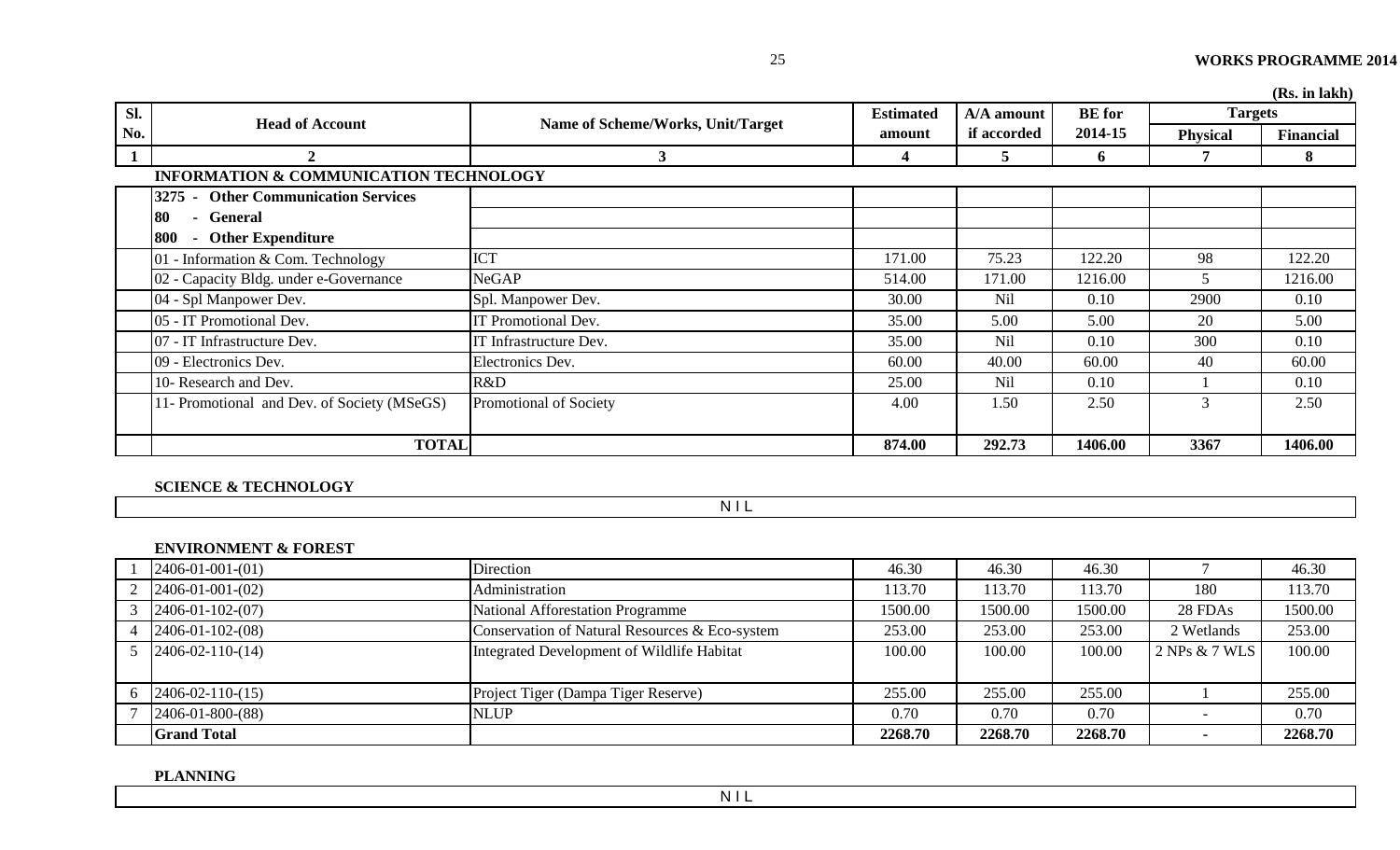| 26 | <b>WORKS PROGRAMME 2014</b> |
|----|-----------------------------|
|    |                             |

|                |                                                                                                                                                                                                                          |                                                                                                        |                  |             |               |                 | (Rs. in lakh) |
|----------------|--------------------------------------------------------------------------------------------------------------------------------------------------------------------------------------------------------------------------|--------------------------------------------------------------------------------------------------------|------------------|-------------|---------------|-----------------|---------------|
| Sl.            | <b>Head of Account</b>                                                                                                                                                                                                   | Name of Scheme/Works, Unit/Target                                                                      | <b>Estimated</b> | A/A amount  | <b>BE</b> for | <b>Targets</b>  |               |
| No.            |                                                                                                                                                                                                                          |                                                                                                        | amount           | if accorded | 2014-15       | <b>Physical</b> | Financial     |
| 1              |                                                                                                                                                                                                                          |                                                                                                        |                  |             | 6             |                 | 8             |
|                | <b>ECONOMICS &amp; STATISTICS</b>                                                                                                                                                                                        |                                                                                                        |                  |             |               |                 |               |
|                | 3454 - Census, Surveys & Statistics<br>02 - Surveys & Statistics<br>204 - Central Statistical Organisation<br>(02) - India Statistical Strengthening Project<br>(ISSP)<br>$(00)$ -<br>$(35)$ - Grants for Capital Assets | Construction of Directorate Building including MSDA<br>(Mizoram Statistical Development Agency) Office | 650.00           | 650.00      | 150.00        | 1 no.           | 650.00        |
| 2              | $d$ o -                                                                                                                                                                                                                  | Construction of 5 District Offices at Champhai, Kolasib,<br>Mamit, Serchhip and Lawngtlai              | 900.00           | 900.00      | 204.00        | $5$ nos.        | 900.00        |
| $\mathfrak{Z}$ | $-do$ -                                                                                                                                                                                                                  | Renovation of existing DRO Offices at Saiha, Lunglei and<br>Aizawl                                     | 150.00           | 150.00      | 51.00         | 3 nos.          | 150.00        |
|                |                                                                                                                                                                                                                          | <b>TOTAL</b>                                                                                           | 1,700.00         | 1,700.00    | 405.00        |                 | 1,700.00      |

#### **LEGAL METROLOGY**

| 3475 - Other General Economic Services | $106(01)(27)$ - Minor Works | 2.00 | 2.00 | Repairing 3 nos.<br>of Office<br>Quarter | $2.00\,$ |
|----------------------------------------|-----------------------------|------|------|------------------------------------------|----------|
| <b>GRAND TOTAL</b>                     |                             | 2.00 | 2.00 |                                          | 2.00     |

#### **LAW & JUDICIAL**

| 4059-C.O.on Public Works<br>$01$ -Office building<br>051-Construction<br>01-Construction of Judiciary Building/CSS<br>$00/(53)$ - Major Works | Construction of District Court Building, Aizawl | 2429.00 | 2154.00 | 813.00 | 1.00 | 813.00 |
|-----------------------------------------------------------------------------------------------------------------------------------------------|-------------------------------------------------|---------|---------|--------|------|--------|
|                                                                                                                                               | <b>Total</b>                                    | 2429.00 | 2154.00 | 813.00 | 1.00 | 813.00 |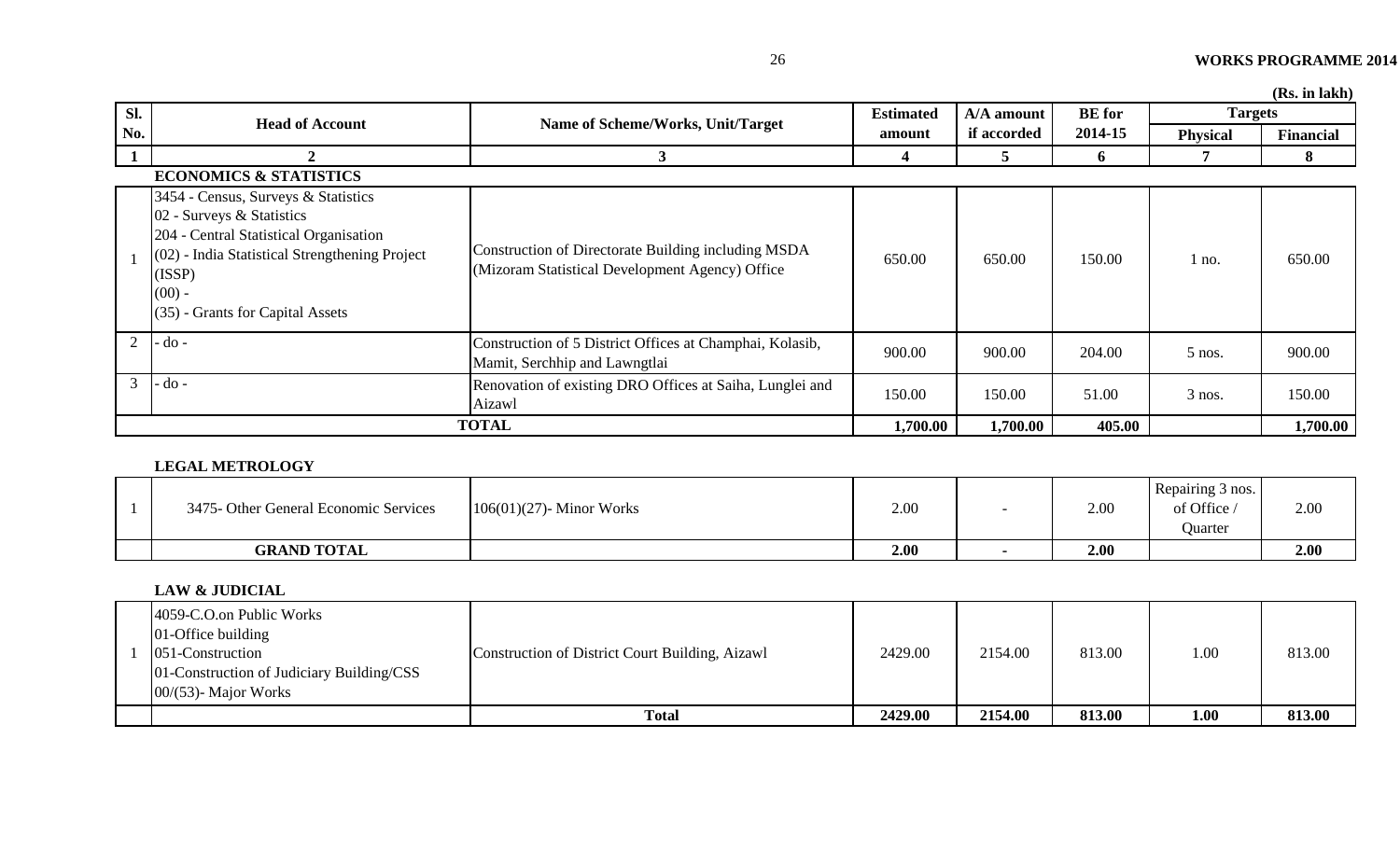| Sl.          |                                                |                                           | <b>Estimated</b>        | A/A amount     | <b>BE</b> for | <b>Targets</b>  |           |
|--------------|------------------------------------------------|-------------------------------------------|-------------------------|----------------|---------------|-----------------|-----------|
| No.          | <b>Head of Account</b>                         | Name of Scheme/Works, Unit/Target         | amount                  | if accorded    | 2014-15       | <b>Physical</b> | Financial |
| $\mathbf{1}$ | $\overline{2}$                                 | 3 <sup>1</sup>                            | $\overline{\mathbf{4}}$ | 5 <sup>5</sup> | 6             | 7               | 8         |
|              | <b>CHAKMA AUTONOMOUS DISTRICT COUNCIL</b>      |                                           |                         |                |               |                 |           |
|              |                                                | I AGRICULTURE & HORTICULTURE              |                         |                |               |                 |           |
|              | Major Head: 2225- Welfare of SC/T & OBC        | 1. Office Expenses                        | 0.30                    |                | 0.30          | LS              | 0.30      |
|              | Sub-Major Head: 80 - General                   | 2. Maint. Of computer                     | 0.30                    |                | 0.30          |                 | 0.30      |
|              | Minor Head<br>: 800 - Other Expenditure        | 3. Under RKVY (Agriculture allied sector) | 329.00                  |                | 329.00        | LS.             | 329.00    |
|              | Sub Head : (03) Chakma Autponomous             | <b>TOTAL</b>                              | 329.60                  |                | 329.60        |                 | 329.60    |
|              | <b>District Council</b>                        | <b>II MINOR IRRIGATION</b>                |                         |                |               |                 |           |
|              | Detail Head :                                  | 1. Office Expenses                        | 0.20                    |                | 0.20          | LS.             | 0.20      |
|              | Object Head: (31) Grant-in-aid - General       | 2. Under AIBP (Minor Irrigation project)  | 243.32                  |                | 243.32        |                 | 243.32    |
|              | (Salary)                                       | <b>TOTAL</b>                              | 243.52                  |                | 243.52        |                 | 243.52    |
|              | $(32)$ Grant-in-aid - (Non Salary) III FISHERY |                                           |                         |                |               |                 |           |
|              |                                                | 1. Office Expenses                        | 0.30                    |                | 0.30          | LS.             | 0.30      |
|              |                                                | <b>TOTAL</b>                              | 0.30                    |                | 0.30          |                 | 0.30      |
|              |                                                | IV PUBLIC HEALTH ENGINEERING              |                         |                |               |                 |           |
|              |                                                | 1. Office Expenses                        | 0.30                    |                | 0.30          | LS              | 0.30      |
|              |                                                | 2. Maint. Of Computer                     | 0.30                    |                | 0.30          |                 | 0.30      |
|              |                                                | <b>TOTAL</b>                              | 0.60                    |                | 0.60          |                 | 0.60      |
|              |                                                | <b>V INDUSTRY</b>                         |                         |                |               |                 |           |
|              |                                                | 1. Office Expenses                        | 0.30                    |                | 0.30          | LS              | 0.30      |
|              |                                                | 2. Maint. Of computer                     | 0.30                    |                | 0.30          |                 | 0.30      |
|              |                                                | <b>TOTAL</b>                              | 0.60                    |                | 0.60          |                 | 0.60      |
|              |                                                | <b>VI SERICULTURE</b>                     |                         |                |               |                 |           |
|              |                                                | . Office Expenses                         | 0.20                    |                | 0.20          | LS              | 0.20      |
|              |                                                | 2. Maint. Of Seri.farm                    | 0.50                    |                | 0.50          | $\mathbf{1}$    | 0.50      |
|              |                                                | <b>TOTAL</b>                              | 0.70                    |                | 0.70          |                 | 0.70      |
|              |                                                | VII ANIMAL HUSBANDRY & VETY               |                         |                |               |                 |           |
|              |                                                | 1. Office Expenses                        | 0.20                    |                | 0.20          | LS              | 0.20      |
|              |                                                | <b>TOTAL</b>                              | 0.20                    |                | 0.20          |                 | 0.20      |
|              |                                                | <b>VIII ARTS &amp; CULTURE</b>            |                         |                |               |                 |           |
|              |                                                | . Office Expenses                         | 0.30                    |                | 0.30          | LS.             | 0.30      |
|              |                                                | 2. Maint. Of computer                     | 0.30                    |                | 0.30          |                 | 0.30      |
|              |                                                | <b>TOTAL</b>                              | 0.60                    |                | 0.60          |                 | 0.60      |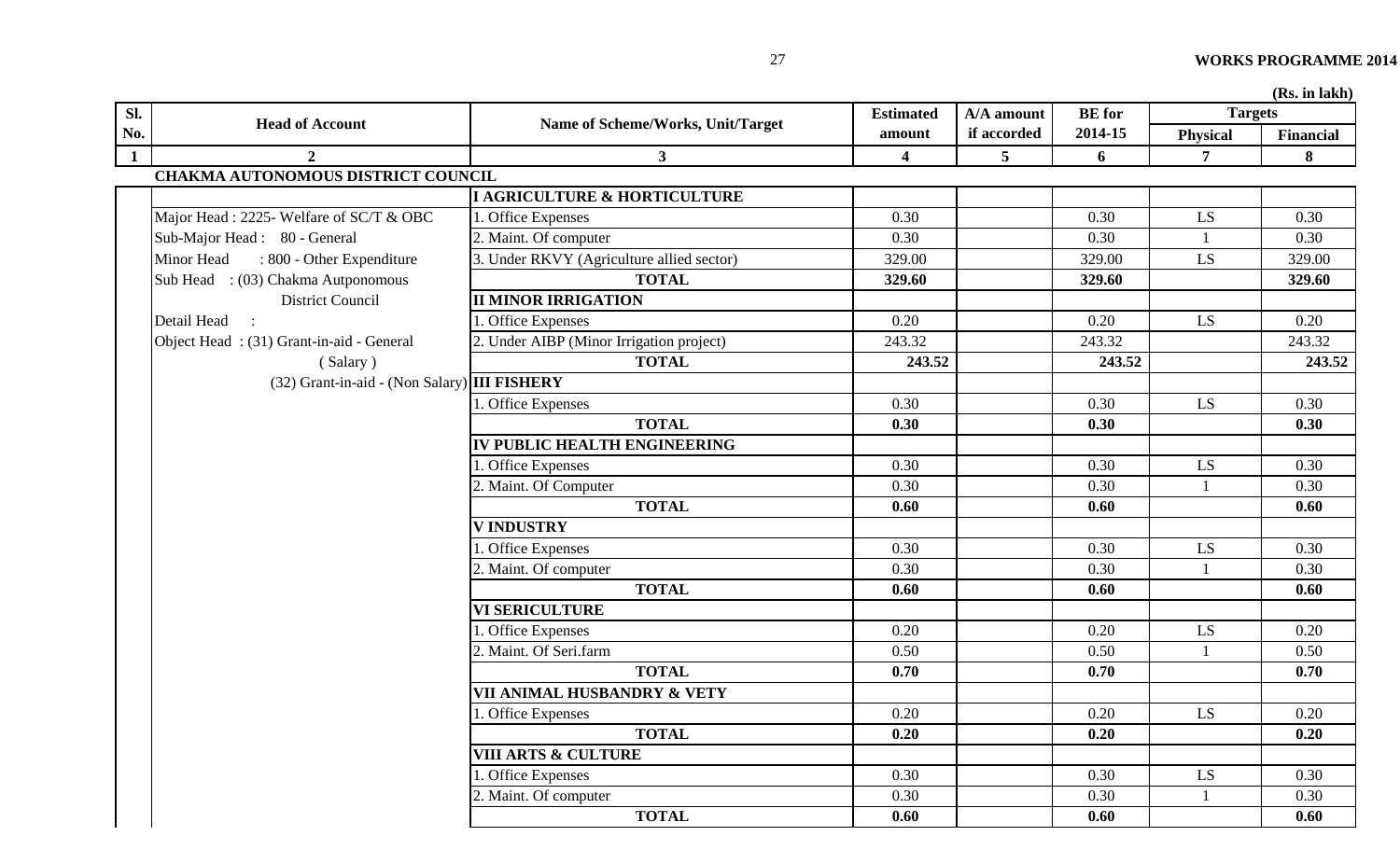| Sl.          |                        |                                           | <b>Estimated</b>        | A/A amount      | <b>BE</b> for |                 | <b>Targets</b> |  |
|--------------|------------------------|-------------------------------------------|-------------------------|-----------------|---------------|-----------------|----------------|--|
| No.          | <b>Head of Account</b> | Name of Scheme/Works, Unit/Target         | amount                  | if accorded     | 2014-15       | <b>Physical</b> | Financial      |  |
| $\mathbf{1}$ | $\overline{2}$         | $\mathbf{3}$                              | $\overline{\mathbf{4}}$ | $5\overline{)}$ | 6             | $\overline{7}$  | 8              |  |
|              |                        | <b>IX SOCIAL WELFARE</b>                  |                         |                 |               |                 |                |  |
|              |                        | 1. Office Expenses                        | 0.22                    |                 | 0.22          | LS              | 0.22           |  |
|              |                        | 2. Maint. Of Computer                     | 0.20                    |                 | 0.20          | $\overline{1}$  | 0.20           |  |
|              |                        | 3. Wages of Old aged Pension              | 20.16                   |                 | 20.16         | 370             | 20.16          |  |
|              |                        | <b>TOTAL</b>                              | 20.58                   |                 | 20.58         |                 | 20.58          |  |
|              |                        | <b>X SOIL CONSERVATION</b>                |                         |                 |               |                 |                |  |
|              |                        | 1. Office Expenses                        | 0.25                    |                 | 0.25          | LS.             | 0.25           |  |
|              |                        | <b>TOTAL</b>                              | 0.25                    |                 | 0.25          |                 | 0.25           |  |
|              |                        | XI LOCAL ADMINISTRATION                   |                         |                 |               |                 |                |  |
|              |                        | 1. Office Expenses                        | 0.30                    |                 | 0.30          | LS.             | 0.30           |  |
|              |                        | 2. Maint. Of computer                     | 0.30                    |                 | 0.30          |                 | 0.30           |  |
|              |                        | 3. Maint. Of Triper                       | 1.40                    |                 | 1.40          |                 | 1.40           |  |
|              |                        | <b>UNDER SCA</b>                          |                         |                 |               |                 |                |  |
|              |                        | 4. Renovation of Existing Bazar Building  |                         |                 |               |                 |                |  |
|              |                        | at Kamalanagar                            | 10.00                   |                 | 10.00         |                 | 10.00          |  |
|              |                        | <b>TOTAL</b>                              | 12.00                   |                 | 12.00         |                 | 12.00          |  |
|              |                        | XII ENVIRONMENT & FOREST                  |                         |                 |               |                 |                |  |
|              |                        | 1. Office Expenses                        | 0.30                    |                 | 0.30          | LS.             | 0.30           |  |
|              |                        | 2. Maint. Of computer                     | 0.30                    |                 | 0.30          |                 | 0.30           |  |
|              |                        | <b>TOTAL</b>                              | 0.60                    |                 | 0.60          |                 | 0.60           |  |
|              |                        | XIII ROAD TRANSPORT                       |                         |                 |               |                 |                |  |
|              |                        | 1. Office Expenses                        | 0.30                    |                 | 0.30          | LS              | 0.30           |  |
|              |                        | 2. Maint. Of Computer                     | 0.30                    |                 | 0.30          |                 | 0.30           |  |
|              |                        | 3. Maint. Of Driving School               | 0.90                    |                 | 0.90          |                 | 0.90           |  |
|              |                        | 4. Maint. Of vehicle                      | 15.00                   |                 | 15.00         | 15              | 15.00          |  |
|              |                        | <b>UNDER SCA</b>                          |                         |                 |               |                 |                |  |
|              |                        | 5. Clearance of outstanding Vehicle bills | 93.00                   |                 | 93.00         |                 | 93.00          |  |
|              |                        | <b>TOTAL</b>                              | 109.50                  |                 | 109.50        |                 | 109.50         |  |
|              |                        | XIV SPORTS & YOUTH SERVICES               |                         |                 |               |                 |                |  |
|              |                        | 1. Office Expenses                        | 0.20                    |                 | 0.20          | LS              | 0.20           |  |
|              |                        | 2. Maint. Of computer                     | 0.20                    |                 | 0.20          |                 | 0.20           |  |
|              |                        | <b>TOTAL</b>                              | 0.40                    |                 | 0.40          |                 | 0.40           |  |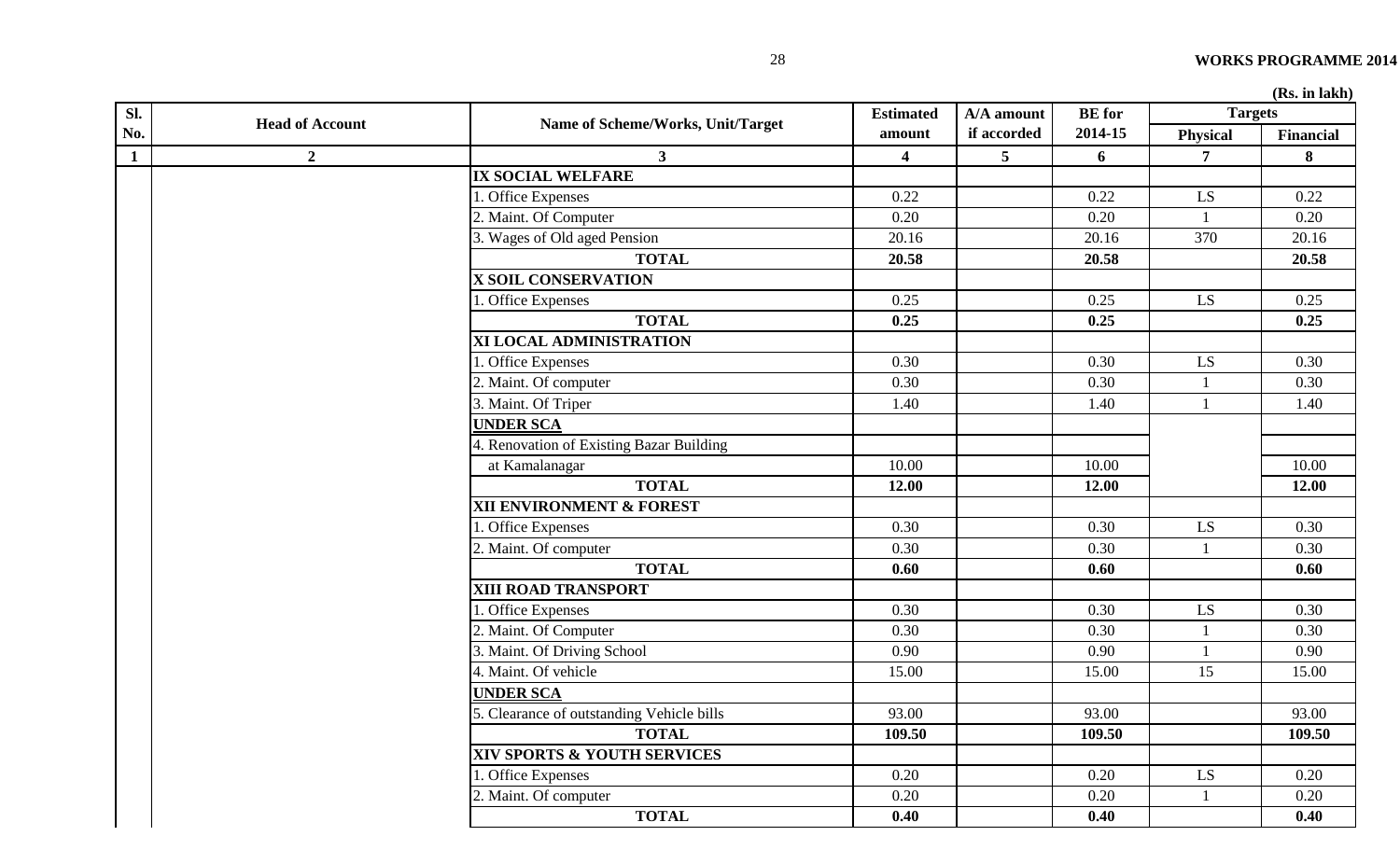|  |  | (Rs. in lakh) |
|--|--|---------------|
|--|--|---------------|

| Sl.          |                        |                                              | <b>Estimated</b>        | A/A amount      | <b>BE</b> for | <b>Targets</b> |           |
|--------------|------------------------|----------------------------------------------|-------------------------|-----------------|---------------|----------------|-----------|
| No.          | <b>Head of Account</b> | Name of Scheme/Works, Unit/Target            | amount                  | if accorded     | 2014-15       | Physical       | Financial |
| $\mathbf{1}$ | $\mathbf{2}$           | 3 <sup>1</sup>                               | $\overline{\mathbf{4}}$ | $5\overline{)}$ | 6             | 7              | 8         |
|              |                        | <b>XV CO-OPERATION</b>                       |                         |                 |               |                |           |
|              |                        | . Office Expenses                            | 0.20                    |                 | 0.20          | LS             | 0.20      |
|              |                        | <b>TOTAL</b>                                 | 0.20                    |                 | 0.20          |                | 0.20      |
|              |                        | <b>XVI PUBLIC WORKS DEPARTMENT</b>           |                         |                 |               |                |           |
|              |                        | 1. Office Expenses                           | 0.90                    |                 | 0.90          | LS             | 0.90      |
|              |                        | 2. Maint. Of computer                        | 0.60                    |                 | 0.60          | $\mathbf{1}$   | 0.60      |
|              |                        | 3. Const. of Secretariat building at K/nagar |                         |                 |               |                |           |
|              |                        | (Contd Schemes) under TFC                    | 200.00                  |                 | 200.00        |                | 200.00    |
|              |                        | 4. Const. of CADC Session Hall at K/Nagar    |                         |                 |               |                |           |
|              |                        | (Contd Schemes) under TFC                    | 68.00                   |                 | 68.00         |                | 68.00     |
|              |                        | <b>UNDER SCA</b>                             |                         |                 |               |                |           |
|              |                        | 5. SMS for Modernization of Kamalanagar      |                         |                 |               |                |           |
|              |                        | Town in CADC (on going)                      | 79.55                   |                 | 79.55         |                | 79.55     |
|              |                        | 6. SMS for Infrastructure Dev. Of            |                         |                 |               |                |           |
|              |                        | Kamalanagar College in CADC (on going)       | 7.95                    |                 | 7.95          |                | 7.95      |
|              |                        | 7. Completion of CADC Welcome gate           | 5.00                    |                 | 5.00          |                | 5.00      |
|              |                        | 8. Completion/Const. of Minor Bridge         |                         |                 |               |                |           |
|              |                        | in between Sadarachug & Secretariat          |                         |                 |               |                |           |
|              |                        | building                                     | 13.00                   |                 | 13.00         |                | 13.00     |
|              |                        | <b>UNDER SPA</b>                             |                         |                 |               |                |           |
|              |                        | 9. Improvement of road infrastructure        |                         |                 |               |                |           |
|              |                        | within Kamalanagar town                      | 287.00                  |                 | 287.00        |                | 287.00    |
|              |                        | <b>TOTAL</b>                                 | 662.00                  |                 | 662.00        | $\mathbf{1}$   | 662.00    |
|              |                        | <b>XVII ADULT EDUCATION</b>                  |                         |                 |               |                |           |
|              |                        | . Office Expenses                            | 0.20                    |                 | 0.20          | LS             | 0.20      |
|              |                        | <b>TOTAL</b>                                 | 0.20                    |                 | 0.20          |                | 0.20      |
|              |                        | <b>XVIII EDUCATION</b>                       |                         |                 |               |                |           |
|              |                        | <b>A MIDLLE SCHOOL</b>                       |                         |                 |               |                |           |
|              |                        | . Office Expenses                            | 0.65                    |                 | 0.65          | LS             | 0.65      |
|              |                        | 2. Maint. Of Computer                        | 0.60                    |                 | 0.60          | $\mathbf{1}$   | 0.60      |
|              |                        | <b>UNDER SCA</b>                             |                         |                 |               |                |           |
|              |                        | 3. Renovation of school building             | 10.00                   |                 | 10.00         |                | 10.00     |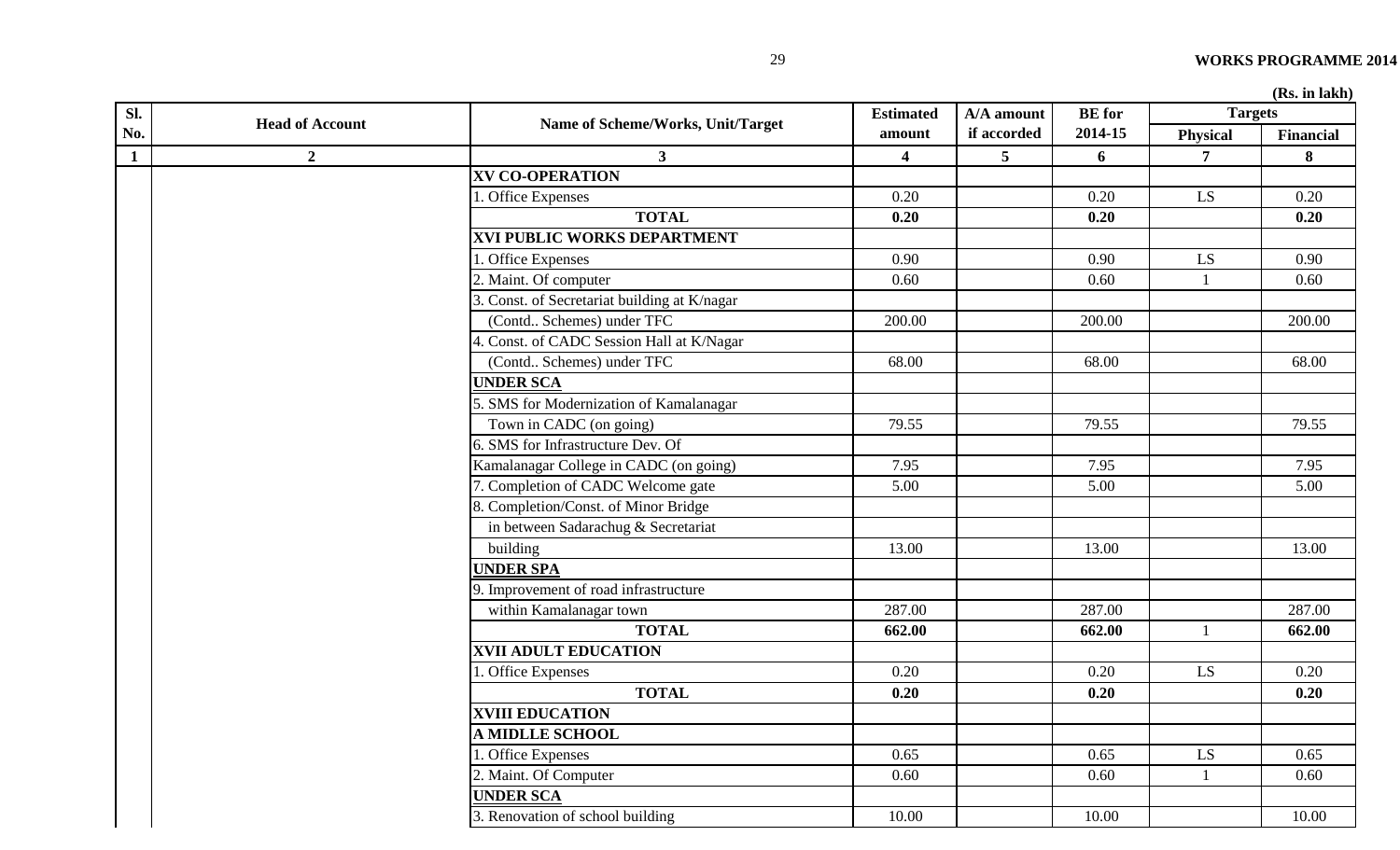| Sl.          |                        |                                        | <b>Estimated</b> | A/A amount  | <b>BE</b> for | <b>Targets</b>  | (AND: III IGINII) |
|--------------|------------------------|----------------------------------------|------------------|-------------|---------------|-----------------|-------------------|
| No.          | <b>Head of Account</b> | Name of Scheme/Works, Unit/Target      | amount           | if accorded | 2014-15       | <b>Physical</b> | <b>Financial</b>  |
| $\mathbf{1}$ | $\overline{2}$         | 3 <sup>1</sup>                         | $\boldsymbol{4}$ | 5           | 6             | $\overline{7}$  | 8                 |
|              |                        | <b>TOTAL</b>                           | 11.25            |             | 11.25         |                 | 11.25             |
|              |                        | <b>B PRIMARY SCOOL</b>                 |                  |             |               |                 |                   |
|              |                        | 1. Office Expenses                     | 0.65             |             | 0.65          | LS              | 0.65              |
|              |                        | 2. Maint. Of Computer                  | 0.60             |             | 0.60          | 1               | 0.60              |
|              |                        | <b>TOTAL</b>                           | 1.25             |             | 1.25          |                 | 1.25              |
|              |                        | XIX DISTRICT SCHOOL EDUCATION          |                  |             |               |                 |                   |
|              |                        | 1. Office Expenses                     | 0.30             |             | 0.30          | LS              | 0.30              |
|              |                        | 2. Maint. Of Computer                  | 0.30             |             | 0.30          | $\mathbf{1}$    | 0.30              |
|              |                        | <b>TOTAL</b>                           | 0.60             |             | 0.60          |                 | 0.60              |
|              |                        | XX RURAL DEVELOPMENT                   |                  |             |               |                 |                   |
|              |                        | <b>Office Expenses</b>                 | 0.30             |             | 0.30          | LS              | 0.30              |
|              |                        | 2. Maint. Of Computer                  | 0.30             |             | 0.30          | -1              | 0.30              |
|              |                        | <b>TOTAL</b>                           | 0.60             |             | 0.60          |                 | 0.60              |
|              |                        | <b>XXI WATER WAYS</b>                  |                  |             |               |                 |                   |
|              |                        | . Office Expenses                      | 0.20             |             | 0.20          | LS              | 0.20              |
|              |                        | 2. Maint. Of Computer                  | 0.20             |             | 0.20          |                 | 0.20              |
|              |                        | 3. Wages of Ferry man                  | 1.26             |             | 1.26          | 6               | 1.26              |
|              |                        | <b>TOTAL</b>                           | 1.66             |             | 1.66          |                 | 1.66              |
|              |                        | XXII PLANNING & DEVELOPMENT            |                  |             |               |                 |                   |
|              |                        | 1. Salary of existing staff            | 916.06           |             | 916.06        | 400             | 916.06            |
|              |                        | 2. Office Expenses                     | 3.00             |             | 3.00          | LS              | 3.00              |
|              |                        | 3. Maint. Of Computer                  | 3.00             |             | 3.00          | 1               | 3.00              |
|              |                        | 4. TA/DA for staffs                    | 26.00            |             | 26.00         | LS              | 26.00             |
|              |                        | 5. Contigency Charges                  | 1.60             |             | 1.60          | LS              | 1.60              |
|              |                        | 6. Purchase of computer with acesories | 1.05             |             | 1.05          | $\overline{2}$  | 1.05              |
|              |                        | 7. House Rent                          | 3.90             |             | 3.90          | $\overline{4}$  | 3.90              |
|              |                        | 8. TA/DA to Planning Board Members     | 0.90             |             | 0.90          | LS              | 0.90              |
|              |                        | <b>UNDER SCA</b>                       |                  |             |               |                 |                   |
|              |                        | 9. Pending TA/DA bills for councillors | 10.00            |             | 10.00         |                 | 10.00             |
|              |                        | 10. Pending TA/DA bills for staffs     | 5.00             |             | 5.00          |                 | 5.00              |
|              |                        | 11. Clearance of Stationary bills      | 4.00             |             | 4.00          |                 | 4.00              |
|              |                        | 12. Clearance of furniture bills       | 2.50             |             | 2.50          |                 | 2.50              |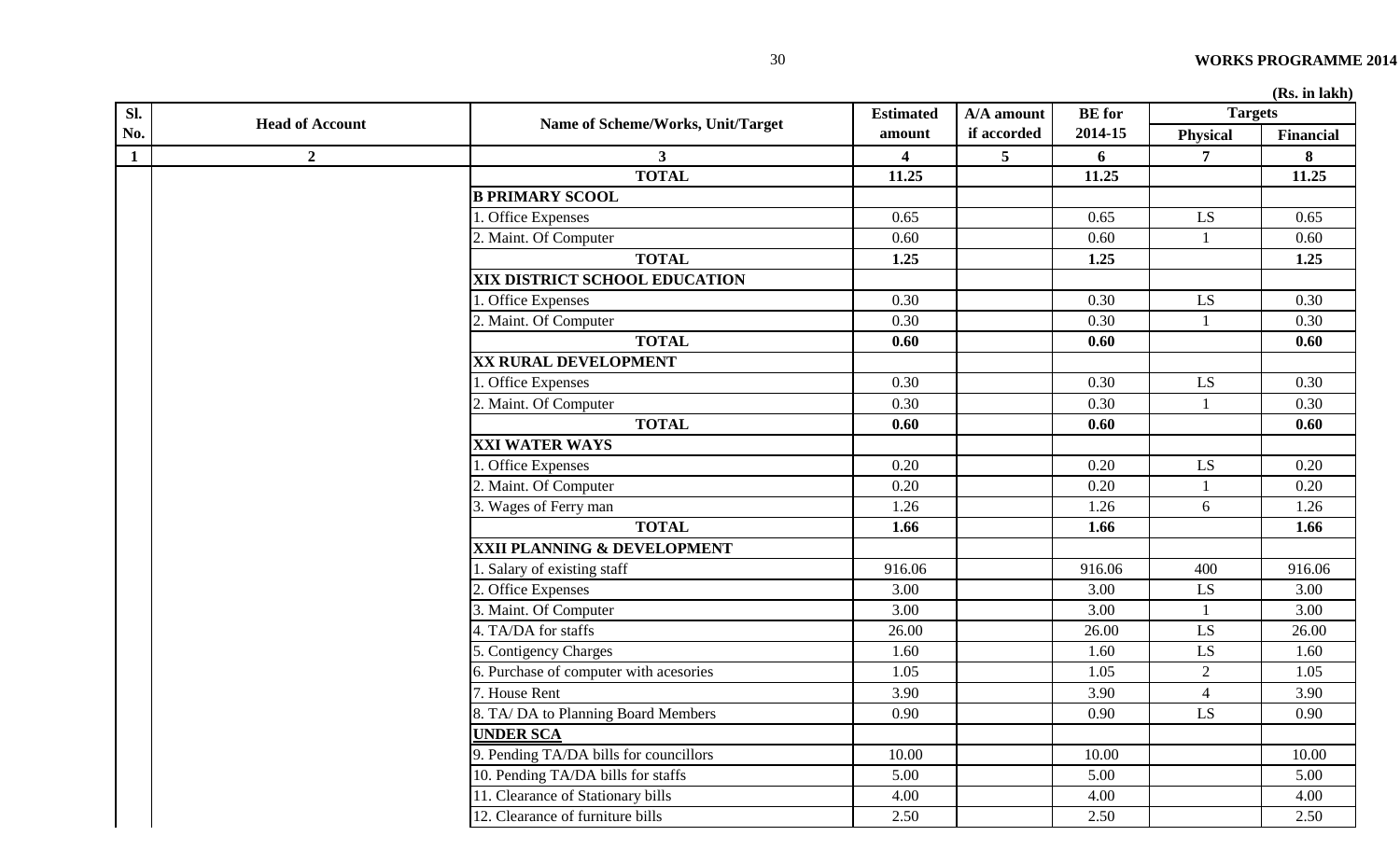| Sl.          |                        |                                      | <b>Estimated</b> | A/A amount      | <b>BE</b> for | <b>Targets</b>  | (15.1)           |
|--------------|------------------------|--------------------------------------|------------------|-----------------|---------------|-----------------|------------------|
| No.          | <b>Head of Account</b> | Name of Scheme/Works, Unit/Target    | amount           | if accorded     | 2014-15       | <b>Physical</b> | <b>Financial</b> |
| $\mathbf{1}$ | $\mathbf{2}$           | $\mathbf{3}$                         | 4                | $5\phantom{.0}$ | 6             | 7               | 8                |
|              |                        | <b>TOTAL</b>                         | 977.01           |                 | 977.01        |                 | 977.01           |
|              |                        | XXIII INFORMATION & PUBLIC RELATION  |                  |                 |               |                 |                  |
|              |                        | 1. Office Expenses                   | 0.30             |                 | 0.30          | LS              | 0.30             |
|              |                        | 2. Maint. Of computer                | 0.30             |                 | 0.30          |                 | 0.30             |
|              |                        | 3. Celebration of Biju/Republic/     |                  |                 |               |                 |                  |
|              |                        | Indepandance day                     | 1.37             |                 | 1.37          | LS              | 1.37             |
|              |                        | 4. Printing of Calendar/diary        | 2.00             |                 | 2.00          | LS              | 2.00             |
|              |                        | <b>TOTAL</b>                         | 3.97             |                 | 3.97          |                 | 3.97             |
|              |                        | <b>XXIV LAND REVENUE</b>             |                  |                 |               |                 |                  |
|              |                        | <b>A SETTLEMENT</b>                  |                  |                 |               |                 |                  |
|              |                        | 1. Office Expenses                   | 0.30             |                 | 0.30          | LS              | 0.30             |
|              |                        | 2. Maint. Of Computer                | 0.30             |                 | 0.30          |                 | 0.30             |
|              |                        | <b>TOTAL</b>                         | 0.60             |                 | 0.60          |                 | 0.60             |
|              |                        | <b>B TAXATION</b>                    |                  |                 |               |                 |                  |
|              |                        | 1. Office Expenses                   | 0.26             |                 | 0.26          | LS              | 0.26             |
|              |                        | 2. Maint. Of computer                | 0.30             |                 | 0.30          |                 | 0.30             |
|              |                        | <b>TOTAL</b>                         | 0.56             |                 | 0.56          |                 | 0.56             |
|              |                        | <b>XXV DISASTERMANGEMENT</b>         |                  |                 |               |                 |                  |
|              |                        | . Office Expenses                    | 0.20             |                 | 0.20          | LS              | 0.20             |
|              |                        | <b>TOTAL</b>                         | 0.20             |                 | 0.20          |                 | 0.20             |
|              |                        | XXVI URBAN DEV. & POVERTY ALLEVATION |                  |                 |               |                 |                  |
|              |                        | . Office Expenses                    | 0.30             |                 | 0.30          | LS.             | 0.30             |
|              |                        |                                      |                  |                 |               |                 |                  |
|              |                        | <b>TOTAL</b>                         | 0.30             |                 | 0.30          |                 | 0.30             |
|              |                        | XXVII GENERAL ADMINISTRATION         |                  |                 |               |                 |                  |
|              |                        | 1. Office Expenses                   | 0.80             |                 | 0.80          | LS              | 0.80             |
|              |                        | 2. Maint. Of Computer                | 0.50             |                 | 0.50          |                 | 0.50             |
|              |                        | 3. Maint. Of CADC Rest Houses        | 1.80             |                 | 1.80          | $\mathfrak{Z}$  | 1.80             |
|              |                        | 4. TA/DA for Councillors             | 17.00            |                 | 17.00         | LS              | 17.00            |
|              |                        | 5. Hospiality & Discretionary grant  | 5.00             |                 | 5.00          | LS              | 5.00             |
|              |                        | 6. Purchase of Cyclo Machine with    |                  |                 |               |                 |                  |
|              |                        | accessories                          | 0.50             |                 | 0.50          |                 | 0.50             |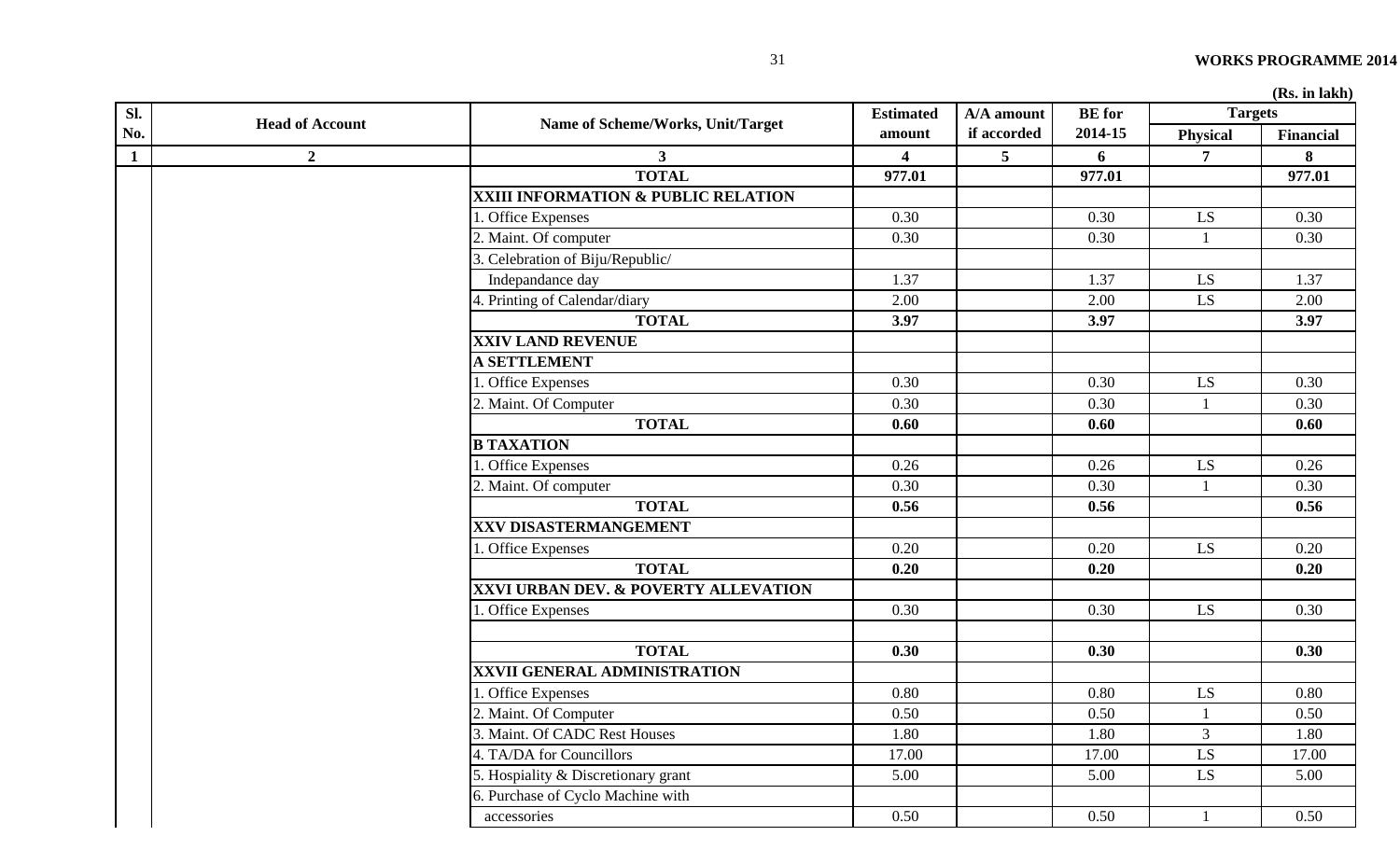|     |                        |                                   |                  |             |               |                 | (Rs. in lakh) |
|-----|------------------------|-----------------------------------|------------------|-------------|---------------|-----------------|---------------|
| Sl. | <b>Head of Account</b> | Name of Scheme/Works, Unit/Target | <b>Estimated</b> | A/A amount  | <b>BE</b> for | <b>Targets</b>  |               |
| No. |                        |                                   | amount           | if accorded | 2014-15       | <b>Physical</b> | Financial     |
|     |                        |                                   |                  |             | <sup>o</sup>  |                 | 8             |
|     |                        | <b>TOTAL</b>                      | 25.60            |             | 25.60         |                 | 25.60         |
|     |                        | <b>XXVIII LEGISLATIVE</b>         |                  |             |               |                 |               |
|     |                        | Conduct of CADC Session           | 0.90             |             | 0.90          | LS              | 0.90          |
|     |                        | 2. Machinaries                    | 0.60             |             | 0.60          | LS              | 0.60          |
|     |                        | <b>TOTAL</b>                      | 1.50             |             | 1.50          |                 | 1.50          |
|     |                        | <b>XXIX FIRE &amp; EMERGENCY</b>  |                  |             |               |                 |               |
|     |                        | <b>XXX HEALTH CARE</b>            |                  |             |               |                 |               |
|     | <b>TOTAL</b>           |                                   | 2406.95          |             | 2406.95       |                 | 2406.95       |

#### **SCHOOL EDUCATION**

| 2202- General Education<br>80- General<br>$001(01)$ - Direction<br>00<br>$(32)$ - GIA (Non-Salary)/PLAN | Special Plan Assistanxce (SPA)<br>Construction of Inpectorate Building at Aizawl | 888.89 | N <sub>o</sub> | 800.00 | 888.89 |
|---------------------------------------------------------------------------------------------------------|----------------------------------------------------------------------------------|--------|----------------|--------|--------|
| <b>TOTAL</b>                                                                                            |                                                                                  | 888.89 |                | 800.00 | 888.89 |

#### **STATE COUNCIL OF EDUCATIONAL RESEARCH & TRAINING**

N I L

### **HIGHER & TECHNICAL EDUCATION**

|  | $4202(01)$ - Gen. Edn<br>203 - Univ. & Higher Edn. (03)(53) - | a) Constn. of Annex Building at Lunglei Govt. College                             | 250.00 | 250.00 | 250.00 |
|--|---------------------------------------------------------------|-----------------------------------------------------------------------------------|--------|--------|--------|
|  | Constn. of College Building/SPA<br>(Works transferred to PWD) | b) Constn. of Main Building Block-1 for Govt. Zirtiri<br>Resindential Sc. College | 650.00 | 650.00 | 650.00 |
|  | <b>TOTAL</b>                                                  |                                                                                   | 900.00 | 900.00 | 900.00 |

# **MIZORAM SCHOLARSHIP BOARD**

| 2202: General Education<br>$03$ : University & Higher Education<br>107: Scholarship | 1) Post Matric Merit Scholarship | 15.00 | 10.00 | 250 | 15.00 |
|-------------------------------------------------------------------------------------|----------------------------------|-------|-------|-----|-------|
|                                                                                     | 2) Mizoram Research Fellowship   | 6.00  | 5.00  | 40  | 6.00  |
|                                                                                     | 3) Incentive Cash Award          | 5.00  | 5.00  | 30  | 6.00  |
| $(01)$ : Mizoram Scholarship                                                        | 4) Education Bill                | 12.00 | 10.00 |     | 12.00 |
|                                                                                     |                                  |       |       |     |       |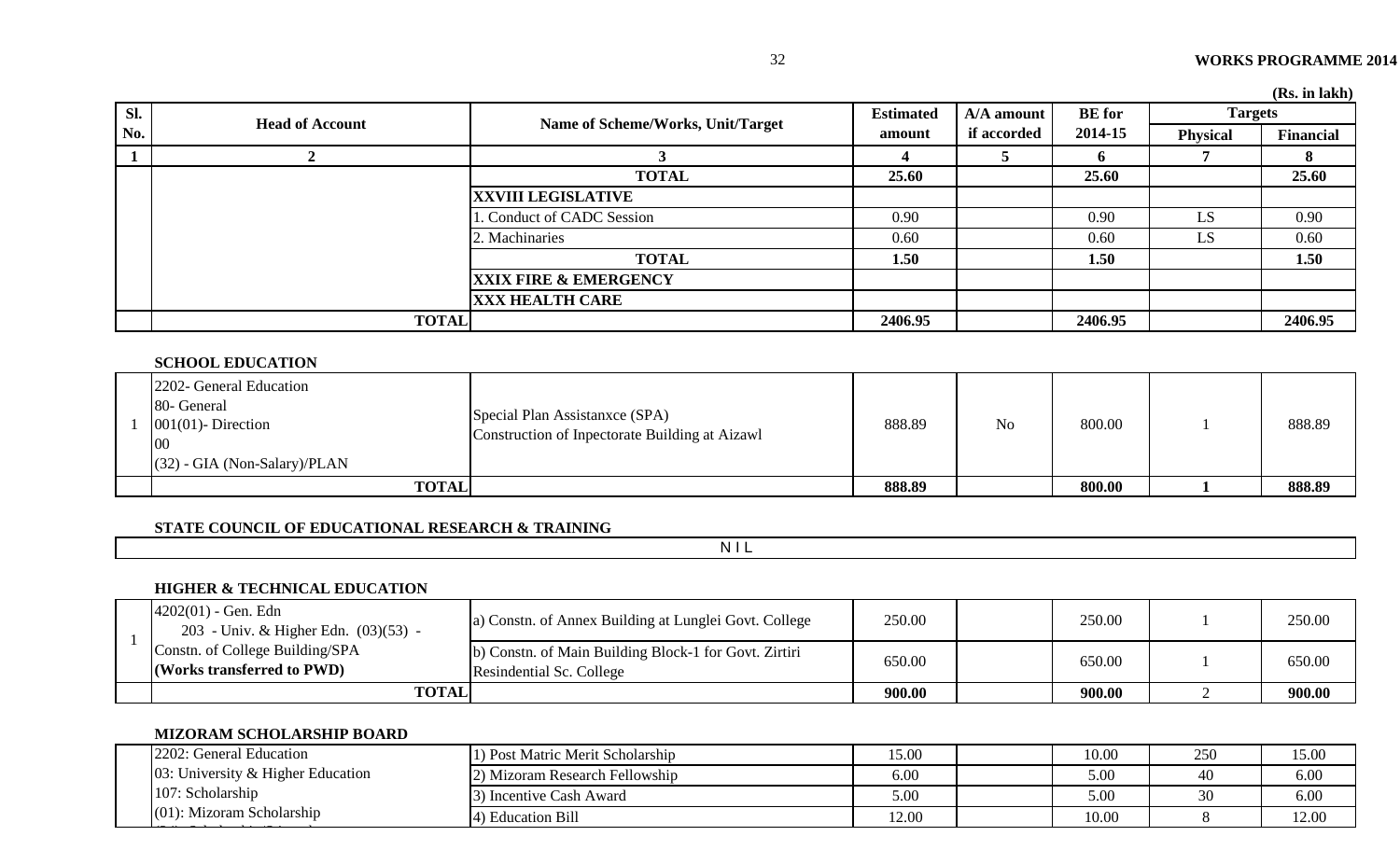|     |                                                     |                                                                                 |                  |                           |                          |                 | (Rs. in lakh)    |
|-----|-----------------------------------------------------|---------------------------------------------------------------------------------|------------------|---------------------------|--------------------------|-----------------|------------------|
| Sl. | <b>Head of Account</b>                              |                                                                                 | <b>Estimated</b> | A/A amount<br>if accorded | <b>BE</b> for<br>2014-15 | <b>Targets</b>  |                  |
| No. |                                                     | Name of Scheme/Works, Unit/Target                                               | amount           |                           |                          | <b>Physical</b> | <b>Financial</b> |
|     |                                                     |                                                                                 |                  |                           |                          |                 |                  |
|     | 2202: General Education                             | 5) SMS for Pre-Matric Scholarship for Minority                                  | 758.96           |                           | 325.25                   | 94745           | 758.98           |
|     | 80: General                                         | 6) Pre-Matric Scholarship for Sainik School, Imphal                             | 29.00            |                           | 26.00                    | 30              | 29.00            |
|     | 107: Scholarship<br>$(04)$ : Pre-Matric Scholarship | 7) Pre-Matric Scholarship - Rastrya Indian Military College,<br>Dehradun (RIMC) | 4.00             |                           | 3.00                     | 8               | 4.00             |
|     | 00:<br>$(34)$ : Scholarship/Stipend                 | 8) Pre-Matric Scholarship - Banasthali Vidyapith, Rajasthan                     | 2.00             |                           | 1.00                     | 13              | 2.00             |
|     | <b>TOTAL</b>                                        |                                                                                 | 831.96           |                           | 385.25                   |                 | 832.98           |

#### **ART & CULTURE DEPARTMENT :**

| $4202-04$ - Art & Culture<br>800 - Other Expenditure<br>53 - Major Works                  | Construction of Heritage Centre at<br>Bawngkawn 'S', Aizawl (SPA) | 500.00 | 500.00 | 500.00 | 1.00  | 500.00 |
|-------------------------------------------------------------------------------------------|-------------------------------------------------------------------|--------|--------|--------|-------|--------|
| $2205$ - Art & Culture<br>$2 \mid 001(05)$ - Finance Commission Grant<br>27 - Minor Works | <b>Heritage Conservation</b>                                      | 350.00 | 350.00 | 350.00 | 44.00 | 350.00 |
| <b>TOTAL</b>                                                                              |                                                                   | 850.00 | 850.00 | 850.00 | 45.00 | 850.00 |

Note 1) Sl.No. 1 - The work has been transferred to State PWD

2) Sl.No. 2 - Action Plan has been approved and works shall be taken up by the Department according to action plan

#### **HEALTH SERVICES**

| 2210 - Medical & Public Health          | Construction of Rabung PHC                                                                                       | 124.65 | Not yet  | 124.65 | 124.65 |
|-----------------------------------------|------------------------------------------------------------------------------------------------------------------|--------|----------|--------|--------|
| 03 - Rural H.S./Allopathy               | Construction of Zobawk PHC                                                                                       | 125.86 | accorded | 125.86 | 125.86 |
| 103 - Primary Health Centre             | Construction of W. Phaileng PHC                                                                                  | 122.19 |          | 122.19 | 122.19 |
| 103/04 - 13th Finance Commission(P)H.S. | Construction of Kanghmun PHC                                                                                     | 122.19 |          | 122.19 | 122.19 |
| $(27)$ - Minor Works                    | Construction of Sub-Centre/ Clinic at Reiek                                                                      | 9.92   |          | 9.92   | 9.92   |
|                                         | Construction of Sub-Centre/ Clinic at Ailawng                                                                    | 9.92   |          | 9.92   | 9.92   |
|                                         | Construction of Sub-Centre/ Clinic at Khawrihnim                                                                 | 9.92   |          | 9.92   | 9.92   |
|                                         | Construction of Sub-Centre/ Clinic at Sateek                                                                     | 9.92   |          | 9.92   | 9.92   |
|                                         | Construction of Sub-Centre/ Clinic at Kanan<br>9.92<br>Construction of Sub-Centre/ Clinic at E. Phaileng<br>9.92 |        |          | 9.92   | 9.92   |
|                                         |                                                                                                                  |        |          | 9.92   | 9.92   |
|                                         | Construction of Sub-Centre/ Clinic at Tlungvel                                                                   | 9.92   |          | 9.92   | 9.92   |
|                                         | Construction of Sub-Centre/ Clinic at Ruallung                                                                   | 9.92   |          | 9.92   | 9.92   |
|                                         |                                                                                                                  |        |          |        |        |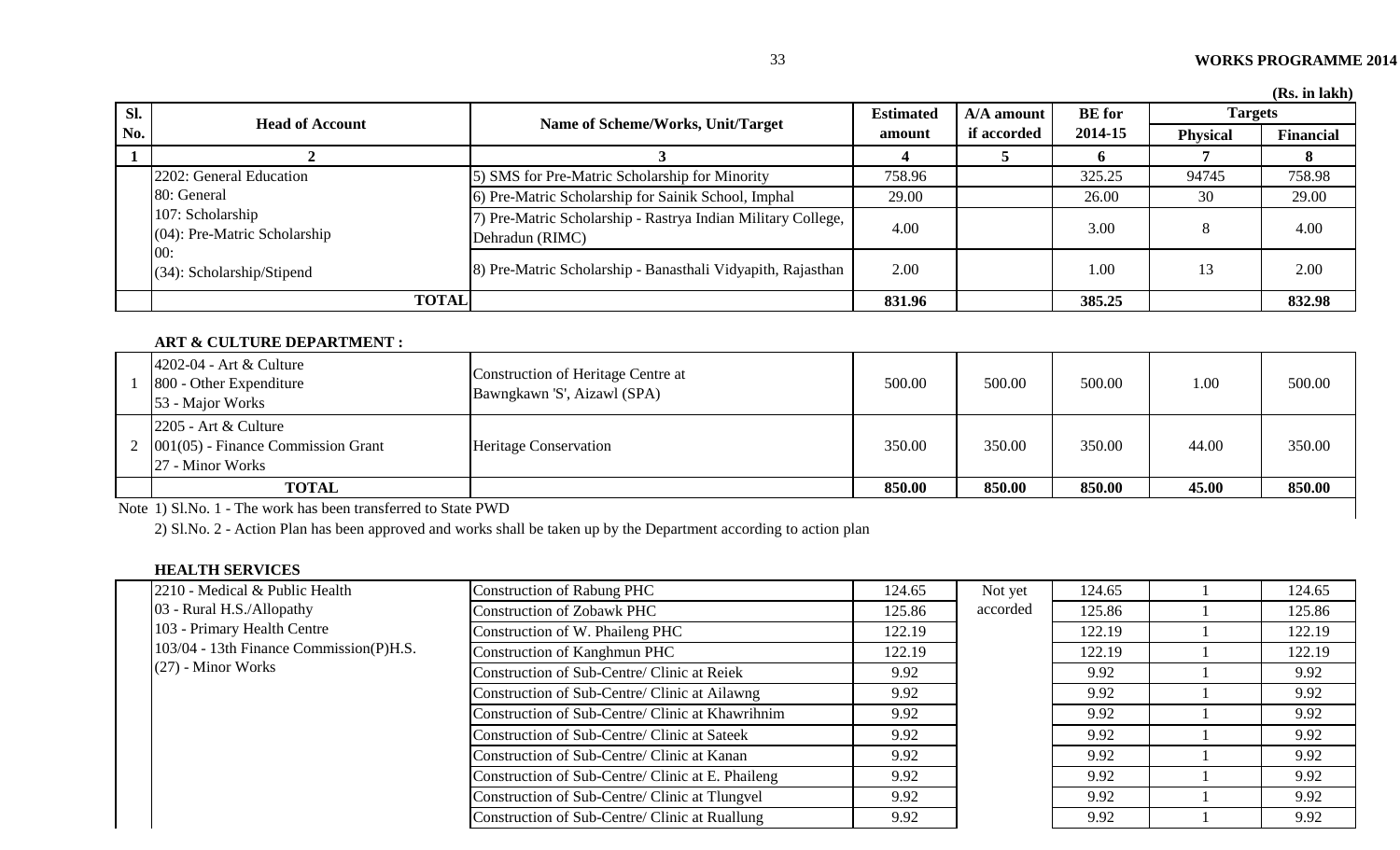|  |  | (Rs. in lakh) |
|--|--|---------------|
|--|--|---------------|

| Sl. |                        |                                                     | <b>Estimated</b> | A/A amount  | <b>BE</b> for | <b>Targets</b>  | (RS. III lakh |
|-----|------------------------|-----------------------------------------------------|------------------|-------------|---------------|-----------------|---------------|
| No. | <b>Head of Account</b> | Name of Scheme/Works, Unit/Target                   | amount           | if accorded | 2014-15       | <b>Physical</b> | Financial     |
|     | $\mathbf{2}$           | 3                                                   |                  | 5           | 6             |                 | 8             |
|     |                        | Construction of Sub-Centre/ Clinic at N. Lungpher   | 9.92             |             | 9.92          |                 | 9.92          |
|     |                        | Construction of Sub-Centre/ Clinic at Phairuangkai  | 10.49            |             | 10.49         |                 | 10.49         |
|     |                        | Construction of Sub-Centre/ Clinic at Hnahchang     | 10.49            |             | 10.49         |                 | 10.49         |
|     |                        | Construction of Sub-Centre/ Clinic at Ramlaitui     | 10.49            |             | 10.49         |                 | 10.49         |
|     |                        | Construction of Sub-Centre/ Clinic at Cherhlun      | 10.49            |             | 10.49         |                 | 10.49         |
|     |                        | Construction of Sub-Centre/ Clinic at Tuipang L     | 10.69            |             | 10.69         |                 | 10.69         |
|     |                        | Construction of Sub-Centre/ Clinic at Lawngban      | 10.69            |             | 10.69         |                 | 10.69         |
|     |                        | Construction of Sub-Centre/ Clinic at Mawhre        | 10.69            |             | 10.69         |                 | 10.69         |
|     |                        | Construction of Sub-Centre/ Clinic at New Latawh    | 10.69            |             | 10.69         |                 | 10.69         |
|     |                        | Construction of Sub-Centre/ Clinic at Tumpui        | 9.92             |             | 9.92          |                 | 9.92          |
|     |                        | Construction of Sub-Centre/ Clinic at Tuitha        | 9.92             |             | 9.92          |                 | 9.92          |
|     |                        | Construction of Sub-Centre/ Clinic at Sailulak      | 10.14            |             | 10.14         |                 | 10.14         |
|     |                        | Construction of Sub-Centre/ Clinic at N. Vanlaiphai | 10.14            |             | 10.14         |                 | 10.14         |
|     |                        | Construction of Sub-Centre/ Clinic at Tuidam        | 9.92             |             | 9.92          |                 | 9.92          |
|     |                        | Construction of Sub-Centre/ Clinic at Bunghmun      | 9.92             |             | 9.92          |                 | 9.92          |
|     |                        | Construction of Sub-Centre/ Clinic at Vathuampui    | 10.61            |             | 10.61         |                 | 10.61         |
|     |                        | Construction of Sub-Centre/ Clinic at Parva         | 10.61            |             | 10.61         |                 | 10.61         |
|     | <b>TOTAL</b>           |                                                     | 750.00           |             | 750.00        | 29              | 750.00        |

# **HOSPITAL & MEDICAL EDUCATION**

| 2210 - Medical & Public Health<br>01 - UHS-Allopathy | Installation of water connection to the Staff Quarters (Type)<br>[I&II] Block IX, X, XI respectively at State Referral Hospital, | 2.62  | 2.62  | 2.62  | 18 units of<br>quarter | 2.62  |
|------------------------------------------------------|----------------------------------------------------------------------------------------------------------------------------------|-------|-------|-------|------------------------|-------|
| 110 - Hosp. & Dispy.<br>51 - Hosp.&Dispy (Plan)      | Reduction of Incinerator's Chimney at District Hospital,<br>Kolasib                                                              | 9.75  | 9.75  | 9.75  |                        | 9.75  |
| $00 -$<br>$(27)$ - Minor Works                       | Reduction of Incinerator's Chimney at District Hospital,<br>Saiha.                                                               | 9.75  | 9.75  | 9.75  |                        | 9.75  |
|                                                      | Replacing of windows & ventilation (for Gynae ward) at<br>State Referral Hospital, Falkawn.                                      | 1.98  |       | 1.98  |                        | 1.98  |
|                                                      | Replacing of windows $\&$ ventilation for Paediatric Ward $\&$<br>Medicine Ward at State Referral Hospital, Falkawn.             | 1.98  |       | 1.98  |                        | 1.98  |
| <b>TOTAL</b>                                         |                                                                                                                                  | 26.08 | 22.12 | 26.08 |                        | 26.08 |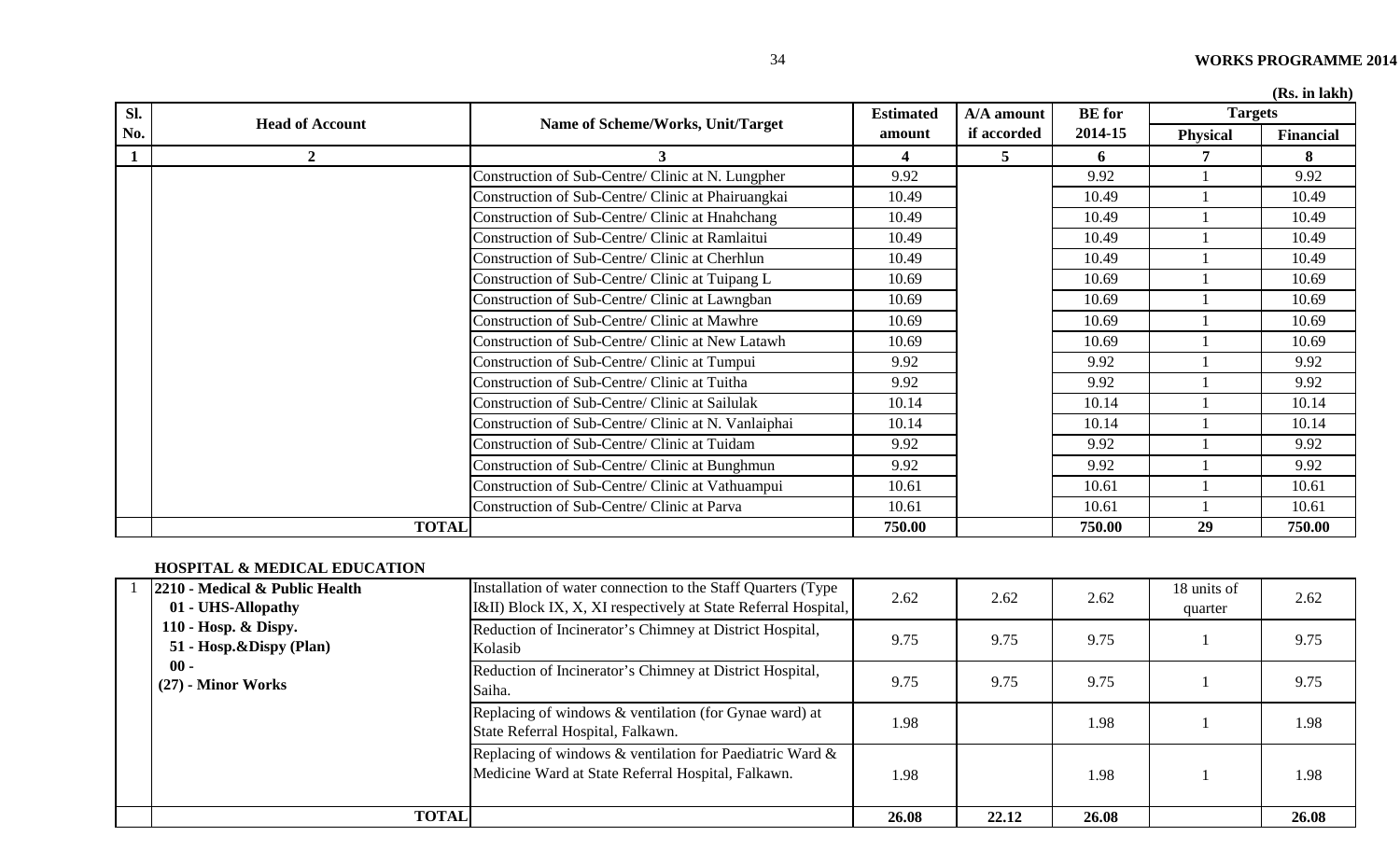| Sl.            | <b>Head of Account</b>                 | Name of Scheme/Works, Unit/Target     | <b>Estimated</b>        | A/A amount  | <b>BE</b> for | <b>Targets</b>  |           |
|----------------|----------------------------------------|---------------------------------------|-------------------------|-------------|---------------|-----------------|-----------|
| No.            |                                        |                                       | amount                  | if accorded | 2014-15       | <b>Physical</b> | Financial |
| $\mathbf{1}$   | $\overline{2}$                         | 3 <sup>1</sup>                        | $\overline{\mathbf{4}}$ | 5           | 6             | $\overline{7}$  | 8         |
|                | PUBLIC HEALTH ENGINEERING DEPARTMENT : |                                       |                         |             |               |                 |           |
|                | 4215-C.O. on Water Supply & Sanitation | . Haulawng WSS (Pumping)              | 355.50                  | 355.50      | 7.47          | 2%              | 7.204     |
|                | $(01)$ - Water Supply                  | Improvement of Tlungvel WSS           | 90.00                   | 90.00       | 81.00         | 90%             | 81.00     |
|                | 101 - Urban Water Supply               | 3. Lawngtlai Raw Water Pumping Scheme | 716.44                  | 716.44      | 644.796       | 90%             | 644.796   |
| $\overline{2}$ | 4215-C.O. on Water Supply & Sanitation | Kawlkulh WSS                          | 249.58                  | 249.58      | 108.22        | 100%            | 108.22    |
|                | 01 - Water Supply                      | Luangpawn                             | 95.370                  | 95.370      | 72.37         | 100%            | 72.37     |
|                | 102 - RWS                              | Selam                                 | 142.16                  | 142.16      | 142.16        | 100%            | 142.16    |
|                | $(12)$ - NRDWP                         | Vangchhia                             | 152.96                  | 152.96      | 74.96         | 100%            | 74.96     |
|                | $00 -$                                 | . Zohmun                              | 211.307                 | 211.307     | 100.00        | 100%            | 162.253   |
|                | (53) - Major Works                     | 6. Zanlawn                            | 210.270                 | 210.270     | 125.27        | 100%            | 125.27    |
|                | A :- Programme                         | Phainuam                              | 201.420                 | 201.420     | 111.21        | 100%            | 111.21    |
|                |                                        | 8. Laki                               | 188.200                 | 188.200     | 91.00         | 100%            | 91.00     |
|                |                                        | 9. Tuisumpui                          | 132.340                 | 132.340     | 70.00         | 100%            | 70.00     |
|                |                                        | 10. Zero Point                        | 195.400                 | 195.400     | 85.40         | 100%            | 85.40     |
|                |                                        | 11. Saichal                           | 223.10                  | 223.10      | 105.00        | 100%            | 105.00    |
|                |                                        | 12. Melbuk                            | 149.00                  | 149.00      | 95.59         | 100%            | 95.59     |
|                |                                        | 13. Phaibawk                          | 62.11                   | 62.11       | 39.41         | 100%            | 39.41     |
|                |                                        | 14. Ainak                             | 161.60                  | 161.60      | 59.60         | 100%            | 59.60     |
|                |                                        | 15. Cherhlun                          | 344.00                  | 344.00      | 60.077        | 100%            | 60.077    |
|                |                                        | 16. Sailulak                          | 87.97                   | 87.97       | 5.97          | 100%            | 5.97      |
|                |                                        | 17. W.Serzawl                         | 98.00                   | 98.00       | 4.00          | 100%            | 4.00      |
|                |                                        | 18. N.Sabual                          | 98.03                   | 98.03       | 14.132        | 100%            | 14.132    |
|                |                                        | 19. Bymari                            | 60.00                   | 60.00       | 15.00         | 100%            | 15.00     |
|                |                                        | 20. Kawrthah                          | 62.03                   | 62.03       | 12.894        | 100%            | 12.894    |
|                |                                        | 21. S. Zote                           | 84.00                   | 84.00       | 84.00         | 100%            | 84.00     |
|                |                                        | 22. Lamthai - I, II and III           | 125.23                  | 125.23      | 118.97        | 95%             | 118.97    |
|                |                                        | 23. Sihphir Tlang                     | 44.00                   | 44.00       | 44.00         | 100%            | 44.00     |
|                |                                        | 24. Mausen                            | 35.67                   | 35.67       | 35.67         | 100%            | 35.67     |
|                |                                        | 25. Marpara S                         | 150.00                  | 150.00      | 142.50        | 95%             | 142.50    |
|                |                                        | 26. Changpui                          | 47.05                   | 47.05       | 47.05         | 100%            | 47.05     |
|                |                                        | 27. Rangte                            | 90.50                   | 90.50       | 85.98         | 95%             | 85.98     |
|                |                                        | 28. S. Chawngtui                      | 94.24                   | 94.24       | 89.53         | 95%             | 89.53     |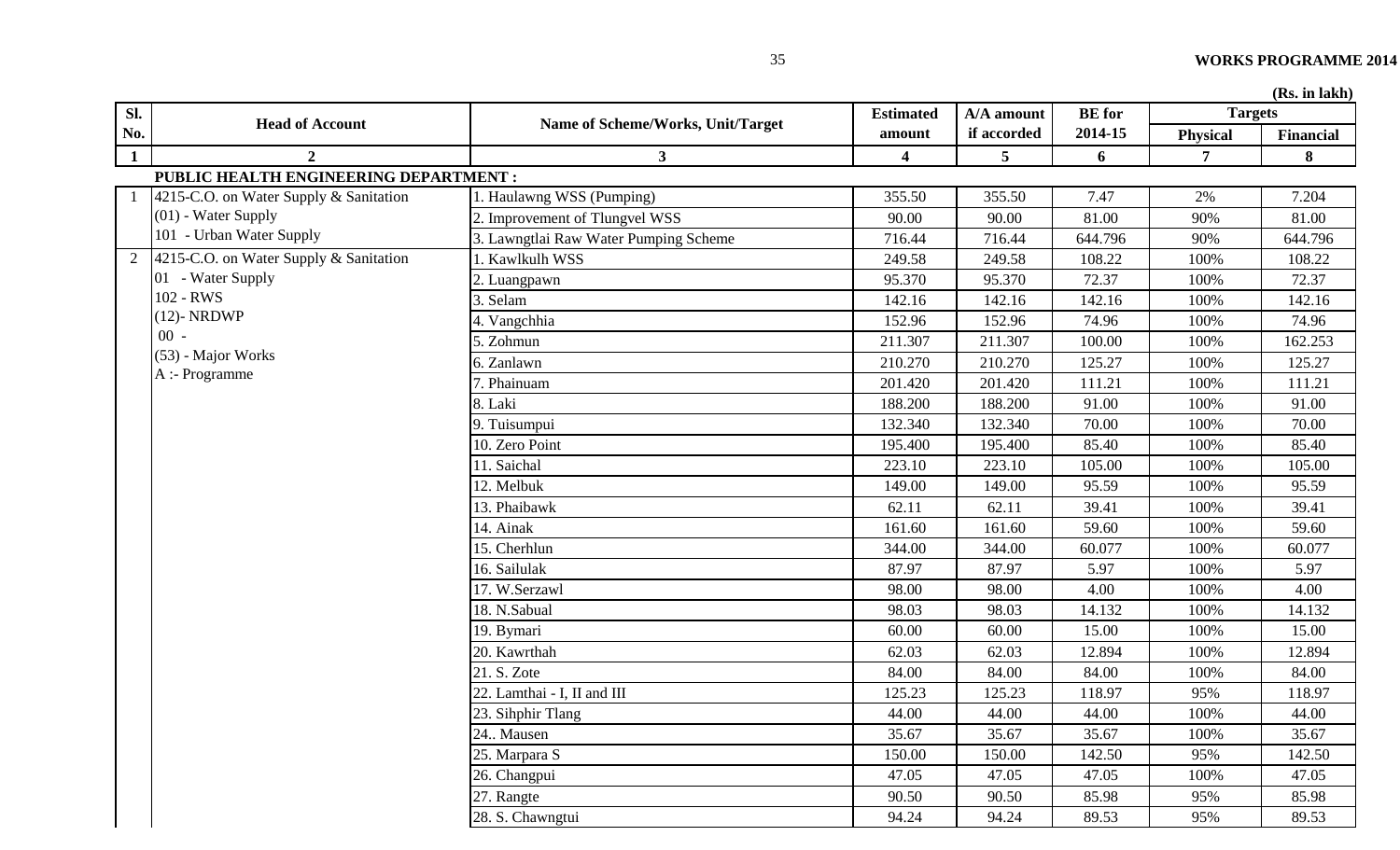|  | (Rs. in lakh) |
|--|---------------|
|  |               |

| Sl.          |                                                                                         |                                                                                                           | <b>Estimated</b> | A/A amount  | <b>BE</b> for | <b>Targets</b>  |           |
|--------------|-----------------------------------------------------------------------------------------|-----------------------------------------------------------------------------------------------------------|------------------|-------------|---------------|-----------------|-----------|
| No.          | <b>Head of Account</b>                                                                  | Name of Scheme/Works, Unit/Target                                                                         | amount           | if accorded | 2014-15       | <b>Physical</b> | Financial |
| $\mathbf{1}$ | $\boldsymbol{2}$                                                                        | 3 <sup>1</sup>                                                                                            | 4                | 5           | 6             | 7               | 8         |
|              |                                                                                         | 29. Tawngkawlawng                                                                                         | 207.71           | 207.71      | 168.18        | 81%             | 168.18    |
|              |                                                                                         | 30. Adubangasora                                                                                          | 63.33            | 63.33       | 60.16         | 95%             | 60.16     |
|              |                                                                                         | 31. Boraituli                                                                                             | 67.25            | 67.25       | 63.89         | 95%             | 63.89     |
|              |                                                                                         | 32. Chamdurtlang                                                                                          | 88.44            | 88.44       | 84.02         | 95%             | 84.02     |
|              |                                                                                         | 33. Dumzautlang                                                                                           | 86.24            | 86.24       | 81.93         | 95%             | 81.93     |
|              |                                                                                         | 34. Lunghauka                                                                                             | 90.03            | 90.03       | 85.53         | 95%             | 85.53     |
|              |                                                                                         | 35. Thekpui                                                                                               | 66.71            | 66.71       | 63.37         | 95%             | 63.37     |
|              |                                                                                         | 36. Vaphai                                                                                                | 139.79           | 139.79      | 132.80        | 95%             | 132.80    |
|              |                                                                                         | 37. Hmuncheng                                                                                             | 46.136           | 46.136      | 46.136        | 100%            | 46.136    |
|              |                                                                                         | 38. Daido                                                                                                 | 125.21           | 125.21      | 118.95        | 95%             | 118.95    |
|              |                                                                                         | 39. Nghalchawm                                                                                            | 107.54           | 107.54      | 102.16        | 95%             | 102.16    |
|              |                                                                                         | 40. Lengte                                                                                                | 138.30           | 138.30      | 131.39        | 95%             | 131.39    |
|              |                                                                                         | 41. Khawbel                                                                                               | 120.47           | 120.47      | 114.45        | 95%             | 114.45    |
|              |                                                                                         | 42. Chuhvel                                                                                               | 20.46            | 20.46       | 20.46         | 100%            | 20.46     |
|              |                                                                                         | 43. Mualthuam K                                                                                           | 69.92            | 69.92       | 66.42         | 95%             | 66.42     |
|              |                                                                                         | 44. Moraicherra                                                                                           | 53.734           | 53.734      | 53.732        | 100%            | 53.734    |
|              |                                                                                         | 45. N. Chaltlang                                                                                          | 188.00           | 188.00      | 169.20        | 90%             | 169.20    |
|              |                                                                                         | 46. Lungmuat                                                                                              | 160.00           | 160.00      | 152.00        | 95%             | 152.00    |
|              |                                                                                         | 47. Saipum                                                                                                | 94.75            | 94.75       | 90.00         | 95%             | 90.00     |
|              |                                                                                         | 48. Builum                                                                                                | 50.00            | 50.00       | 50.00         | 100%            | 50.00     |
|              | <b>B</b> :- Support Activities                                                          | Establishment cost of CCDU, IEC etc.                                                                      | 221.00           | 221.00      | 221.00        | 100%            | 221.00    |
|              | $C : WQM \& SP$                                                                         | Upgradation of State Referral Institute of Aizawl and District<br>laboratories, Water Sample testing etc. | 133.00           | 133.00      | 133.00        | 100%            | 133.00    |
|              | 3 4215-C.O. on Water Supply & Sanitation<br>01 - Water Supply<br>101-Urban Water Supply | 1. Laying and Pumping of Main and Replacing of Electric<br>Motor at GAWSS Phase-I at Pump House No. I.    | 170.00           | 170.00      | 153.00        | 90%             | 153.00    |
|              | (01)-Urban Water Supply-SPA                                                             | 2. Extension of Bilkhawthlir WSS.                                                                         | 133.00           | 133.00      | 119.70        | 90%             | 119.70    |
|              | $00 -$<br>(53)- Major Works                                                             | 3. Extension of Distribution Network for Hnahthial WSS.                                                   | 169.00           | 169.00      | 152.10        | 90%             | 152.10    |
|              |                                                                                         | 4. Chhippui / Kawnmawi WSS.                                                                               | 145.00           | 145.00      | 130.50        | 90%             | 130.50    |
|              |                                                                                         | 5. Enlargement and Extension of Distribution Network of<br>Tuipang 'V' WSS.                               | 160.00           | 160.00      | 144.00        | 90%             | 144.00    |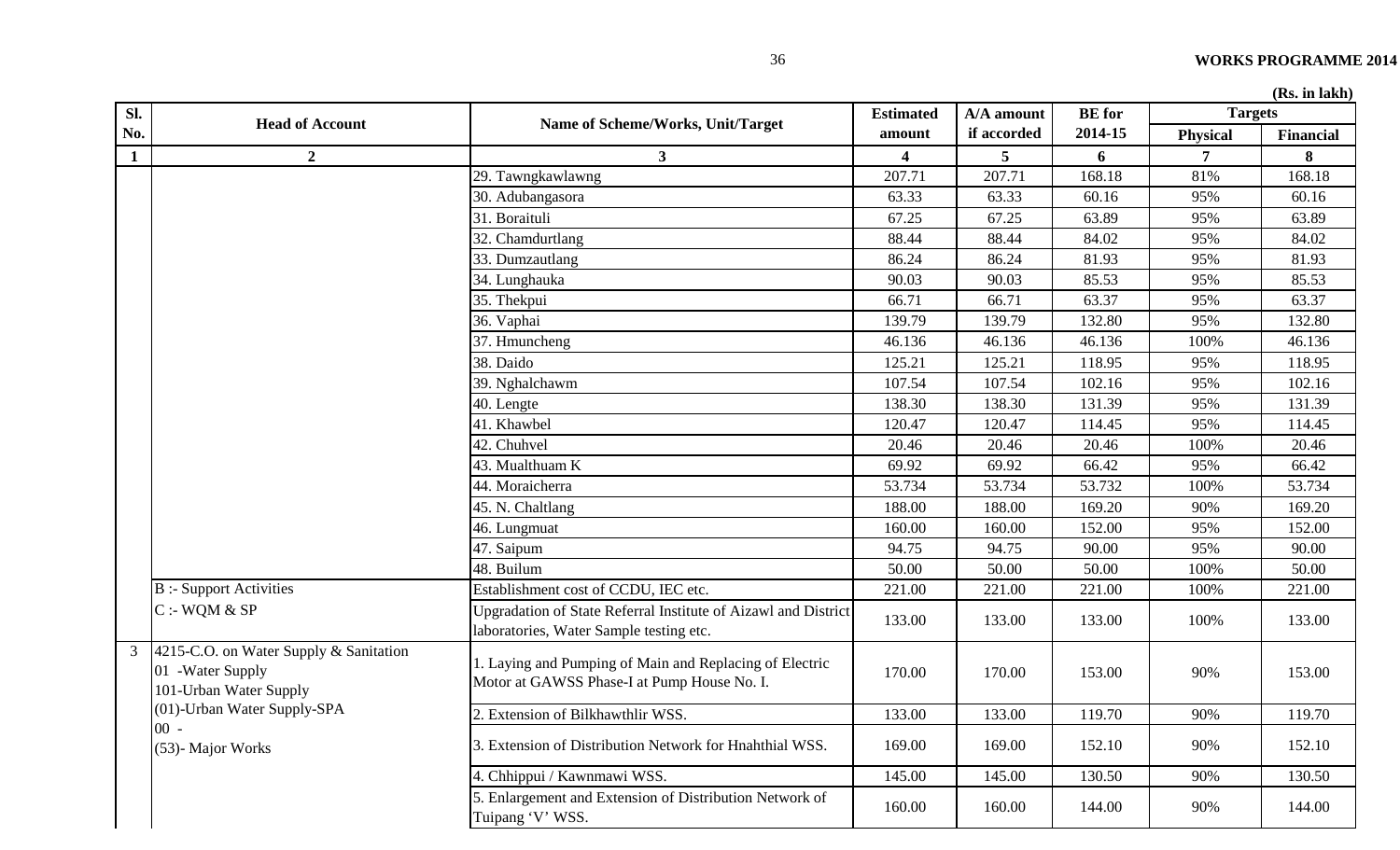| Sl.            | <b>Head of Account</b>                                                                                                                  | Name of Scheme/Works, Unit/Target                                                             | <b>Estimated</b> | A/A amount  | <b>BE</b> for | <b>Targets</b>  |                  |
|----------------|-----------------------------------------------------------------------------------------------------------------------------------------|-----------------------------------------------------------------------------------------------|------------------|-------------|---------------|-----------------|------------------|
| No.            |                                                                                                                                         |                                                                                               | amount           | if accorded | 2014-15       | <b>Physical</b> | <b>Financial</b> |
| $\mathbf{1}$   | $\overline{2}$                                                                                                                          | 3 <sup>1</sup>                                                                                |                  | 5           | 6             | $\overline{7}$  | 8                |
|                |                                                                                                                                         | 6. Renovation of Keifang WSS & Distribution System.                                           | 490.00           | 490.00      | 441.00        | 90%             | 441.00           |
|                |                                                                                                                                         | 7. Project on Construction of Storm Drainage, Vailui Khatla,<br>Aizawl City During 2014-2015. | 279.00           | 279.00      | 251.10        | 90%             | 251.10           |
|                |                                                                                                                                         | 8. Upgradation and Renovation of AWSS.                                                        | 120.00           | 120.00      | 108.00        | 90%             | 108.00           |
| $\overline{4}$ | 4215-C.O. on Water Supply & Sanitation<br>01 - Water Supply                                                                             | 1. Implementation of Total Sanitation Campaign/NBA in<br>Aizawl District.                     | 1088.11          | 1088.11     | 194.35        | 70%             | 194.35           |
|                | 102-Rural Water Supply<br>$(03)$ - NBA/SDM-Z                                                                                            | 2. Implementation of Total Sanitation Campaign/NBA in<br>Champhai District.                   | 1010.51          | 1010.51     | 113.49        | 70%             | 113.49           |
|                | $00 -$<br>(53)- Major Works                                                                                                             | 3. Implementation of Total Sanitation Campaign/NBA in<br>Kolasib District.                    | 489.29           | 489.29      | 142.47        | 70%             | 142.47           |
|                |                                                                                                                                         | 4. Implementation of Total Sanitation Campaign/NBA in<br>Lawngtlai District.                  | 1079.08          | 1079.08     | 150.00        | 40%             | 150.00           |
|                |                                                                                                                                         | 5. Implementation of Total Sanitation Campaign/NBA in<br>Lunglei District.                    | 1222.06          | 1222.06     | 64.57         | 90%             | 64.57            |
|                |                                                                                                                                         | 6. Implementation of Total Sanitation Campaign/NBA in<br>Mamit District.                      | 654.30           | 654.30      | 131.83        | 60%             | 131.83           |
|                |                                                                                                                                         | 7. Implementation of Total Sanitation Campaign/NBA in<br>Saiha District.                      | 391.32           | 391.32      | 106.94        | 40%             | 106.94           |
|                |                                                                                                                                         | 8. Implementation of Total Sanitation Campaign/NBA in<br>Serchhip District.                   | 367.47           | 367.47      | 131.33        | 70%             | 131.33           |
| 5 <sup>5</sup> | 2215 - Water Supply and Sanitation<br>01 - Water Supply<br>800 - Other Expenditure<br>$(01) - E.W.S$<br>$00 -$<br>- Other charges<br>50 | Emergency Water Supply by truck within Mizoram                                                | 100.00           | 100.00      | 100.00        | 100%            | 100.00           |
|                | <b>TOTAL</b>                                                                                                                            |                                                                                               | 15363.64         | 15363.64    | 7616.38       |                 | 7678.37          |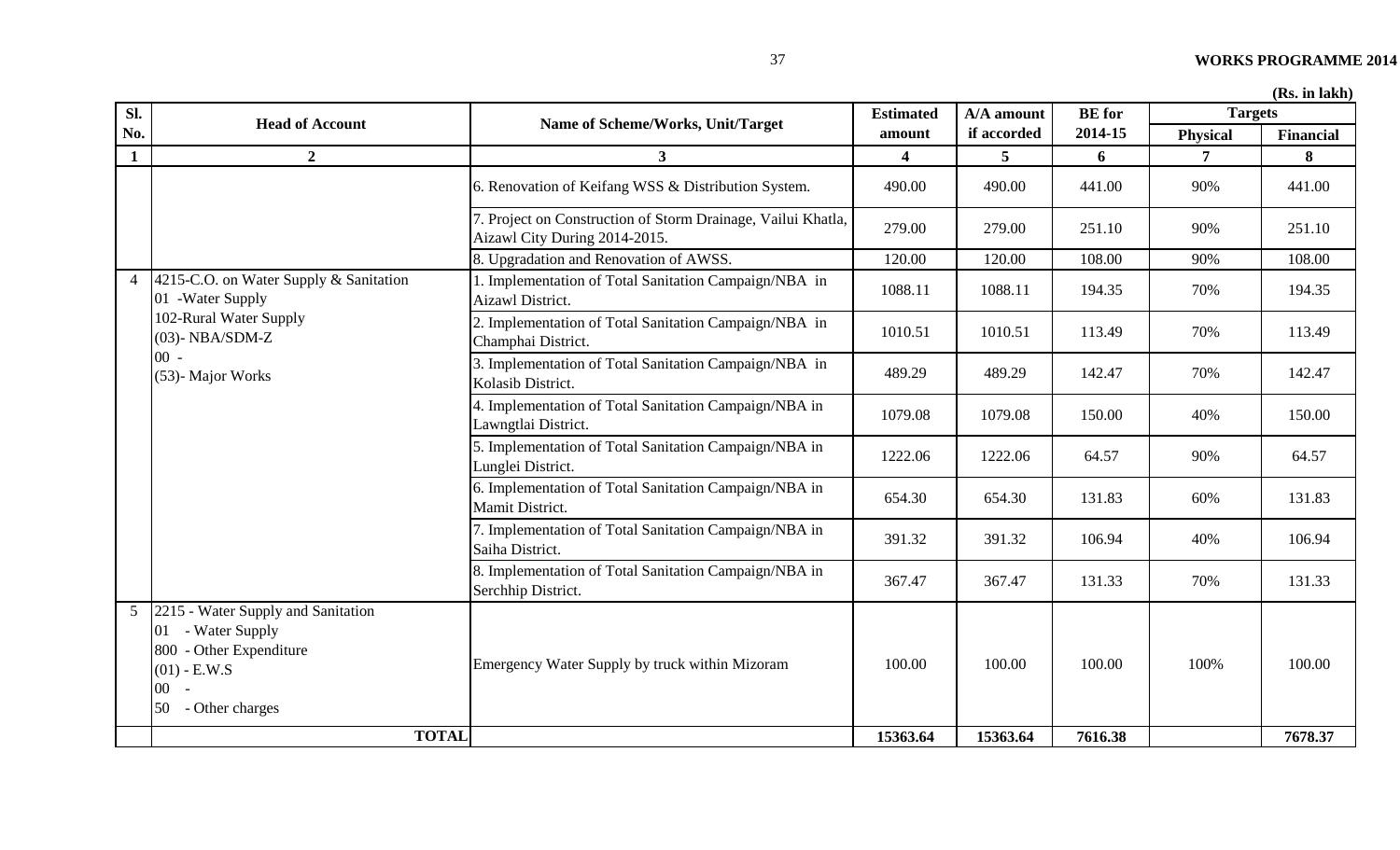| Sl.          |                                          |                                                                            | <b>Estimated</b>        | A/A amount      | <b>BE</b> for | <b>Targets</b>  |                  |
|--------------|------------------------------------------|----------------------------------------------------------------------------|-------------------------|-----------------|---------------|-----------------|------------------|
| No.          | <b>Head of Account</b>                   | Name of Scheme/Works, Unit/Target                                          | amount                  | if accorded     | 2014-15       | <b>Physical</b> | <b>Financial</b> |
| $\mathbf{1}$ | $\overline{2}$                           | $\mathbf{3}$                                                               | $\overline{\mathbf{4}}$ | $5\overline{)}$ | 6             | 7               | 8                |
|              | <b>POLICE</b>                            |                                                                            |                         |                 |               |                 |                  |
|              | <b>Under Police Housing (Plan)</b>       |                                                                            |                         |                 |               |                 |                  |
|              | 2055 - Police<br>$00 -$                  | 1) Repair & renovation of Police buildings at various places<br>in Mizoram | 12.00                   |                 | 12.00         | 15              | 12.00            |
|              | 001 - Direction & Admn.                  | 2) Construction of S.P office Lawngtlai (on-going)                         | 122.37                  |                 | 14.59         |                 | 14.59            |
|              | $(01)$ - Direction (Plan)                | 3) CO 2nd MAP office at Lunglei                                            | 123.37                  |                 | 3.41          |                 | 3.41             |
|              | $(27)$ - Minor works                     | 4) Construction of Tinghmun Border Outpost                                 | 15.00                   |                 | 15.00         |                 | 15.00            |
|              | Sub-total                                |                                                                            | 272.74                  |                 | 45.00         |                 | 45.00            |
|              | <b>Under TFC</b>                         |                                                                            |                         |                 |               |                 |                  |
|              | 4055 - CO on Police                      | 1) Police Out Post building at Dungtlang                                   | 52.20                   |                 | 52.20         |                 | 52.20            |
|              | $00 -$                                   | 2) Type-III Qtrs. at Dungtlang                                             | 25.50                   |                 | 25.50         |                 | 25.50            |
|              | 211 - Police Housing                     | 3) Type-II Qtrs. at Dungtlang                                              | 18.50                   |                 | 18.50         |                 | 18.50            |
|              | $(03)$ - Bldgs. for Police Housing (TFC) | 4) Vertical extension of Serchhip PS                                       | 95.00                   |                 | 95.00         |                 | 95.00            |
|              | $(00)$ -                                 | 5) Type-II 4 units at PTS Thenzawl                                         | 70.00                   |                 | 70.00         |                 | 70.00            |
|              | (53) - Major Works                       | 6) Type-III 2 units at 2nd Bn. MAP Luangmual                               | 46.00                   |                 | 46.00         |                 | 46.00            |
|              |                                          | 7) Type-II 4 units at 2nd Bn. MAP Luangmual                                | 72.00                   |                 | 72.00         |                 | 72.00            |
|              |                                          | 8) Type-III 4 units at 1st Bn. MAP Complex                                 | 88.00                   |                 | 88.00         |                 | 88.00            |
|              |                                          | 9) Type-III 4 units at 3rd Bn. MAP Complex                                 | 88.00                   |                 | 88.00         |                 | 88.00            |
|              |                                          | 10) Type-II 4 units at 3rd Bn. MAP Complex                                 | 68.00                   |                 | 68.00         |                 | 68.00            |
|              |                                          | 11) Type-III 2 units at Aizawl                                             | 44.00                   |                 | 44.00         |                 | 44.00            |
|              |                                          | 12) Police Station building at Thingsai                                    | 73.00                   |                 | 73.00         |                 | 73.00            |
|              |                                          | 13) Type-III Qtr. at Thingsai                                              | 24.00                   |                 | 24.00         |                 | 24.00            |
|              |                                          | 14) Type-II Qtr. at Thingsai                                               | 18.00                   |                 | 18.00         |                 | 18.00            |
|              |                                          | 15) Type-II Qtr. at Thingsai                                               | 18.00                   |                 | 18.00         |                 | 18.00            |
|              | Sub-total                                |                                                                            | 800.20                  |                 | 800.20        |                 | 800.20           |
|              | <b>Under MPF Scheme</b>                  |                                                                            |                         |                 |               |                 |                  |
|              | 2055 - Police                            | <b>Motor vehicles</b>                                                      |                         |                 |               |                 |                  |
|              | $00 -$                                   | ) Star Bus, LP 712/47 (32 seater) for MPRO                                 | 12.67                   |                 | 12.67         |                 | 12.67            |
|              | 115 - Modernization of Police Forces     | 2) Mini Bus 20 seater                                                      | 10.00                   |                 | 10.00         |                 | 10.00            |
|              | $00 -$                                   | 3) Bullet Proof SUV (4x4)                                                  | 52.45                   |                 | 52.45         |                 | 52.45            |
|              | $(51)$ - Motor vehicle                   | 4) Tata Sumo                                                               | 70.00                   |                 | 70.00         | 11              | 70.00            |
|              | $(52)$ - Machinery & Equipments          | 5) Tata Troop Carrier (Heavy)                                              | 48.99                   |                 | 48.99         | $\mathfrak{Z}$  | 48.99            |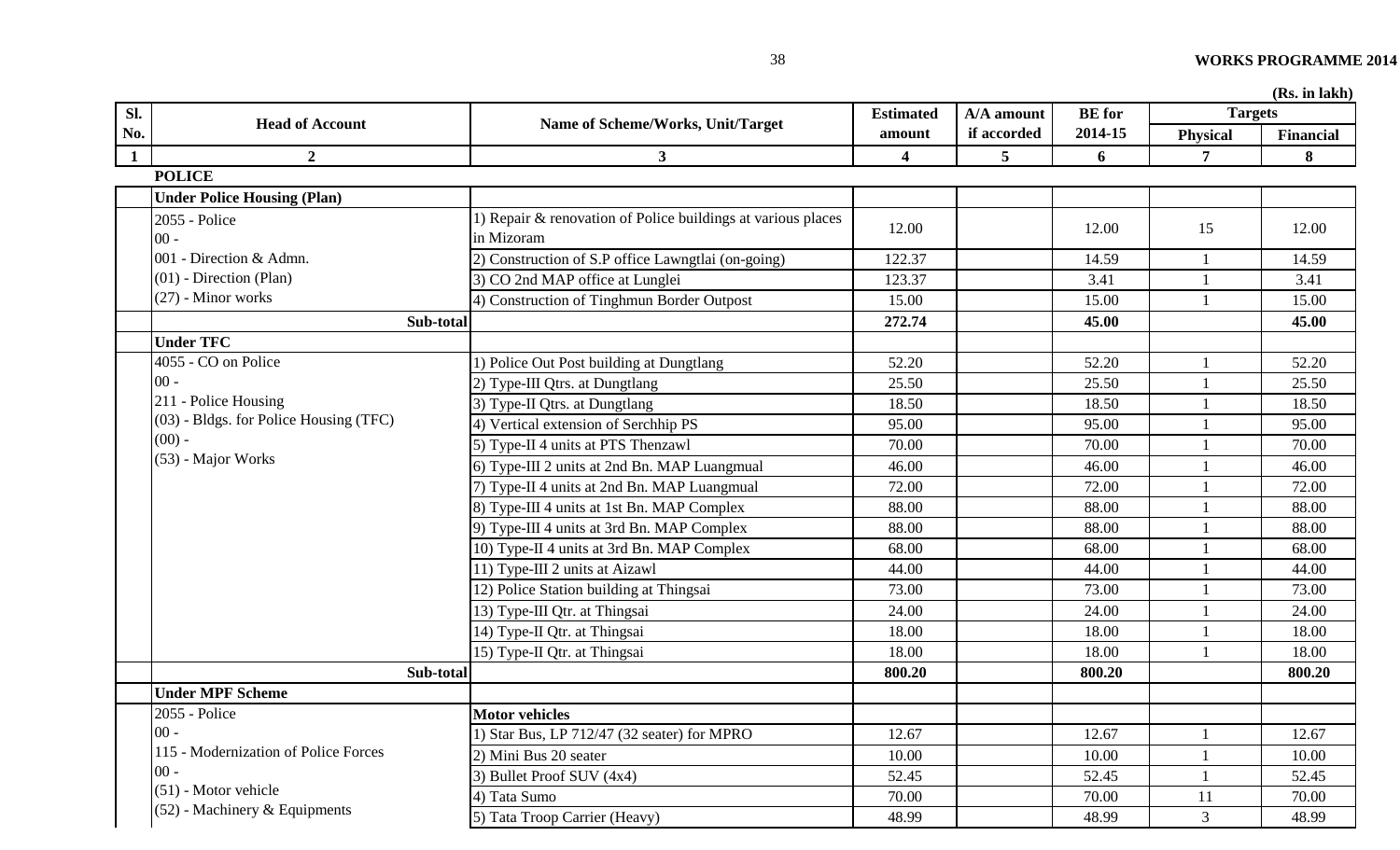|  |  | (Rs. in lakh) |
|--|--|---------------|
|--|--|---------------|

| Sl.          |                        |                                                                                                                                                                                 | <b>Estimated</b> | A/A amount     | <b>BE</b> for | <b>Targets</b>  | (IS), III IARII <i>)</i> |
|--------------|------------------------|---------------------------------------------------------------------------------------------------------------------------------------------------------------------------------|------------------|----------------|---------------|-----------------|--------------------------|
| No.          | <b>Head of Account</b> | Name of Scheme/Works, Unit/Target                                                                                                                                               | amount           | if accorded    | 2014-15       | <b>Physical</b> | <b>Financial</b>         |
| $\mathbf{1}$ | $\boldsymbol{2}$       | 3 <sup>1</sup>                                                                                                                                                                  | 4                | 5 <sup>5</sup> | 6             | 7               | 8                        |
|              |                        | Sub-total                                                                                                                                                                       | 194.11           |                | 194.11        | 17              | 194.11                   |
|              |                        | <b>Machinery &amp; Equipments</b>                                                                                                                                               |                  |                |               |                 |                          |
|              |                        | 1) VSC (Video Spectral Comparator-6000)                                                                                                                                         | 75.00            |                | 75.00         |                 | 75.00                    |
|              |                        | 2) 45KVA Generator                                                                                                                                                              | 33.00            |                | 33.00         | $\overline{4}$  | 33.00                    |
|              |                        | 3) Fingerprint Kit Box                                                                                                                                                          | 12.74            |                | 12.74         | 14              | 12.74                    |
|              |                        | 4) LED Tactical Search Light (rechargeable)                                                                                                                                     | 36.00            |                | 36.00         | 100             | 36.00                    |
|              |                        | 5) LCD Projector with Screen                                                                                                                                                    | 5.60             |                | 5.60          | 10              | 5.60                     |
|              |                        | 6) Handcuff                                                                                                                                                                     | 5.00             |                | 5.00          | 250             | 5.00                     |
|              |                        | 7) Evolis (Primary model) PVC ID Card Dual sided Printer<br>with encoding chip for Mizoram Police ID Card (Microchips<br>security data facility including complete accessories) | 8.00             |                | 8.00          |                 | 8.00                     |
|              |                        | 8) Name Plate Making / Engraving Machine                                                                                                                                        | 1.00             |                | 1.00          | $\overline{2}$  | 1.00                     |
|              |                        | 9) Binocular (Day vision)                                                                                                                                                       | 5.00             |                | 5.00          | 50              | 5.00                     |
|              |                        | 10) DC-MAT (Automatic Separating Chamber for TLC &<br>HPTLC)                                                                                                                    | 8.00             |                | 8.00          |                 | 8.00                     |
|              |                        | 11) Energy Dispersive X-Ray Spectometer-EDX for<br>upgradation of Table Top Microscope                                                                                          | 32.00            |                | 32.00         |                 | 32.00                    |
|              |                        | 12) Forensic Image Analiser                                                                                                                                                     | 4.00             |                | 4.00          |                 | 4.00                     |
|              |                        | $13)$ Tent                                                                                                                                                                      | 10.55            |                | 10.55         | 40              | 10.55                    |
|              |                        | 14) Automated Fingerprint Identification System Version 5.4<br>(upgradation of hardware and software)                                                                           | 52.00            |                | 52.00         | 1               | 52.00                    |
|              |                        | Sub-total                                                                                                                                                                       | 287.89           |                | 287.89        | 476             | 287.89                   |
|              | <b>TOTAL</b>           |                                                                                                                                                                                 | 1554.94          |                | 1327.20       |                 | 1327.20                  |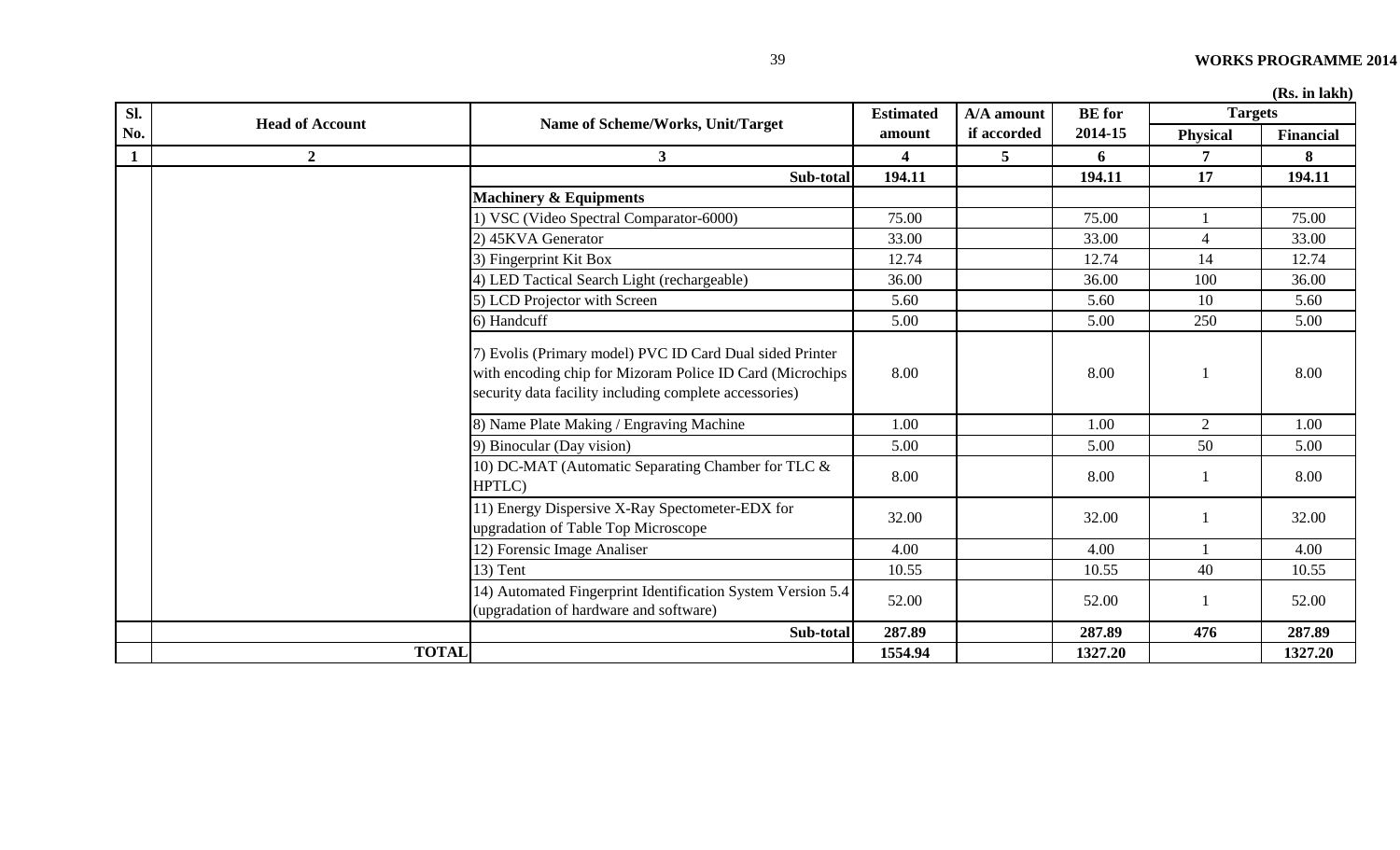| 40 | <b>WORKS PROGRAMME 2014</b> |
|----|-----------------------------|
|    |                             |

|              |                                                                                           |                                                                                                                                                                                                                                                                                                                                                                                                                                                                               |                  |             |               |                 | (Rs. in lakh)    |
|--------------|-------------------------------------------------------------------------------------------|-------------------------------------------------------------------------------------------------------------------------------------------------------------------------------------------------------------------------------------------------------------------------------------------------------------------------------------------------------------------------------------------------------------------------------------------------------------------------------|------------------|-------------|---------------|-----------------|------------------|
| Sl.          | <b>Head of Account</b>                                                                    | Name of Scheme/Works, Unit/Target                                                                                                                                                                                                                                                                                                                                                                                                                                             | <b>Estimated</b> | A/A amount  | <b>BE</b> for | <b>Targets</b>  |                  |
| No.          |                                                                                           |                                                                                                                                                                                                                                                                                                                                                                                                                                                                               | amount           | if accorded | 2014-15       | <b>Physical</b> | <b>Financial</b> |
| $\mathbf{1}$ | $\mathbf{2}$                                                                              | 3 <sup>1</sup>                                                                                                                                                                                                                                                                                                                                                                                                                                                                | 4                | 5           | 6             | $\overline{7}$  | 8                |
|              | URBAN DEVELOPMENT & POVERTY ALLEVIATION                                                   |                                                                                                                                                                                                                                                                                                                                                                                                                                                                               |                  |             |               |                 |                  |
|              | 2217-Urban Dev.<br>(05)-Other Urban Dev.<br>001 - Dir & Admn.<br>$(04)$ - Land & Building | <b>Land &amp; Building:</b> The first and foremost requirement for<br>any development project is availability of suitable plot of<br>land and the Department proposes creating as many land<br>banks as possible within urban areas so that urban<br>development initiatives and projects may be taken up without<br>constraints. An amount of Rs. 55.00 lakhs only is proposed<br>at Draft Annual plan but no fund is allocate due to limited<br>fund during $2014 - 2105$ . | 55.00            | 55.00       | 0.00          | <b>NA</b>       | 0.00             |
| 2            | 05 -Other Other Urban Dev.<br>001 - Dir & Admn.<br>$(07)$ - NULM $(CSS)$                  | SJSRY/NULM (CSS) (Plan) : Swarna Jayanti Shahari<br>Rozjar Yojana (SJSRY) has now been restructured and<br>renamed as National Urban Livelihoods Mission (NULM)<br>having the following components :-<br>1) Social Mobilisation & Institutional Development<br>(SM&ID)<br>2) Capacity Building & Training (CB&T)<br>3) Employment through Skills Training & Placement<br>(EST&P)                                                                                              | 900.00           | 900.00      | 1307.00       | <b>NA</b>       | 1307.00          |
| 3            | 05 -Other Other Urban Dev.<br>001 - Dir & Admn.<br>$(06)$ - NULM (Plan)                   | 4) Self-Employment Programme (SEP)<br>5) Support to Urban Street Vendors<br>6) Shelter for Urban Homeless (SUH)<br>7) Innovative and Special Projects<br>8) A&OE (2% of allocation)<br>9) IEC (3% of allocation)<br>An amount of Rs. 50.00 lakhs is proposed at Draft Annual<br>plan but due to limited of fund Rs 38.96 lakh is allocated<br>during 2014 - 2105.                                                                                                             | 50.00            | 50.00       | 38.96         | <b>NA</b>       | 38.96            |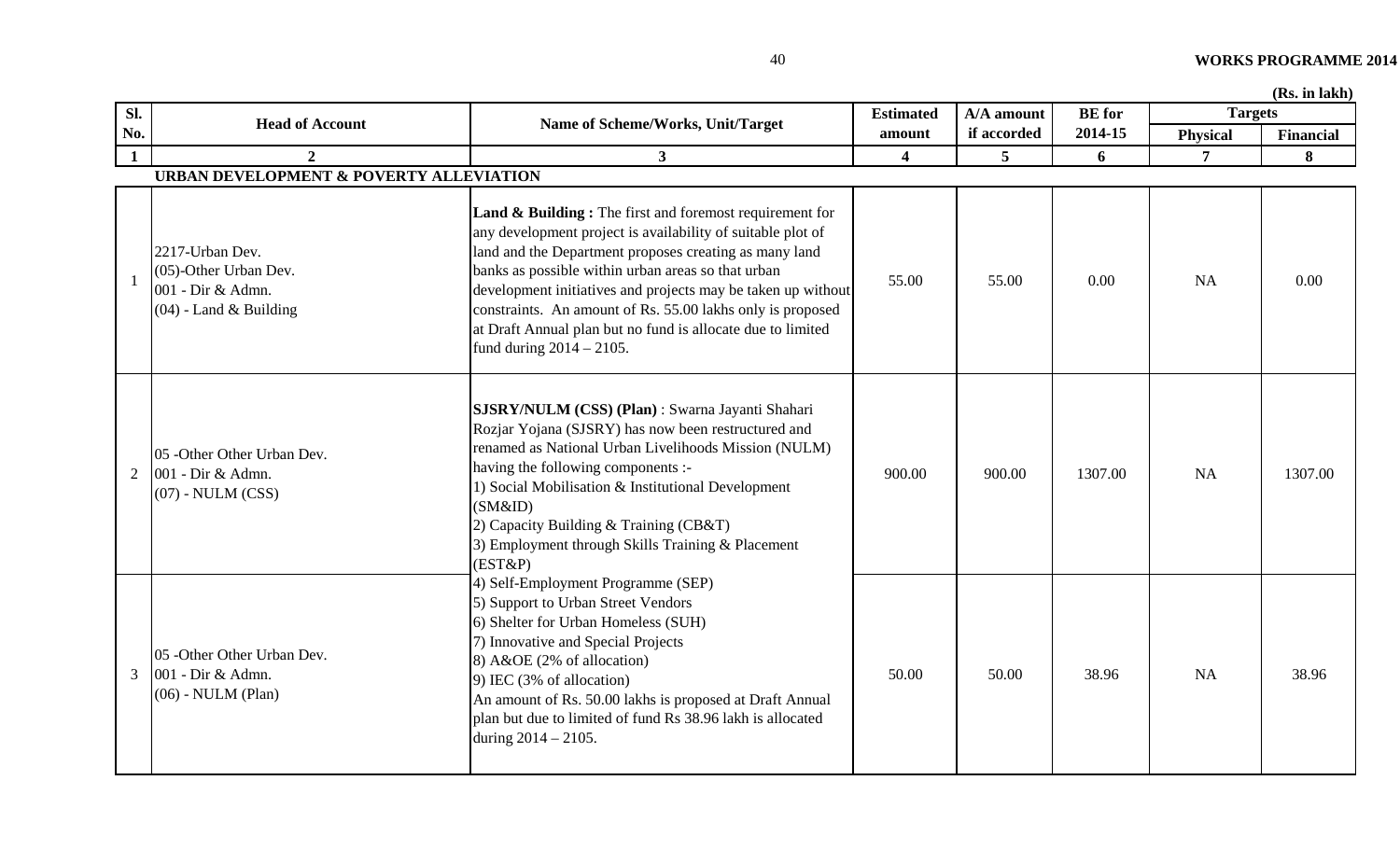| SI.             | <b>Head of Account</b>                                                     | Name of Scheme/Works, Unit/Target                                                                                                                                                                                                                                                                                                                                                                                                                                                                                                                                                                                           | <b>Estimated</b>        | A/A amount  | <b>BE</b> for | <b>Targets</b>  |           |
|-----------------|----------------------------------------------------------------------------|-----------------------------------------------------------------------------------------------------------------------------------------------------------------------------------------------------------------------------------------------------------------------------------------------------------------------------------------------------------------------------------------------------------------------------------------------------------------------------------------------------------------------------------------------------------------------------------------------------------------------------|-------------------------|-------------|---------------|-----------------|-----------|
| No.             |                                                                            |                                                                                                                                                                                                                                                                                                                                                                                                                                                                                                                                                                                                                             | amount                  | if accorded | 2014-15       | <b>Physical</b> | Financial |
| $\mathbf{1}$    | $\overline{2}$                                                             | $3^{\circ}$                                                                                                                                                                                                                                                                                                                                                                                                                                                                                                                                                                                                                 | $\overline{\mathbf{4}}$ | 5           | 6             |                 | 8         |
| $\overline{4}$  | 800 - Other Expenditure<br>$(05)$ - Sanitation                             | <b>Sanitation :</b> Though the functions relating to Sanitation<br>Wing in Aizawl City was already transferred to the Aizawl<br>Municipal Council, the officers and staff are on deployment<br>to the AMC and their Salary & Wages and personal claims<br>are required to be met by this Department till such time the<br>formalities on deputation of officials are finalized by the<br>Government. Thus, the plan allocation under Sanitation<br>Wing is proposed to meet expenses on Wages and personal<br>retaining 46 employees being engaged in Muster Roll under<br>Plan                                             | 51.00                   | 51.00       | 40.00         | <b>NA</b>       | 40.00     |
| $5\overline{)}$ | 05 -Other Other Urban Dev.<br>001 - Dir & Admn.<br>(05) - Solid Waste Magt | <b>Solid Waste Management</b> : It is one of the most important<br>subjects assigned to UD&PA, and the following shows the<br>requirement of fund under this scheme. :-<br>(1) Maintenance of Garbage Vehicles<br>(2) Hiring of private trucks for collection and disposal of<br>garbage<br>(3) Provision of support to various urban localities who are<br>taking up garbage collection and disposal on their own<br>initiatives through community contributions.<br>(4) Purchase of lands for Solid Waste Management Centres.<br>(5) Development of dumping grounds<br>(6) Information, Education and Communication (IEC) | 44.00                   | 44.00       | 0.00          | <b>NA</b>       | 0.00      |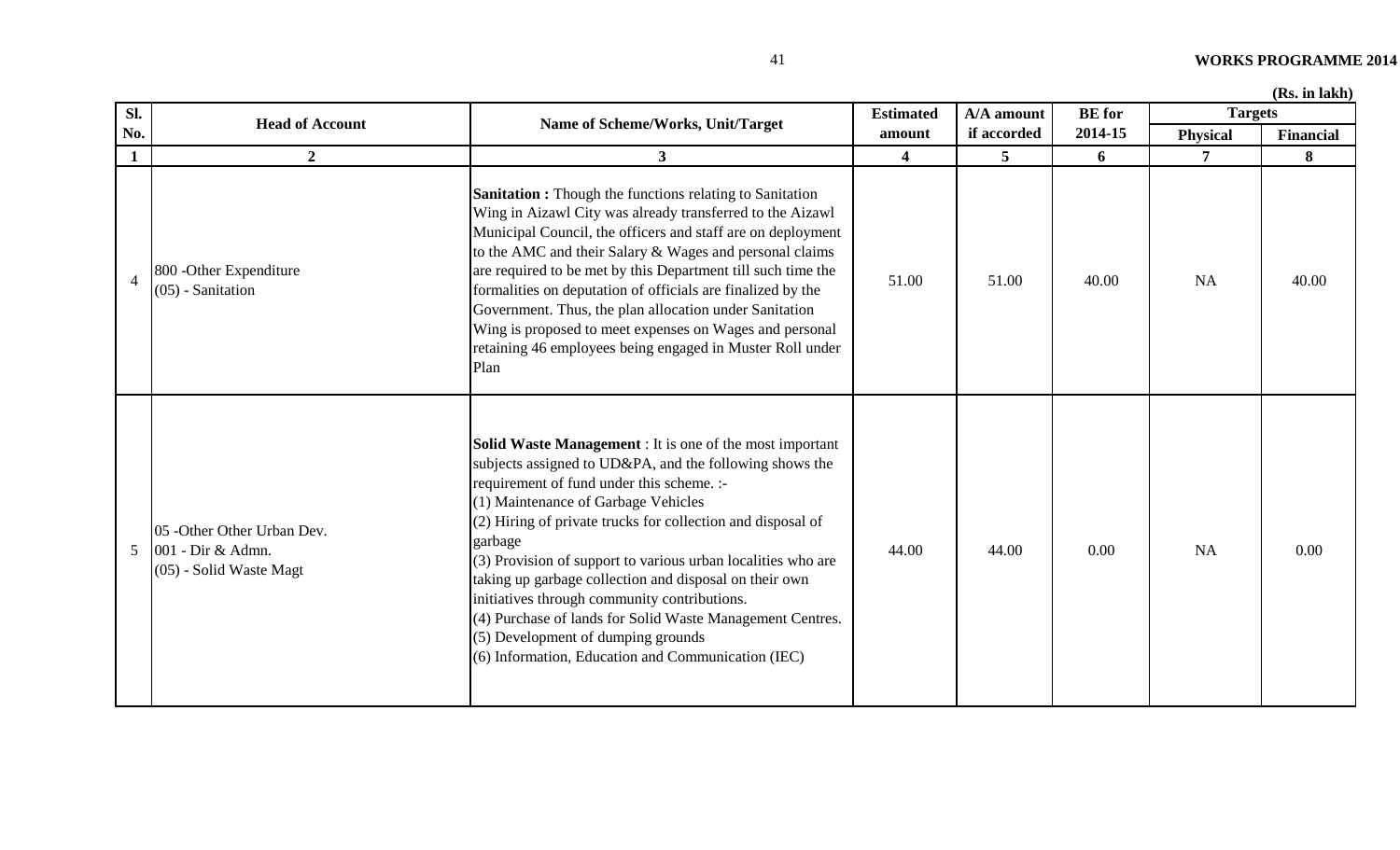| Sl.            | <b>Head of Account</b>                                                                       | Name of Scheme/Works, Unit/Target                                                                                                                                                                                                                                                                                                                                                                                                                                                                                                                                                                                                                                             | <b>Estimated</b> | A/A amount     | <b>BE</b> for | <b>Targets</b>  | тало. ні киліп |
|----------------|----------------------------------------------------------------------------------------------|-------------------------------------------------------------------------------------------------------------------------------------------------------------------------------------------------------------------------------------------------------------------------------------------------------------------------------------------------------------------------------------------------------------------------------------------------------------------------------------------------------------------------------------------------------------------------------------------------------------------------------------------------------------------------------|------------------|----------------|---------------|-----------------|----------------|
| No.            |                                                                                              |                                                                                                                                                                                                                                                                                                                                                                                                                                                                                                                                                                                                                                                                               | amount           | if accorded    | 2014-15       | <b>Physical</b> | Financial      |
| $\mathbf{1}$   | $\overline{2}$                                                                               | 3 <sup>1</sup>                                                                                                                                                                                                                                                                                                                                                                                                                                                                                                                                                                                                                                                                | 4                | $\overline{5}$ | 6             | $\overline{7}$  | 8              |
| 6              | 01- State Cap. Dev.<br>800-Other Expdt.<br>(04)-Cemetary/Crematorium                         | Creamatorium / Common Cemetery : While the<br>importance of cemetery needs no emphasis, unavailability of<br>adequate land for the same is now a common and pressing<br>problem faced by most localities in Aizawl. As separate<br>suitable land for each and every locality is no longer viable<br>due to acute scarcity of land, it is proposed to establish a<br>common cemetery for the different localities of Aizawl<br>including crematorium at every District Headquarters and<br>other major towns to resolve the issue. An amount of Rs.<br>25.00 lakhs only is proposed at Draft Annual plan but no<br>fund is allocate due to limited fund during $2014 - 2105$ . | 25.00            | 25.00          | 0.00          |                 | 0.00           |
| $\overline{7}$ | 2217 - Urban Dev.<br>01 - State Capital Dev.<br>001- Direction & Admn.<br>Salary & Admn Cost | <b>Direction &amp; Administration :</b> There are 165 nos. of<br>employees under Direction & Administration, out of which<br>56 nos. are Regular and the rest are Contractual employees /<br>Muster Rolls.                                                                                                                                                                                                                                                                                                                                                                                                                                                                    | 350.00           | 350.00         | 321.04        | <b>NA</b>       | 321.04         |
| 8              | $(27)$ - Minor Works                                                                         | Minor Works: The various schemes which are<br>implemented are Link Roads, Parks & Recreation Centres,<br>Steps, R/Wall, Footpath, Fly Over & Drain, Urban Forestry,<br>Public Utilities, Beautification and Contingency to support<br>Assets created. During 2014 - 2015 Rs 100.00 is targetted in<br>the draft annual plan, yet the sectoral re-allocation received<br>is limited and as such, no target has been scaled in the BE<br>stage.                                                                                                                                                                                                                                 | 100.00           | 100.00         | 0.00          | NA              | 0.00           |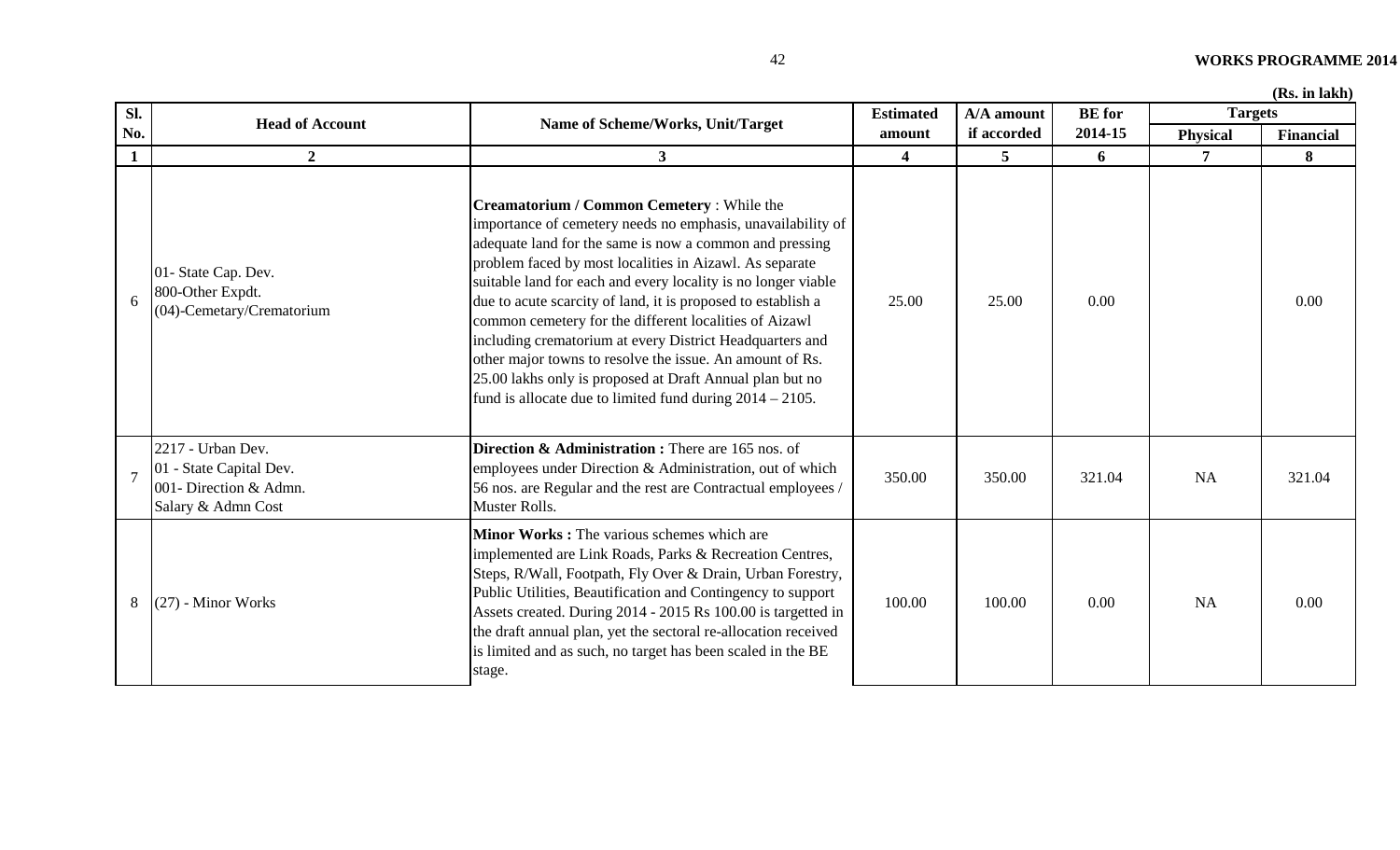| Sl.          | <b>Head of Account</b>                                                                                  | Name of Scheme/Works, Unit/Target                                                                                                                                                                                                                                                                                                                                                                                                                                                                                                                                                                                                                                                                                                                     | <b>Estimated</b>        | A/A amount     | <b>BE</b> for | <b>Targets</b>  |                  |
|--------------|---------------------------------------------------------------------------------------------------------|-------------------------------------------------------------------------------------------------------------------------------------------------------------------------------------------------------------------------------------------------------------------------------------------------------------------------------------------------------------------------------------------------------------------------------------------------------------------------------------------------------------------------------------------------------------------------------------------------------------------------------------------------------------------------------------------------------------------------------------------------------|-------------------------|----------------|---------------|-----------------|------------------|
| No.          |                                                                                                         |                                                                                                                                                                                                                                                                                                                                                                                                                                                                                                                                                                                                                                                                                                                                                       | amount                  | if accorded    | 2014-15       | <b>Physical</b> | <b>Financial</b> |
| $\mathbf{1}$ | $\overline{2}$                                                                                          | 3 <sup>1</sup>                                                                                                                                                                                                                                                                                                                                                                                                                                                                                                                                                                                                                                                                                                                                        | $\overline{\mathbf{4}}$ | $\overline{5}$ | 6             | $\overline{7}$  | 8                |
| 9            | $(28)$ - Proffesional Services                                                                          | Proffesional Services : Engagement of consultants to<br>conduct feasibility studies, work out suggested models for<br>implementation and for preparation of Detailed Project<br>Reports on various sectors like Urban Transports, Solid<br>Waste Management, Urban Housing including Housing for<br>the Urban Poor, Drainage and Sewerage, e-Governance, etc.<br>Due to limited amount of plan fund, no allocation for BE<br>$2014 - 15.$                                                                                                                                                                                                                                                                                                             | 40.00                   | 40.00          | 0.00          | <b>NA</b>       | 0.00             |
| 10           | 2217 - Urban Dev.<br>01 - State Capital Dev.<br>191 - Asst. to LBC etc.<br>$(01)$ -ADA<br>$(31)$ - GIAs | Aizawl Development Authority: The Aizawl Master Plan -<br>Vision 2030 has already been finalised and notified. The<br>ADA is now working on preparation of zonal planning for<br>implementation of the Master Plan.                                                                                                                                                                                                                                                                                                                                                                                                                                                                                                                                   | 100.00                  | 100.00         | 63.98         | <b>NA</b>       | 63.98            |
| 11           | (02) - Azl Municipal Corp.<br>$(31)$ - GIA                                                              | Aizawl Municipal Council :- The Office of Aizawl<br>Municipal Council is now functioning smoothly with the<br>elected body and officials in place. Certain subjects and<br>functions have already been transferred to it, among which<br>Solid Waste Management and Sanitation within the AMC<br>area are included. In order to enable it to discharge its<br>function of Solid Waste Management and Sanitation<br>properly, officers and staff under Sanitation Wing of<br>UD&PA Department have also been deployed to the AMC.<br>Building regulations with all its related issues previously<br>dealt by Aizawl Development Authority (ADA) have also<br>been transferred to the AMC along with the supporting<br>officers and staff from the ADA. | 300.00                  | 300.00         | 94.02         | <b>NA</b>       | 94.02            |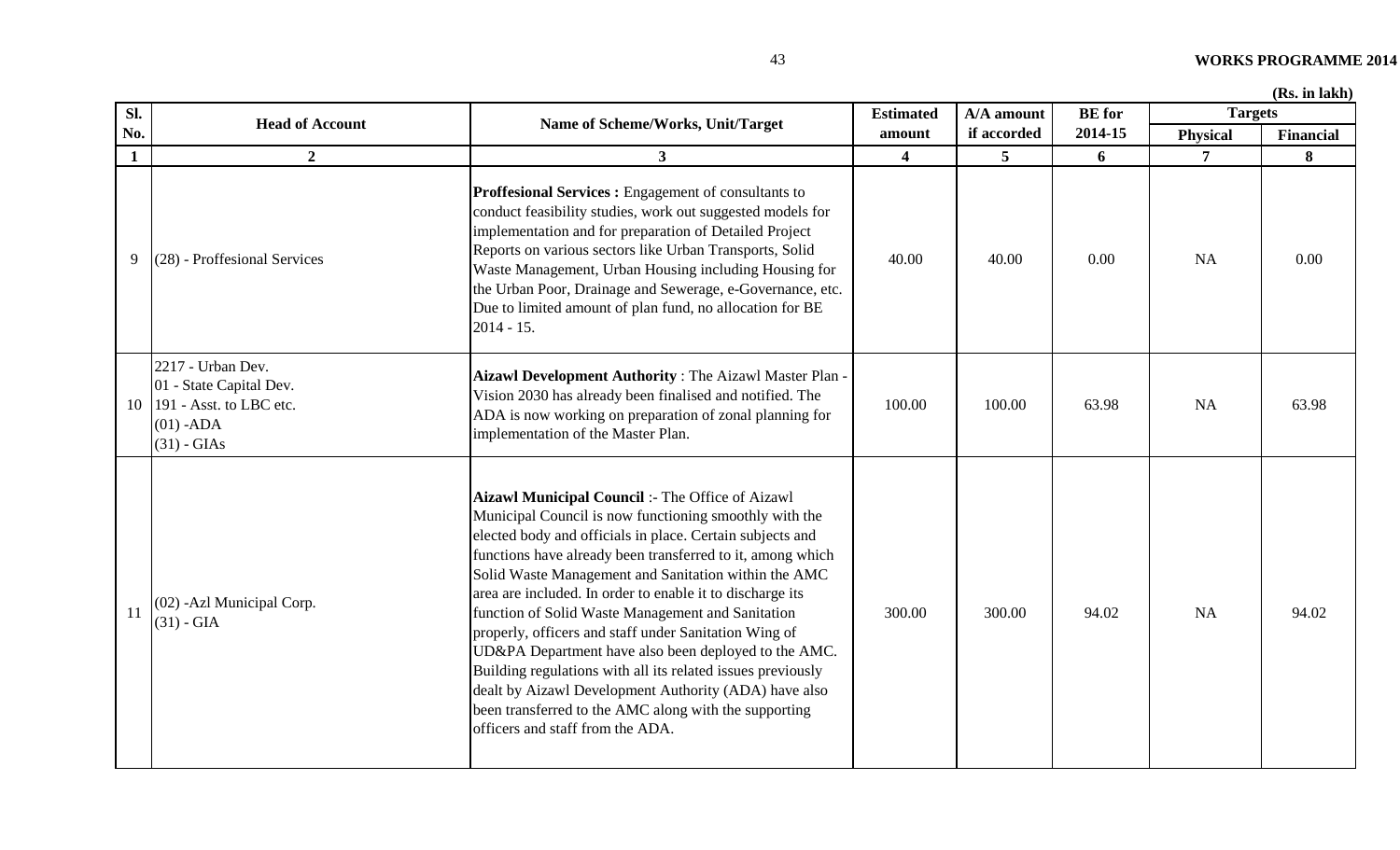| Sl.          | <b>Head of Account</b>                                                                                                         | Name of Scheme/Works, Unit/Target                                                                                                                                                                                                                                                                                                                                                                                                                                                                                                                                                                                                                                                                                                                           | <b>Estimated</b> | A/A amount  | <b>BE</b> for | <b>Targets</b>          |                  |
|--------------|--------------------------------------------------------------------------------------------------------------------------------|-------------------------------------------------------------------------------------------------------------------------------------------------------------------------------------------------------------------------------------------------------------------------------------------------------------------------------------------------------------------------------------------------------------------------------------------------------------------------------------------------------------------------------------------------------------------------------------------------------------------------------------------------------------------------------------------------------------------------------------------------------------|------------------|-------------|---------------|-------------------------|------------------|
| No.          |                                                                                                                                |                                                                                                                                                                                                                                                                                                                                                                                                                                                                                                                                                                                                                                                                                                                                                             | amount           | if accorded | 2014-15       | <b>Physical</b>         | <b>Financial</b> |
| $\mathbf{1}$ | $\overline{2}$                                                                                                                 | 3 <sup>1</sup>                                                                                                                                                                                                                                                                                                                                                                                                                                                                                                                                                                                                                                                                                                                                              | 4                | 5           | 6             | $\overline{7}$          | 8                |
| 12           | 80 - General<br>800-Other Expdt.<br>88-NLUP                                                                                    | <b>NEW LAND USE POLICY: NLUP</b> is the Flagship<br>Programme of the Government of Mizoram. UD&PA is one<br>of the line Department and has been assigned ten (10) trades<br>within Aizawl city. The following shows the number of<br>beneficiaries in respect of the Phase.<br>1) 1415 Beneficiaries under 2nd Phase<br>2) 1244 Beneficiaries under 3rd Phase<br>3) 433 Beneficiaries under 4th Phase<br>Rs 1490.00 lakh is proposed at Draft, yet Rs 1334.00 lakh is<br>allocated for $2014 - 2015$ for distribution to Beneficiaries as<br>Development Fund under NLUP.                                                                                                                                                                                   | 1490.00          | 1490.00     | 1334.00       |                         | 1334.00          |
| 13           | 4217 - CO on Urban Dev.<br>01 - State Capital Dev.<br>051 - Construction<br>$(01)$ - Constn (jnnurm-ACA)<br>(53) - Major Works | <b>UIG</b> - Three Road Development Projects Viz; (a)<br>Improvement and Widening of Aizawl City Road Phase-I<br>amounting to Rs 3873.40 lakh (b) Sihhmui to Mizoram<br>University as spur of Aizawl City Ring Road (16.70 km.)<br>amounting to Rs 5309.32 lakh and (c) Widening and<br>improvement of Vaivakawn to Mizoram University road<br>(10.50 km.) amounting to Rs 1907.64 lakh. State PWD is<br>implementing all these three projects, and works are in good<br>progress. Central Share and State Matching Share for these<br>three road projects amounting to Rs. 2813.78 lakhs and Rs<br>277.27 lakhs respectively have so far been released till date.<br>Subsequent installments for all these projects are expected<br>during $2014 - 2015$ . | 12500.00         | 12500.00    | 8193.00       | 3 Road Dev.<br>Projects | 8193.00          |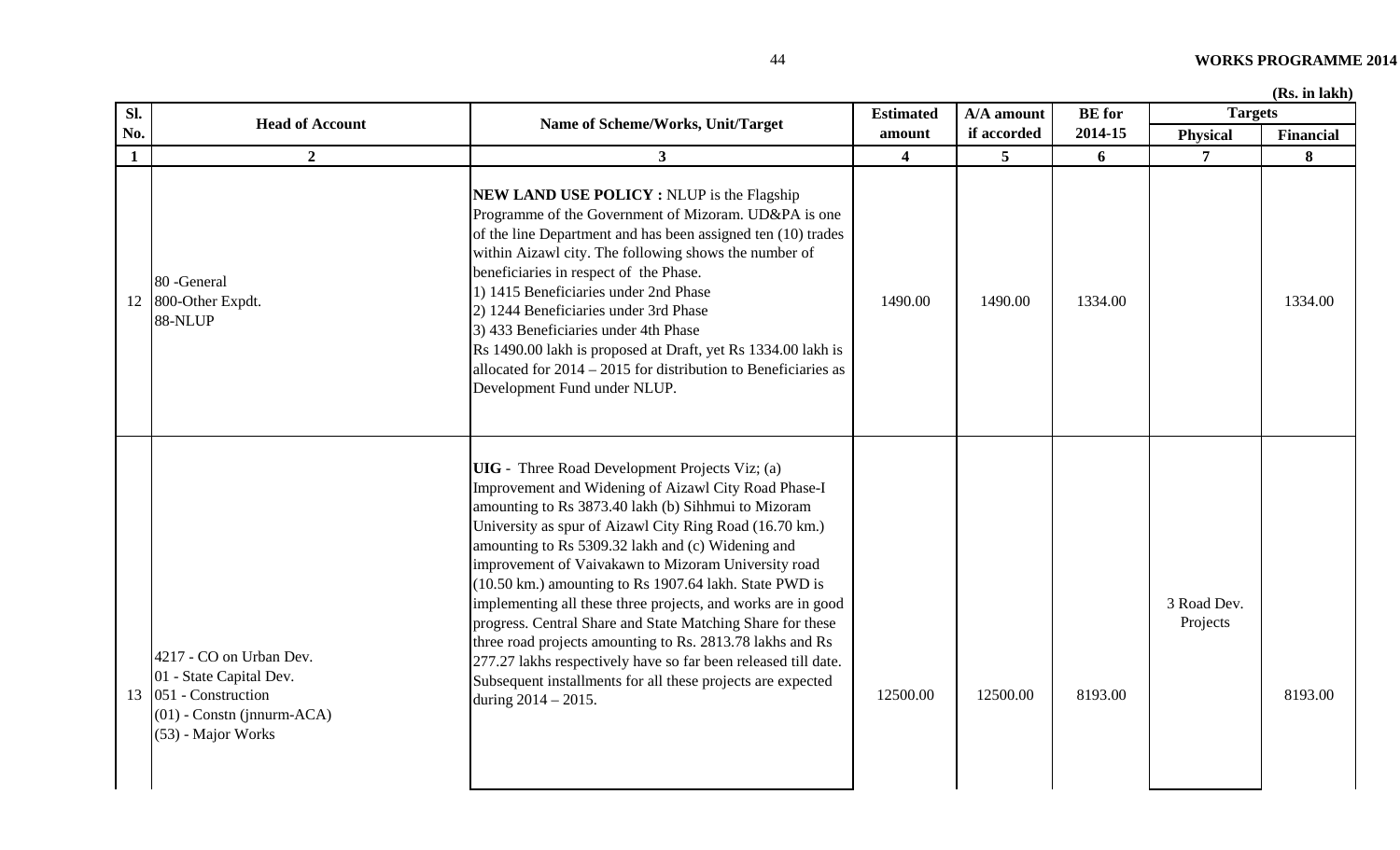| Sl. |                        |                                                                                                                                                                                                                                                                                                                                                                                                        | <b>Estimated</b> | A/A amount  | <b>BE</b> for | <b>Targets</b>           |                  |
|-----|------------------------|--------------------------------------------------------------------------------------------------------------------------------------------------------------------------------------------------------------------------------------------------------------------------------------------------------------------------------------------------------------------------------------------------------|------------------|-------------|---------------|--------------------------|------------------|
| No. | <b>Head of Account</b> | Name of Scheme/Works, Unit/Target                                                                                                                                                                                                                                                                                                                                                                      | amount           | if accorded | 2014-15       | <b>Physical</b>          | <b>Financial</b> |
|     |                        |                                                                                                                                                                                                                                                                                                                                                                                                        |                  |             | <sup>0</sup>  |                          | 8                |
|     |                        | <b>BSUP</b> - 3 (Three) housing projects namely, Chite Lawipu<br>Combine EWS Housing Project (Rs. 3403.43 lakhs),<br>Rangvamual EWS Housing Project (Rs. 3075.14 lakhs) and<br>Durtlang EWS Housing Project (Rs. 2623.73 lakhs) are<br>implemented under Basic Services to Urban Poor (BSUP).<br>The remaining Central Share of Rs. 2687.22 lakhs is<br>expected to be released during $2014 - 2015$ . |                  |             |               | 3 EWS Housing<br>Project |                  |
|     |                        | <b>RAJIV AWAS YAJONA (Central)</b> - The city of Aizawl<br>and Lunglei Town will initially be covered under the<br>Delegare and the corresponding monocol to be smalled that                                                                                                                                                                                                                           |                  |             |               |                          |                  |

|    |                                                                                                                                  | COMONIC L W S TROUSING I TOJECT (INS. 3405.45 TANDS),<br>Rangvamual EWS Housing Project (Rs. 3075.14 lakhs) and<br>Durtlang EWS Housing Project (Rs. 2623.73 lakhs) are<br>implemented under Basic Services to Urban Poor (BSUP).<br>The remaining Central Share of Rs. 2687.22 lakhs is<br>expected to be released during $2014 - 2015$ .                                                                                                                                                                                                                                                                                                                                                                                                                                                                                                                                                                                                                                                                                                        |  | 3 EWS Housing<br>Project |  |
|----|----------------------------------------------------------------------------------------------------------------------------------|---------------------------------------------------------------------------------------------------------------------------------------------------------------------------------------------------------------------------------------------------------------------------------------------------------------------------------------------------------------------------------------------------------------------------------------------------------------------------------------------------------------------------------------------------------------------------------------------------------------------------------------------------------------------------------------------------------------------------------------------------------------------------------------------------------------------------------------------------------------------------------------------------------------------------------------------------------------------------------------------------------------------------------------------------|--|--------------------------|--|
| 14 | 4217 - CO on Urban Dev.<br>01 - State Capital Dev.<br>051 - Construction<br>$(01)$ - Constn (jnnurm-ACA)<br>$(53)$ - Major Works | <b>RAJIV AWAS YAJONA (Central)</b> - The city of Aizawl<br>and Lunglei Town will initially be covered under the<br>Scheme, and the coverage is proposed to be gradually<br>extended to all the District Headquarters in a phased manner.<br>An amount of Rs. 467.07 lakh was sanctioned during 2010-<br>11 for taking up various preparatory activities and Pilot<br>Projects that can be taken up during the Preparatory Phase is<br>being drawn up for funding under the Scheme.<br>Detail Project Reports for Pilot project to be implemented<br>within Zuangtui area, Aizawl is now approved by the Central<br>Government, which is worth Rs 1120.01 lakh (Rs 949.01)<br>lakh Central share and Rs 171.00 lakh state matching share).<br>The project will be sanctioned in three installments and 1st<br>Installment was already released amounting to Rs 316.34<br>lakh during $2012 - 2013$ . The 2nd Installment of the same is<br>being expected and the required fund for the year 2014 –<br>2015 is incorporated in the ACA allocation. |  |                          |  |

**Sl.**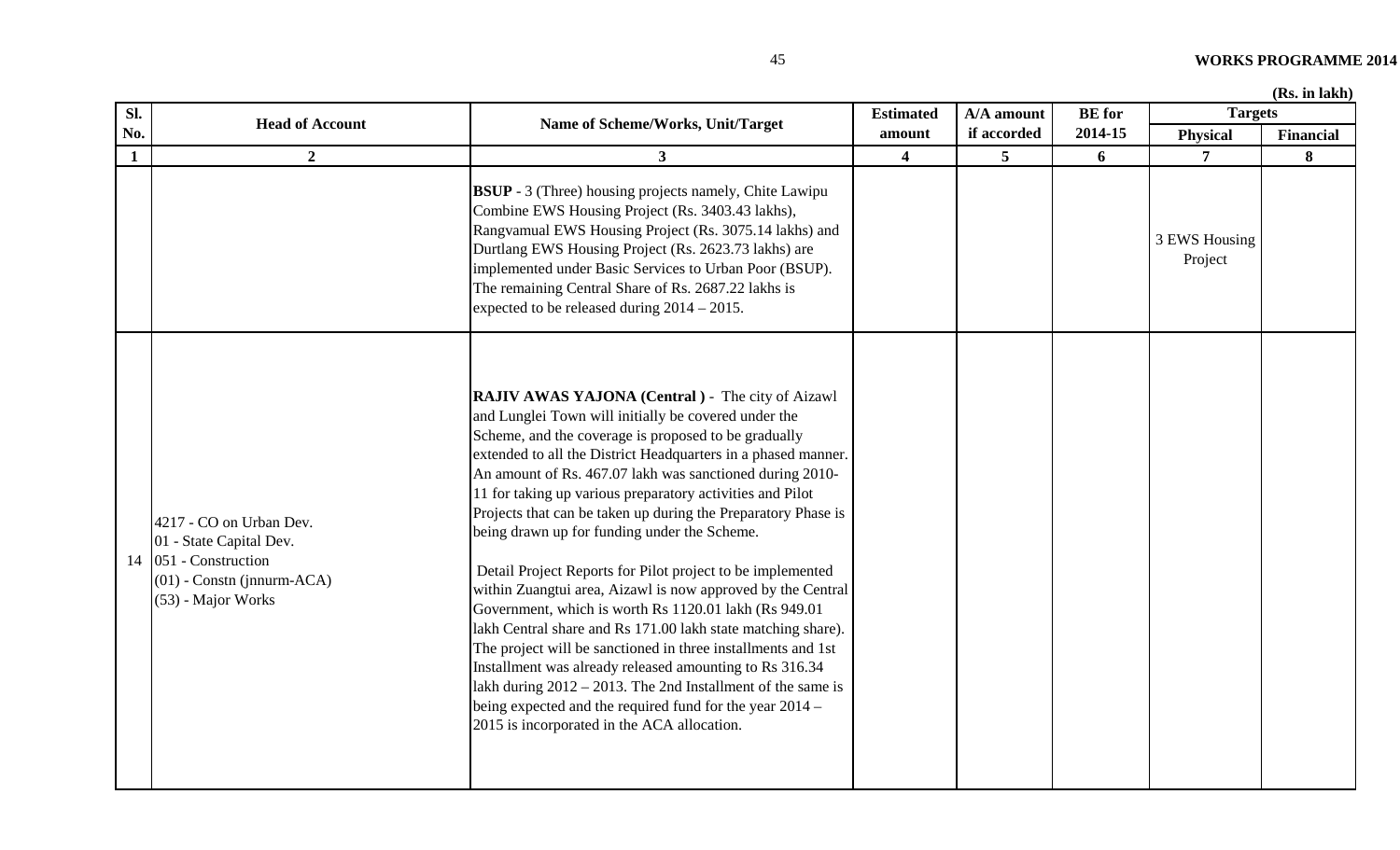| Sl.          | <b>Head of Account</b>                                                                                                          | Name of Scheme/Works, Unit/Target                                                                                                                                                                                                                                                                                                                                                                                                                                                                                                                                                                                                                                                            | <b>Estimated</b>        | A/A amount  | <b>BE</b> for | <b>Targets</b>  |                  |
|--------------|---------------------------------------------------------------------------------------------------------------------------------|----------------------------------------------------------------------------------------------------------------------------------------------------------------------------------------------------------------------------------------------------------------------------------------------------------------------------------------------------------------------------------------------------------------------------------------------------------------------------------------------------------------------------------------------------------------------------------------------------------------------------------------------------------------------------------------------|-------------------------|-------------|---------------|-----------------|------------------|
| No.          |                                                                                                                                 |                                                                                                                                                                                                                                                                                                                                                                                                                                                                                                                                                                                                                                                                                              | amount                  | if accorded | 2014-15       | <b>Physical</b> | <b>Financial</b> |
| $\mathbf{1}$ | $\boldsymbol{2}$                                                                                                                | $3^{\circ}$                                                                                                                                                                                                                                                                                                                                                                                                                                                                                                                                                                                                                                                                                  | $\overline{\mathbf{4}}$ | 5           | 6             | $\overline{7}$  | 8                |
| 15           | 4217 - CO on Urban Dev.<br>01 - State Capital Dev.<br>051 - Construction<br>$(04)$ - Constn (jnnurm-Plan(53) - Major Works      | <b>STATE MATCHING SHARE FOR JNNURM &amp; RAY -</b><br>State Matching Share under JNNURM & RAY is not<br>allocate due to limited of fund. It may be mentioned that the<br>State Share may be allocated as and when Central Share is<br>released by the Government of India.                                                                                                                                                                                                                                                                                                                                                                                                                   | 0.00                    | 0.00        | 0.00          |                 | 0.00             |
| 16           | 4217 - CO on Urban Dev.<br>04 - Slum Area Dev<br>051 - Construction<br>(53) - Major Works                                       | <b>STATE MATCHING SHARE UNDER 10% LUMPSUM</b><br><b>GRANT FOR N.E.R.:</b><br>Under 10 LSG, The Department had an on-going three<br>Development projects at Darlawn, Zawlnuam and North<br>Vanlaiphai. The status of the fund released are as follows :-<br>1. Rs 163.12 lakhs (CSS) and Rs 18. 13 lakh (SMS) during<br>$2011 - 2012.$<br>2. Rs 163.12 lakhs (CSS) and Rs 18. 00 lakh (SMS) during<br>$2012 - 2013.$<br>3. Rs 163.12 lakhs (CSS) and Rs. 18.26 lakh (SMS) during<br>2013-14<br>During 2014 - 2015 is Rs 36.26 lakh CSS and Rs 18.00 lakh<br>for state plan fund is required but No Earmarked is made due<br>to the inadequate Plan Fund in the B.E. Stage during 2014-<br>15. | 0.00                    | 0.00        | 0.00          |                 | 0.00             |
| 17           | 2217 - Urba Dev (SIPMIU)<br>$\&$<br>4217 - CO on Urban Dev.<br>01 - State Cap. Dev<br>051 - Construction<br>$(01)$ - NERUDP/EAP | <b>NERUDP/NERCCDIP - Loan (Externally Aided Project)</b><br>(SIPMIU): Rs. 199.00 lakhs is earmarked under Revenue as<br>I-loan and Rs. 5976.00 lakhs under Capital as II-Loan for<br>during 2014-2015 for NERUDP/NERCCDIP - Loan<br>(Externally Aided Project) (SIPMIU).                                                                                                                                                                                                                                                                                                                                                                                                                     | 5557.00                 | 5557.00     | 6175.00       |                 | 6175.00          |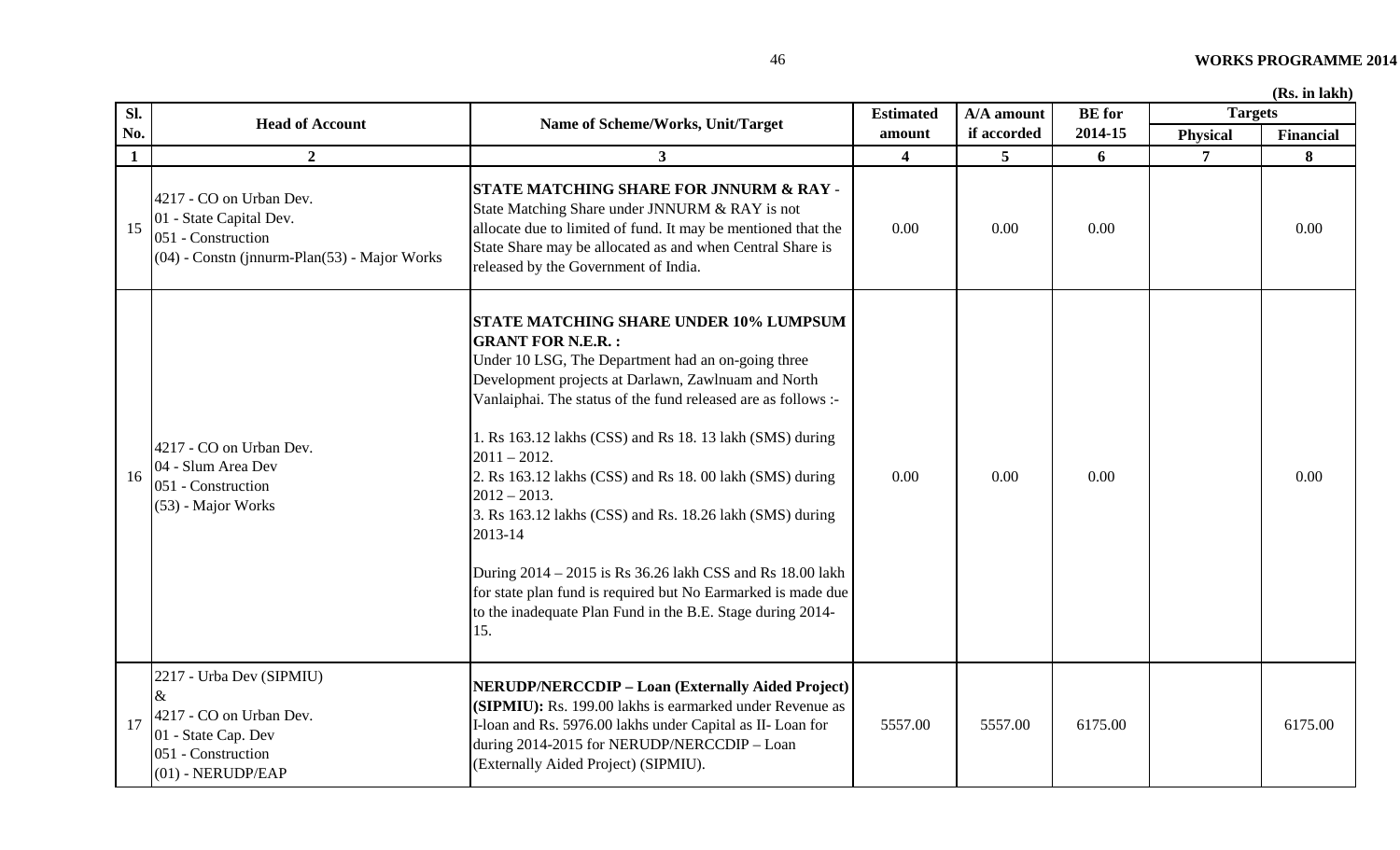| SI. |                                                                                                                                  | <b>Head of Account</b><br>Name of Scheme/Works, Unit/Target                                                                                                                                                                                                                                                                                                                         | <b>Estimated</b> | A/A amount  | <b>BE</b> for | <b>Targets</b>  |           |
|-----|----------------------------------------------------------------------------------------------------------------------------------|-------------------------------------------------------------------------------------------------------------------------------------------------------------------------------------------------------------------------------------------------------------------------------------------------------------------------------------------------------------------------------------|------------------|-------------|---------------|-----------------|-----------|
| No. |                                                                                                                                  |                                                                                                                                                                                                                                                                                                                                                                                     | amount           | if accorded | 2014-15       | <b>Physical</b> | Financial |
|     |                                                                                                                                  |                                                                                                                                                                                                                                                                                                                                                                                     |                  |             | O.            |                 | 8         |
|     | 4217 - CO on Urban Dev.<br>60 - Oth. Urban. Dev.<br>18 800 - oth. Expenditure<br>01 - State Priority/SPA<br>$(53)$ - Major Works | <b>Special Plan Assistance (SPA):</b> An amount of Rs. 3100.00<br>lakhs has been earmarked during $2014 - 2015$ for taking up<br>State's Priority Projects under Special Plan Assistance.<br>Within this allocated amount, the Department will take up<br>'Construction of Armed Veng Community Centre at Aizawl'<br>and 'Construction of Aizawl Convention Centre at<br>Bawngkawn' | 0.00             | 0.00        | 3100.00       |                 | 3100.00   |
|     | <b>Total</b>                                                                                                                     |                                                                                                                                                                                                                                                                                                                                                                                     | 21562.00         | 21562.00    | 20667.00      |                 | 20667.00  |

**TOWN & COUNTRY PLANNING**

N I L

**INFORMATION & PUBLIC RELATIONS**

N I L

# **LABOUR, EMPLOYMENT & INDUSTRIAL TRAINING**

| $2230 - L & E$              |                                                                               |         | N.A |        |         |        |
|-----------------------------|-------------------------------------------------------------------------------|---------|-----|--------|---------|--------|
| 03 - Training               | i) Construction of ITI Hostels at Aizawl, Lunglei, Saiha (3)                  | 287.12  |     | 947.00 |         | 947.00 |
| $\Box$ 101 - TC & S         | ii) Extention of ITI Workshop Building at Aizawl (1)                          | 66.36   | N.A |        |         |        |
| 102 - Skill Dev. Mission    | iii) Construction of retaining Wall at ITI, Aizawl (1)                        | 30.93   | N.A |        |         |        |
| 100 -<br>$(32)$ - GIA (Gen) | iv)Construction of ITI Administrative building at Champhai,<br>Serchhip $(2)$ | 349.00  | N.A |        |         |        |
| Non Salary                  | v)Construction of Workshop and Classroom at<br>Champhai, Serchhip (2)         | 544.00  | N.A |        |         |        |
| <b>TOTAL</b>                |                                                                               | 1277.41 | N.A | 947.00 | $1+73%$ | 947.00 |

#### **SOCIAL WELFARE**

| $\mathbf{a}$ | $2235 -$<br>- Social Security & Welfare |                          |  |                |               |
|--------------|-----------------------------------------|--------------------------|--|----------------|---------------|
|              | (01)                                    | Salary                   |  | 1567.60        | 1567.60       |
|              | (02)                                    | Wages                    |  | 27.12<br>J1.14 | 2712<br>31.IZ |
|              | (06)                                    | <b>Medical Treatment</b> |  | 122.92         | 122.92        |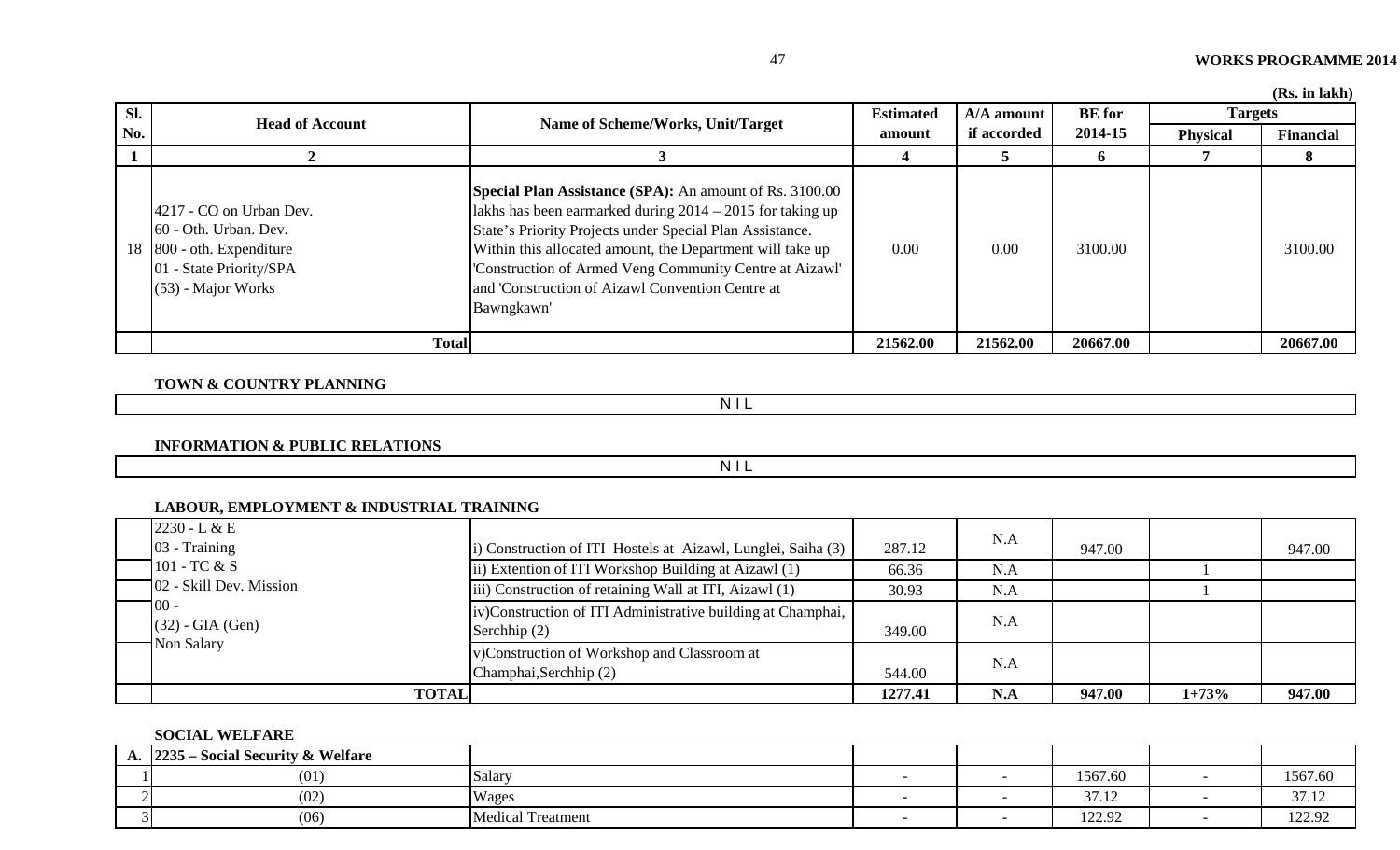|               | (RS. In lakh)                                                              |                                     |                          |                          |               |                          |                  |  |
|---------------|----------------------------------------------------------------------------|-------------------------------------|--------------------------|--------------------------|---------------|--------------------------|------------------|--|
| Sl.           |                                                                            |                                     | <b>Estimated</b>         | A/A amount               | <b>BE</b> for | <b>Targets</b>           |                  |  |
| No.           | <b>Head of Account</b>                                                     | Name of Scheme/Works, Unit/Target   | amount                   | if accorded              | 2014-15       | <b>Physical</b>          | <b>Financial</b> |  |
| $\mathbf{1}$  | $\mathbf{2}$                                                               | 3                                   | 4                        | 5                        | 6             | 7                        | 8                |  |
|               | (11)                                                                       | <b>Domestic Travelling Expenses</b> | $\overline{\phantom{a}}$ | $\overline{\phantom{a}}$ | 179.32        |                          | 179.32           |  |
|               | (13)                                                                       | <b>Office Expenses</b>              | $\overline{\phantom{0}}$ | $\overline{\phantom{a}}$ | 673.23        | $\overline{\phantom{a}}$ | 673.23           |  |
| h             | (14)                                                                       | Rent                                |                          | $\overline{\phantom{0}}$ | 5.63          |                          | 5.63             |  |
|               | (21)                                                                       | Supplies & Materials                | $\overline{\phantom{a}}$ | $\overline{\phantom{a}}$ | 2103.65       | $\overline{\phantom{a}}$ | 2103.65          |  |
| 8             | (27)                                                                       | <b>Minor Works</b>                  | <b>-</b>                 | $\overline{\phantom{0}}$ | 1142.00       |                          | 1142.00          |  |
|               | (31)                                                                       | GIA (Salary)                        | $\overline{\phantom{a}}$ | $\overline{\phantom{a}}$ | 670.90        |                          | 670.90           |  |
| 10            | (32)                                                                       | GIA (Non-Salary)                    |                          |                          | 2995.70       |                          | 2995.70          |  |
| 11            | (50)                                                                       | <b>Other Charges</b>                | $\overline{\phantom{a}}$ | $\overline{\phantom{a}}$ | 1796.93       |                          | 1796.93          |  |
|               | Sub-total of 2235                                                          |                                     |                          |                          | 11295.00      |                          | 11295.00         |  |
| <b>B.</b>     | 2236 – Nutrition                                                           |                                     |                          |                          |               |                          |                  |  |
|               | (21)                                                                       | Supplies & Materials                | $\overline{\phantom{a}}$ | $\overline{\phantom{a}}$ | 187.77        | 19174 (Sabla)            | 187.77           |  |
|               | (50)                                                                       | <b>Other Charges</b>                | $\overline{\phantom{0}}$ | $\overline{\phantom{0}}$ | 46.23         |                          | 46.23            |  |
|               | Sub-total of 2236                                                          |                                     |                          |                          | 234.00        |                          | 234.00           |  |
| $C_{\bullet}$ | 2225 - Welfare of Schedule Caste/Schedule Tribe and Other Backward Classes |                                     |                          |                          |               |                          |                  |  |
|               | (32)                                                                       | GIA (Non-Salary)                    | $\overline{\phantom{a}}$ | $\overline{\phantom{a}}$ | 854.00        | $\overline{\phantom{a}}$ | 854.00           |  |
|               | (50)                                                                       | <b>Other Charges</b>                | $\overline{\phantom{a}}$ | $\overline{\phantom{a}}$ | 94.00         |                          | 94.00            |  |
|               | Sub-total of 2236                                                          |                                     |                          |                          | 948.00        |                          | 948.00           |  |
|               | <b>TOTAL</b>                                                               |                                     |                          |                          | 12477.00      |                          | 12477.00         |  |

| <b>PRISON</b>                       |                                                        |       |     |       |      |       |
|-------------------------------------|--------------------------------------------------------|-------|-----|-------|------|-------|
| $2056$ - Jails                      |                                                        |       |     |       |      |       |
| $ 00\rangle$                        |                                                        |       |     |       |      |       |
| $001(01)$ -Directions               | Salary of Storekeeper                                  | 4.00  | L.S | 4.00  |      | 4.00  |
|                                     | 2) O.E.                                                | 7.40  | L.S | 7.40  | 100% | 7.40  |
|                                     | Improvement of Dte. Building<br>3)                     | 4.60  | L.S | 4.60  | 100% | 4.60  |
|                                     | 4) M.V                                                 | 4.00  | L.S | 4.00  | 100% | 4.00  |
| 2 $ 101(02)$ - District Jail        | 1) O.E.                                                | 2.00  | L.S | 2.00  | 100% | 2.00  |
|                                     |                                                        |       |     |       |      |       |
|                                     | 2) O.C. Purchase of clothing, medicines, Uniforms etc. | 50.00 | L.S | 50.00 | 100% | 50.00 |
|                                     | $3)$ M.V.                                              | 4.00  | L.S | 4.00  | 100% | 4.00  |
| $3 \mid 102(01)$ - Jail Manufacture | Wages of Prisoner                                      | 4.00  |     | 4.00  |      | 4.00  |
|                                     |                                                        |       |     |       |      |       |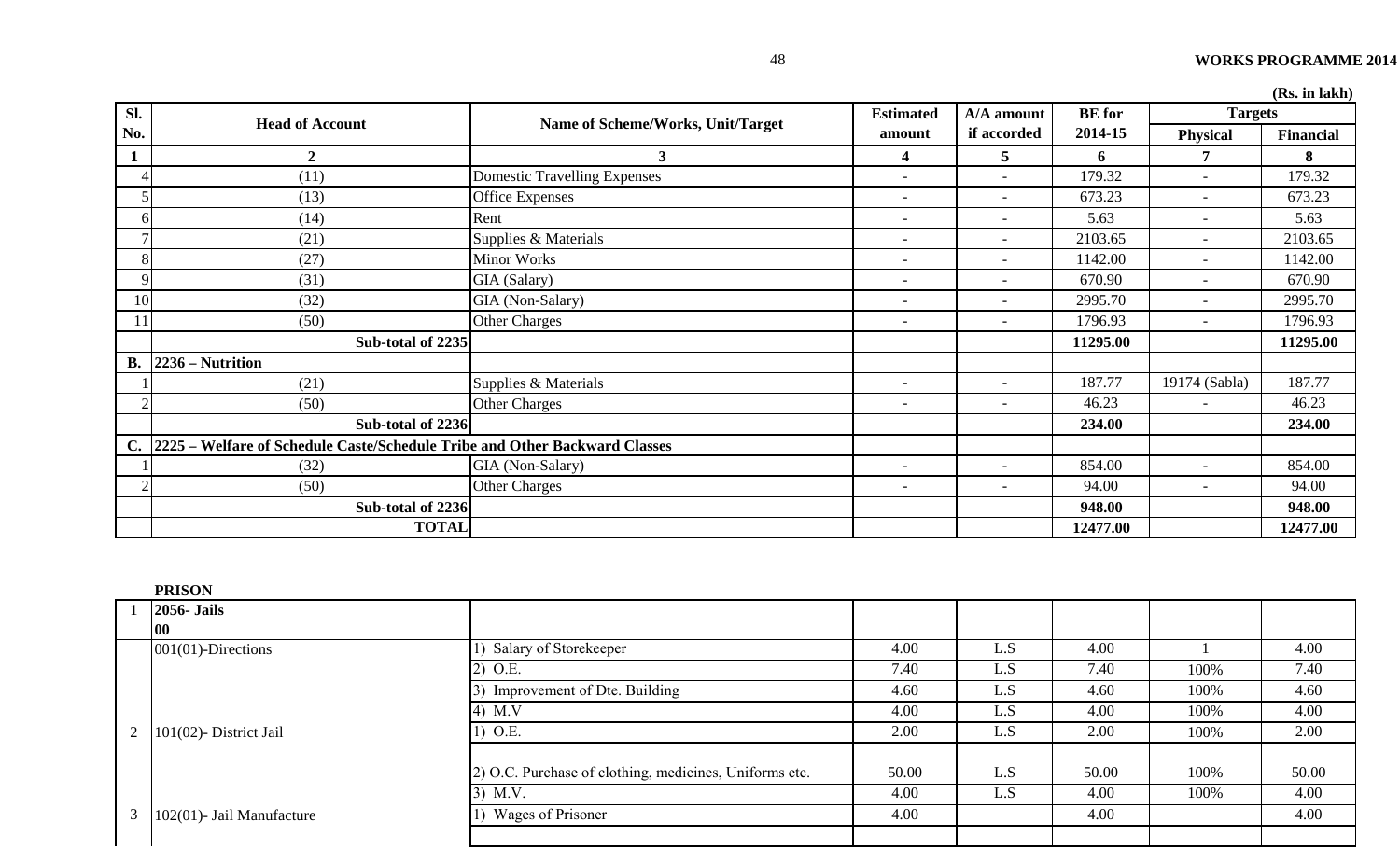| SI.            | <b>Head of Account</b>            | Name of Scheme/Works, Unit/Target      | <b>Estimated</b> | A/A amount  | <b>BE</b> for | <b>Targets</b>  | (100.111.14111)  |
|----------------|-----------------------------------|----------------------------------------|------------------|-------------|---------------|-----------------|------------------|
| No.            |                                   |                                        | amount           | if accorded | 2014-15       | <b>Physical</b> | <b>Financial</b> |
|                |                                   |                                        |                  |             |               |                 |                  |
| $\overline{4}$ | 101(04)- Construction of Jails/FC | 1) Construction of Sub-Jail, Saitual   | 581.00           | L.S         | 581.00        | 100%            | 581.00           |
|                |                                   | 2) Upgradation of Dist. Jail, Champhai | 37.00            | L.S         | 37.00         | 100%            | 37.00            |
|                |                                   | 3) Upgradation of Dist. Jail, Saiha    | 80.00            | L.S         | 80.00         | 100%            | 80.00            |
|                |                                   | 4) Upgradation of Dist. Jail, Kolasib  | 20.00            | L.S         | 20.00         | 100%            | 20.00            |
|                |                                   | 5) Upgradation of Dist. Jail, Aizawl   | 20.00            | L.S         | 20.00         | 100%            | 20.00            |
|                |                                   | 6) Upgradation of Central Jail, Aizawl | 53.00            | L.S         | 53.00         | 100%            | 53.00            |
|                |                                   | ) Purchase of D.G. Sets and Equipments | 43.00            |             | 43.00         |                 | 43.00            |
|                | <b>TOTAL</b>                      |                                        | 914.00           |             | 914.00        |                 | 914.00           |

# **PRINTING & STATIONERY**

| 2058 - Stationery & Printing  |                                 |      |      |        |      |        |
|-------------------------------|---------------------------------|------|------|--------|------|--------|
| 101 - Forms & Stationery      |                                 |      |      |        |      |        |
| M.V.                          | Repairing & maintenance         | 9.00 |      | 9.00   | L.S. | 9.00   |
|                               | 2) Purchase of 1(one) Vehicle   |      | 6.08 |        |      |        |
| <b>103 - Government Press</b> |                                 |      |      |        |      |        |
| Administration                |                                 |      |      | 39.00  | L.S. | 39.00  |
| <b>Minor Works</b>            | Repairs of Deptt. office & Qrt. |      |      | 8.00   | L.S. | 8.00   |
| Supply & Materials            | Purchase of Press materials     |      |      | 30.00  | L.S  | 30.00  |
| Machinery & Equipment         | Repairs & Maintenance           |      |      | 10.50  | L.S. | 10.50  |
| Govt. Publication             | Publication of Govt. Gazette.   |      |      | 13.50  | L.S. | 13.50  |
| <b>TOTAL</b>                  |                                 | 9.00 | 6.08 | 110.00 |      | 110.00 |

### **ADMINISTRATIVE TRAINING INSTITUTE**

| 2070-OAS     | 1) Establishment & Admn. |  |       |               |       |
|--------------|--------------------------|--|-------|---------------|-------|
| 003-Training | a) Salary                |  | 18.00 |               |       |
|              | b) Wages                 |  | 11.50 |               |       |
|              | c) Medical Treatment     |  | 4.00  | S<br>$\omega$ |       |
|              | d) DTE                   |  | 4.00  |               |       |
|              | e) Office Expenses       |  | 6.14  |               |       |
|              | f) Publication           |  | 1.45  | g progra      |       |
|              | 2) Strengthening of ATI  |  |       |               | 60.00 |
|              |                          |  |       |               |       |
|              |                          |  |       |               |       |
|              |                          |  |       |               |       |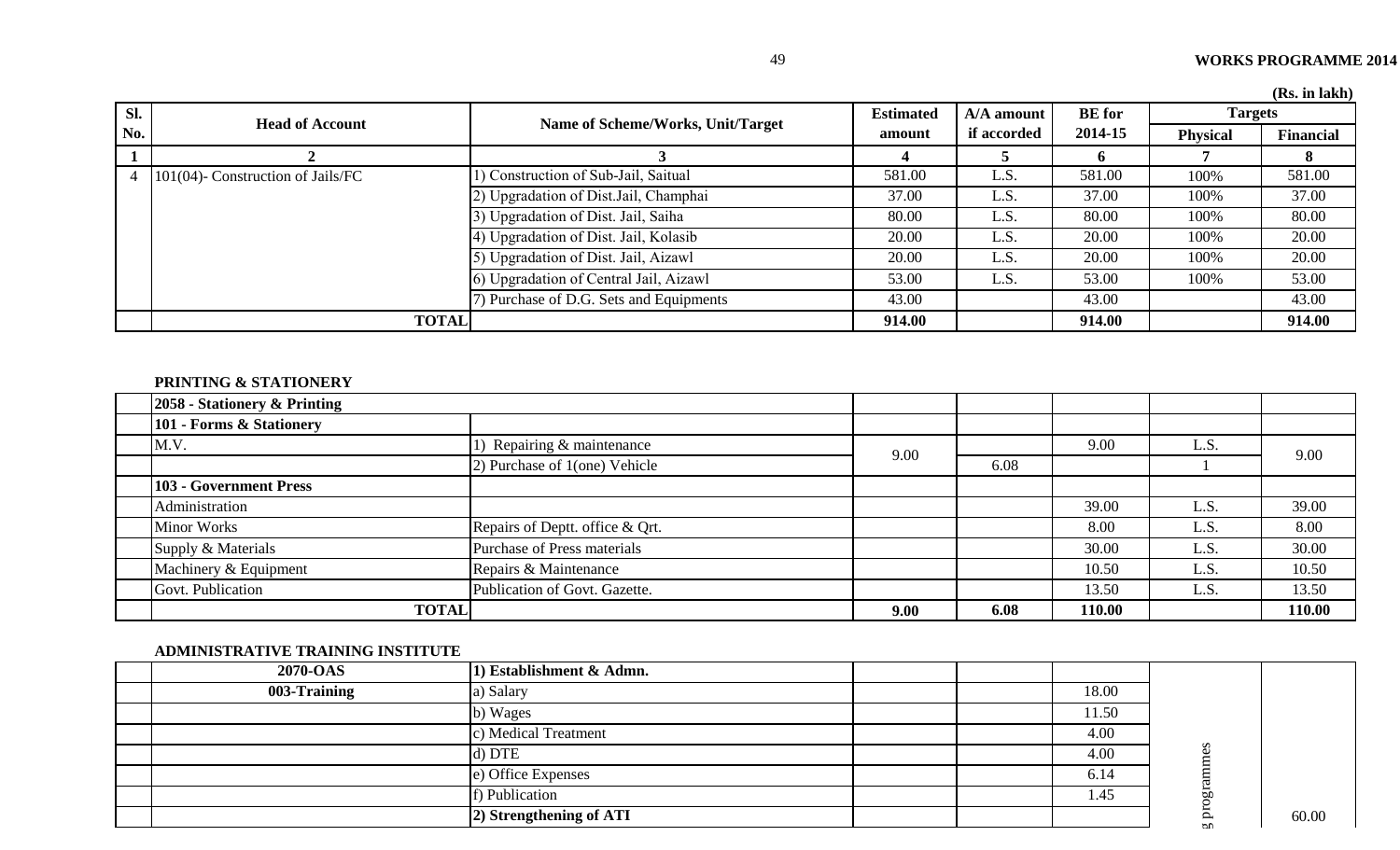|     |                        |                                      |                  |             |               |                 | (Rs. in lakh) |
|-----|------------------------|--------------------------------------|------------------|-------------|---------------|-----------------|---------------|
| SI. | <b>Head of Account</b> |                                      | <b>Estimated</b> | A/A amount  | <b>BE</b> for | <b>Targets</b>  |               |
| No. |                        | Name of Scheme/Works, Unit/Target    | amount           | if accorded | 2014-15       | <b>Physical</b> | Financial     |
|     |                        |                                      |                  |             | O.            |                 |               |
|     |                        | a) Furnishing & maintenance          |                  |             | 2.07          |                 |               |
|     |                        | b) Matching Share of hardware grants |                  |             | 3.00          |                 |               |
|     |                        | <b>3) State Training Programmes</b>  |                  |             |               | $\frac{4}{6}$   |               |
|     |                        | a) Long-term Training Programmes     |                  |             | 4.00          |                 |               |
|     |                        | b) Short-term Training Programmes    |                  |             | 1.60          |                 |               |
|     |                        | c) In-Service Training Programmes    |                  |             | 1.74          |                 |               |
|     |                        | d) Support to IIPA                   |                  |             | 2.50          |                 |               |
|     | <b>TOTAL</b>           |                                      |                  |             | 60.00         |                 | 0.00          |

#### **GENERAL ADMINISTRATION DEPARTMENT**

| 2070 - Other Administrative Service      |                                        |       |       |       |
|------------------------------------------|----------------------------------------|-------|-------|-------|
| $00 -$                                   |                                        |       |       |       |
| 115 - Guest House/Govt. Hostels          |                                        |       |       |       |
| $(04)$ - Circuit & Guest House Silchar   |                                        |       |       |       |
| $2(13) - OE$                             | Maintenance of Mizoram House Silchar   | 5.00  | 5.00  | 5.00  |
| $(09)$ - Circuit & Guest House Guwahati  | Maintenance of Mizoram House Guwahati  | 5.00  | 5.00  | 5.00  |
| $(12)$ - Circuit & Guest House Bangalore |                                        |       |       |       |
| $(02)$ - Wages                           |                                        | 4.13  | 4.13  | 4.13  |
| 4 $(11)$ - TE                            | Maintenance of Mizoram House Bangalore | 0.50  | 0.50  | 0.50  |
| $(13) - OE$                              |                                        | 3.45  | 3.45  | 3.45  |
| $(14)$ - Rent                            |                                        | 11.92 | 11.92 | 11.92 |
| <b>TOTAL</b>                             |                                        | 30.00 | 30.00 | 30.00 |

#### **FORENSIC SCIENCE LABORATORY**

| 2055-POLICE                     |                                |       |       |    |  |
|---------------------------------|--------------------------------|-------|-------|----|--|
| 116-FSL                         |                                |       |       |    |  |
| $116(01)$ -FSL(P) $116(01)(11)$ | <b>Domestic Travel Express</b> | 3.00  | 3.00  | 10 |  |
| 2 $116(01)(13)$                 | Office Expenses                | 9.00  | 9.00  |    |  |
| 116(01)(27)                     | <b>Minor Works</b>             | 0.50  | 0.50  |    |  |
| 4 $116(01)(50)$                 | <b>Other Charges</b>           | 0.50  | 0.50  | 20 |  |
| $5 \quad 116(01)(52)$           | Machinery & Equipment          | 12.00 | 12.00 | 15 |  |
| <b>TOTAL</b>                    |                                | 25.00 | 25.00 |    |  |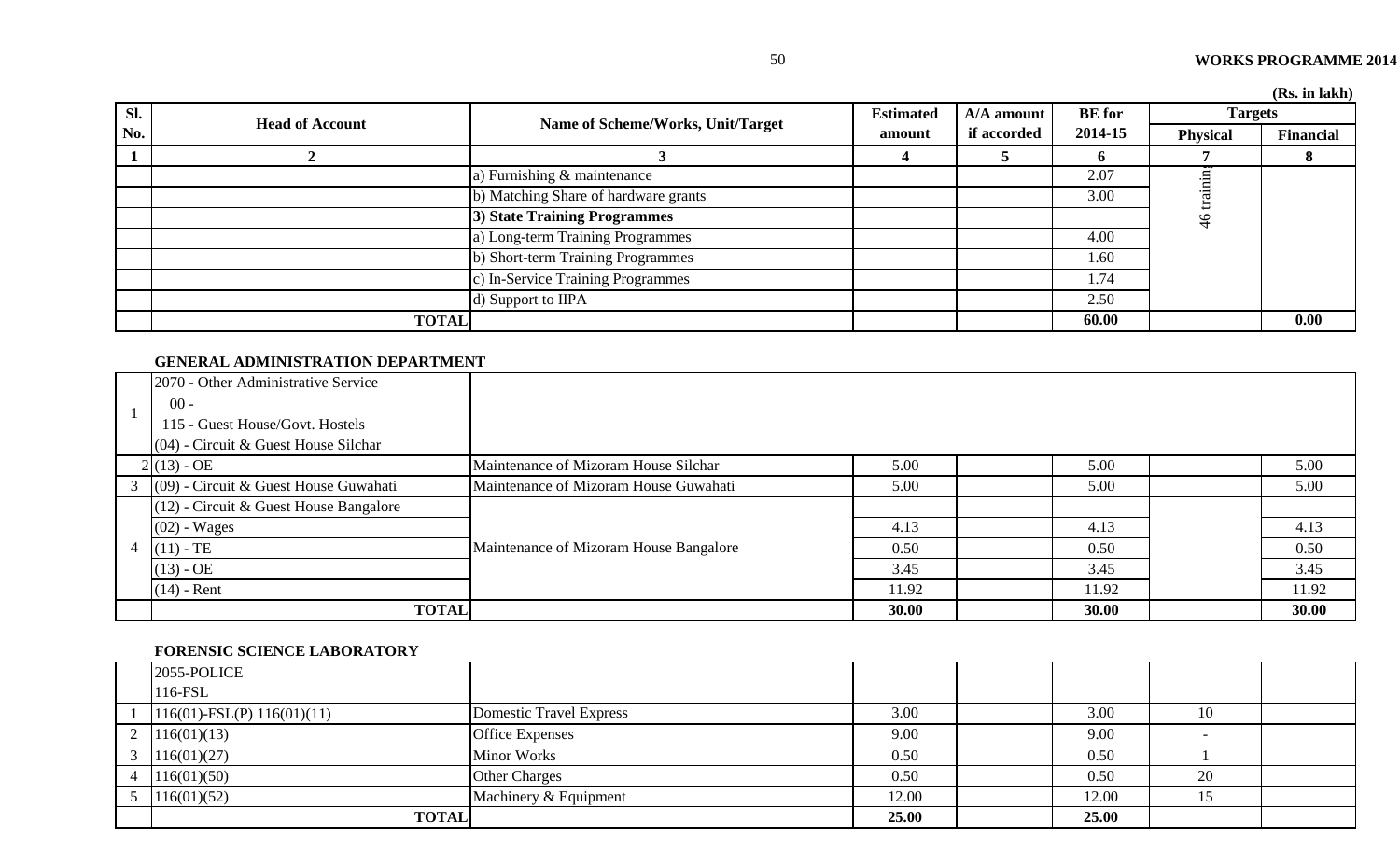|                | (Rs. in lakh)                                                                                                               |                                                                                                                                                         |                         |             |               |                 |                  |  |
|----------------|-----------------------------------------------------------------------------------------------------------------------------|---------------------------------------------------------------------------------------------------------------------------------------------------------|-------------------------|-------------|---------------|-----------------|------------------|--|
| Sl.            |                                                                                                                             |                                                                                                                                                         | <b>Estimated</b>        | A/A amount  | <b>BE</b> for | <b>Targets</b>  |                  |  |
| No.            | <b>Head of Account</b>                                                                                                      | Name of Scheme/Works, Unit/Target                                                                                                                       | amount                  | if accorded | 2014-15       | <b>Physical</b> | <b>Financial</b> |  |
| $\mathbf{1}$   | $\overline{2}$                                                                                                              | $\mathbf{3}$                                                                                                                                            | $\overline{\mathbf{4}}$ | 5           | 6             | 7               | 8                |  |
|                | <b>FIRE &amp; EMERGENCY SERVICES</b>                                                                                        |                                                                                                                                                         |                         |             |               |                 |                  |  |
|                | Major Head: 2070 - O.A.S.<br>Minor Head: 108-Fire Protection & Control<br>Sub-Head : $(01)$ - F & ES (PLAN)<br>Object Head: |                                                                                                                                                         |                         |             |               |                 |                  |  |
|                | $(01)$ - Salaries                                                                                                           | For payment of Pay & Allowances of newly created 43<br>various post.<br>(nos.)                                                                          | 114.50                  |             | 114.50        | $43$ nos.       | 114.50           |  |
|                | $(06)$ Medical Treatment                                                                                                    | To cover the Medical Expenses of newly created 43 various<br>post including 175 nos. of existing Staff of Fire &<br><b>Emergency Services</b><br>(LS)   | 0.50                    |             | 0.50          | LS              | 0.50             |  |
| $\mathfrak{Z}$ | $(11)$ D.T.E                                                                                                                | To attend and participated in various Training programmes<br>and meeting within and outside the State apart from local<br>Travelling Expenses (LS)      | 0.50                    |             | 0.50          | LS              | 0.50             |  |
| 4              | (13) Office Expenses                                                                                                        | Maintenace of Main Office and 9 Fire Stations in respect of<br>Office equipment and Stationery items<br>(N <sub>0</sub> )                               | 1.00                    |             | 1.00          | No.             | 1.00             |  |
| 5              | (27) Minor Works                                                                                                            | For repair/renovation of F/S and Staff Qtrs.20 nos. at various<br>places                                                                                | 0.63                    |             | 0.63          | No.             | 0.63             |  |
| 6              | (50) Other Charges                                                                                                          | For meeting the cost of awareness Campaign and purchase of<br>various Uniform items for the newly created 43 various post<br>and existing staff<br>(LS) | 0.87                    |             | 0.87          | LS              | 0.87             |  |
|                | (51) Motor Vehicle                                                                                                          | For repair, Maintenace, Purchase of POL of 44 no. of<br>vehicles.<br>(Fleet)                                                                            | 1.50                    |             | 1.50          | Fleet           | 1.50             |  |
| 8              | $(52)$ Machinery & Equipment                                                                                                | For Purchase of Fire fighting Equipment<br>(Nos.)                                                                                                       | 0.50                    |             | 0.50          | LS              | 0.50             |  |
|                | <b>TOTAL</b>                                                                                                                |                                                                                                                                                         | 120.00                  |             | 120.00        |                 | 120.00           |  |